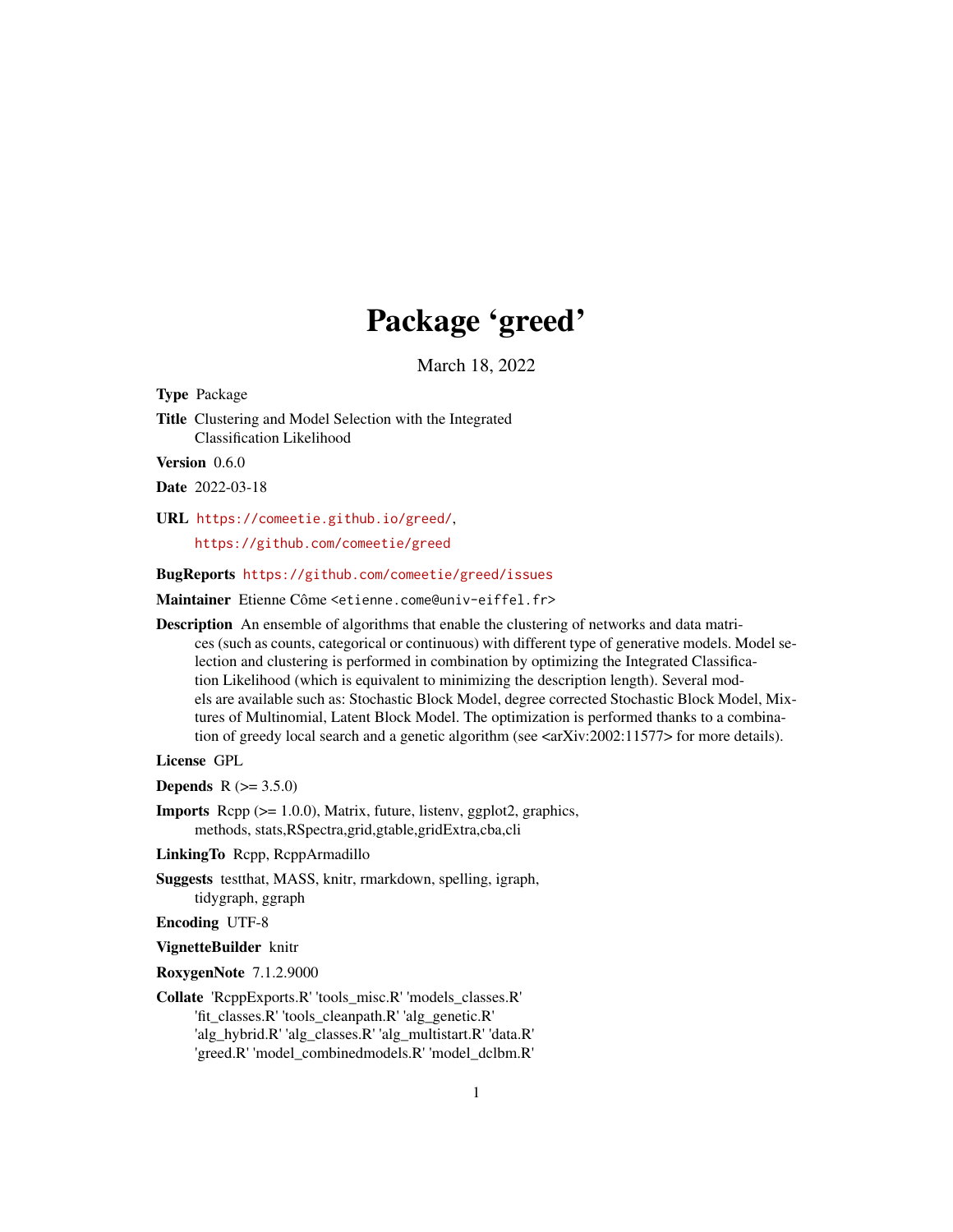## 2 R topics documented:

'model\_dcsbm.R' 'model\_diaggmm.R' 'model\_gmm.R' 'model\_lca.R' 'model\_mom.R' 'model\_mor.R' 'model\_multsbm.R' 'model\_sbm.R' 'tools\_generator.R' 'tools\_ploting.R'

Language en-US

LazyData true

NeedsCompilation yes

Author Etienne Côme [aut, cre], Nicolas Jouvin [aut]

Repository CRAN

Date/Publication 2022-03-18 12:50:02 UTC

# R topics documented:

| $\overline{4}$                                                                                                                |
|-------------------------------------------------------------------------------------------------------------------------------|
| $\overline{4}$                                                                                                                |
| $\overline{4}$                                                                                                                |
| 5                                                                                                                             |
| 5                                                                                                                             |
| 6                                                                                                                             |
| $\overline{7}$                                                                                                                |
| 8                                                                                                                             |
| 8                                                                                                                             |
| 9                                                                                                                             |
| $\mathbf Q$                                                                                                                   |
| 10                                                                                                                            |
| 10                                                                                                                            |
| 11                                                                                                                            |
| 11                                                                                                                            |
| 12                                                                                                                            |
| 13                                                                                                                            |
| 13                                                                                                                            |
| 14                                                                                                                            |
| 15                                                                                                                            |
| 15                                                                                                                            |
| 16                                                                                                                            |
| 17                                                                                                                            |
| 18                                                                                                                            |
| 20                                                                                                                            |
| 20                                                                                                                            |
| 22                                                                                                                            |
| 23                                                                                                                            |
| 24                                                                                                                            |
| 25                                                                                                                            |
| $Dlymprior-class \dots \dots \dots \dots \dots \dots \dots \dots \dots \dots \dots \dots \dots \dots \dots \dots \dots$<br>25 |
|                                                                                                                               |
| 26                                                                                                                            |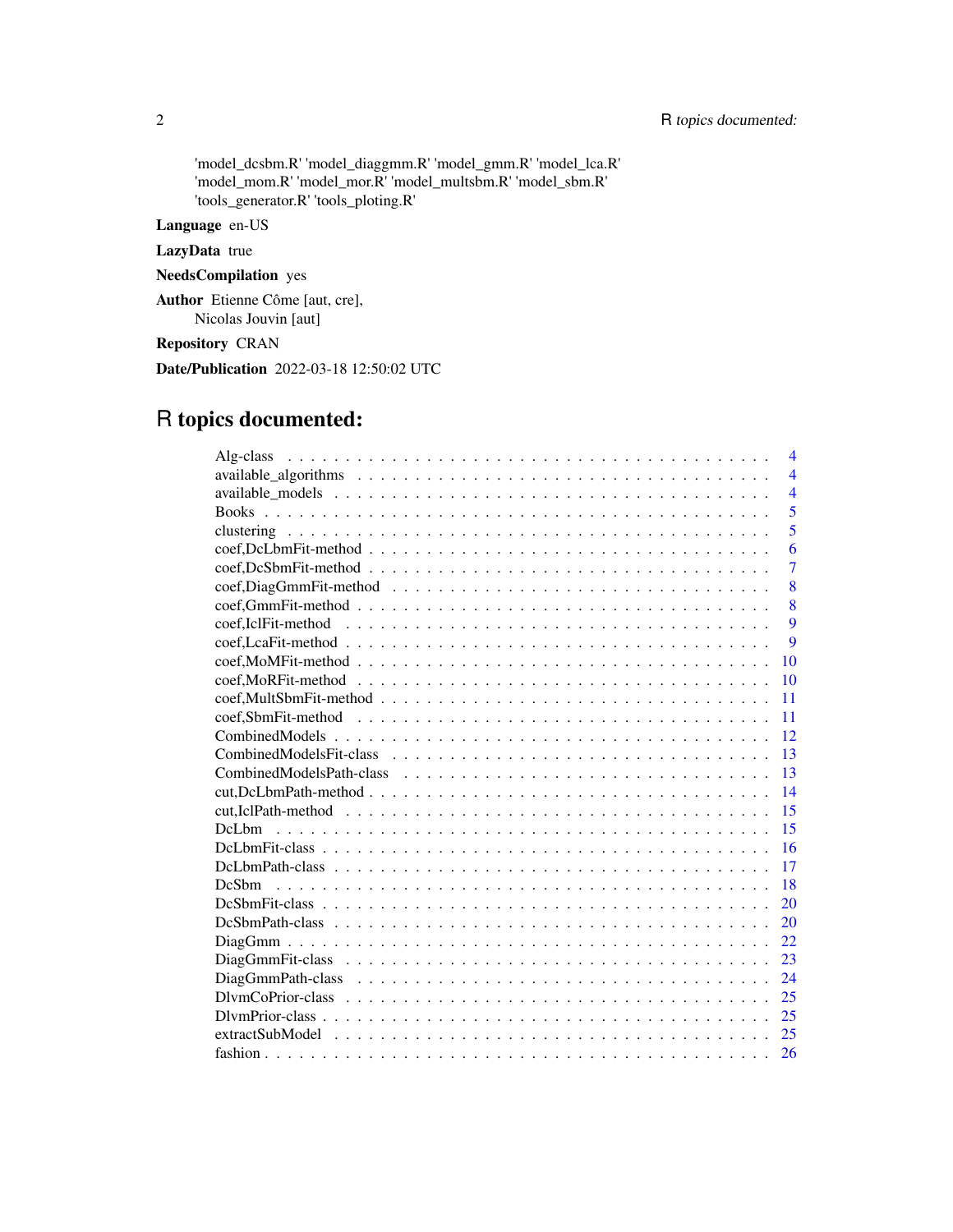| Fifa                          | 27 |
|-------------------------------|----|
|                               | 27 |
|                               | 28 |
| Gmm                           | 29 |
|                               | 30 |
|                               | 31 |
|                               | 31 |
| greed                         | 32 |
| H                             | 33 |
|                               | 34 |
| ICL                           | 35 |
|                               | 35 |
|                               | 36 |
| Jazz.                         | 36 |
| K                             | 37 |
|                               | 37 |
|                               | 38 |
|                               | 39 |
|                               | 40 |
|                               | 40 |
|                               | 41 |
|                               |    |
|                               | 42 |
|                               | 43 |
|                               | 44 |
|                               | 45 |
|                               | 46 |
|                               | 46 |
|                               | 47 |
|                               | 48 |
|                               | 49 |
|                               | 49 |
|                               | 50 |
|                               | 51 |
|                               | 51 |
|                               | 52 |
|                               | 53 |
|                               | 53 |
|                               | 54 |
| plot, IclPath, missing-method | 55 |
|                               | 55 |
|                               | 56 |
|                               | 56 |
|                               | 57 |
|                               | 58 |
|                               | 58 |
|                               | 59 |
| rlca                          | 60 |
|                               | 61 |
|                               |    |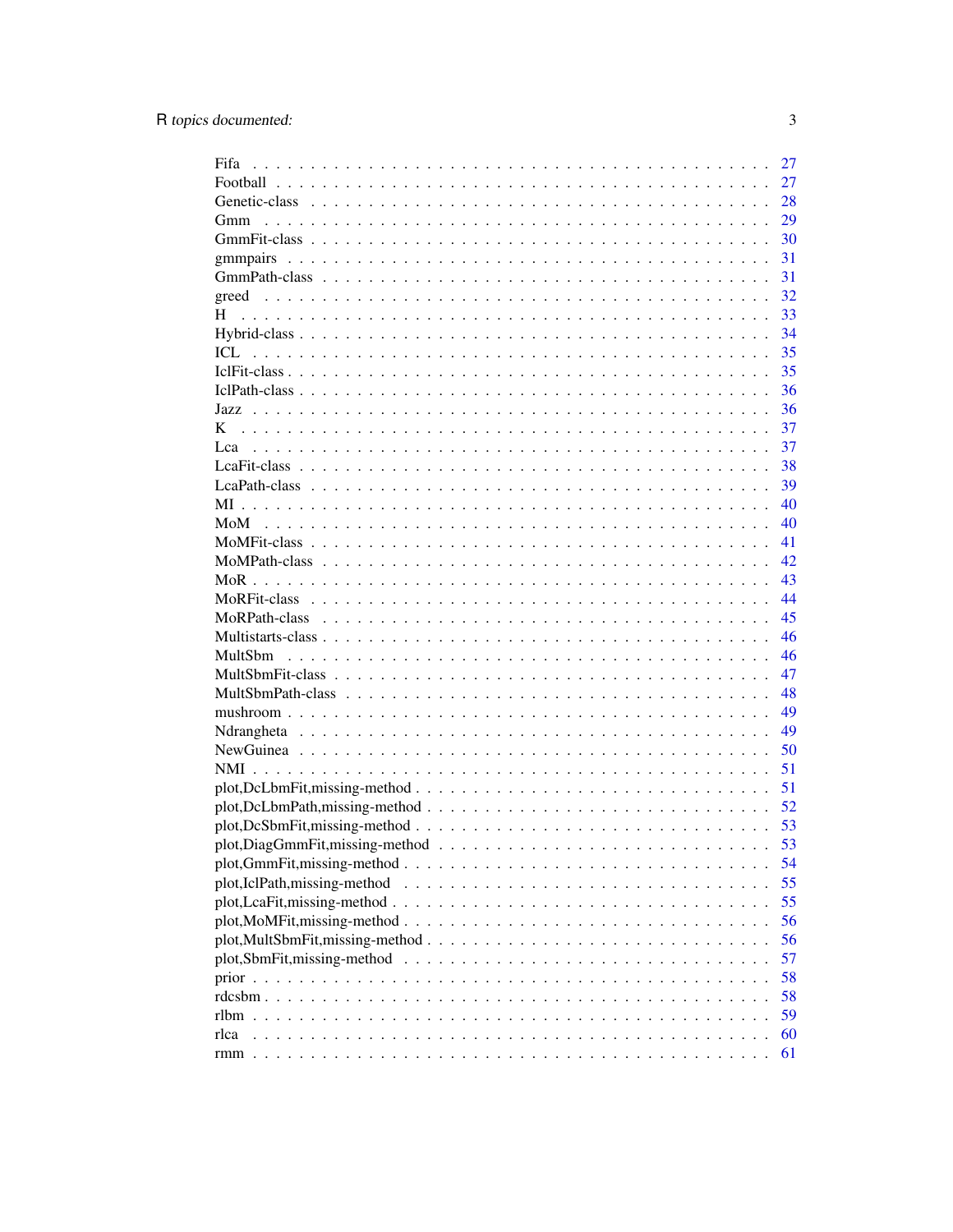## <span id="page-3-0"></span>4 available\_models

| Index |  |
|-------|--|

<span id="page-3-1"></span>Alg-class *Abstract optimization algorithm class*

## Description

An S4 class to represent an abstract optimization algorithm.

available\_algorithms *Display the list of every currently available optimization algorithm*

## Description

Display the list of every currently available optimization algorithm

## Usage

```
available_algorithms()
```
available\_models *Display the list of every currently available DLVM*

## Description

Display the list of every currently available DLVM

## Usage

available\_models()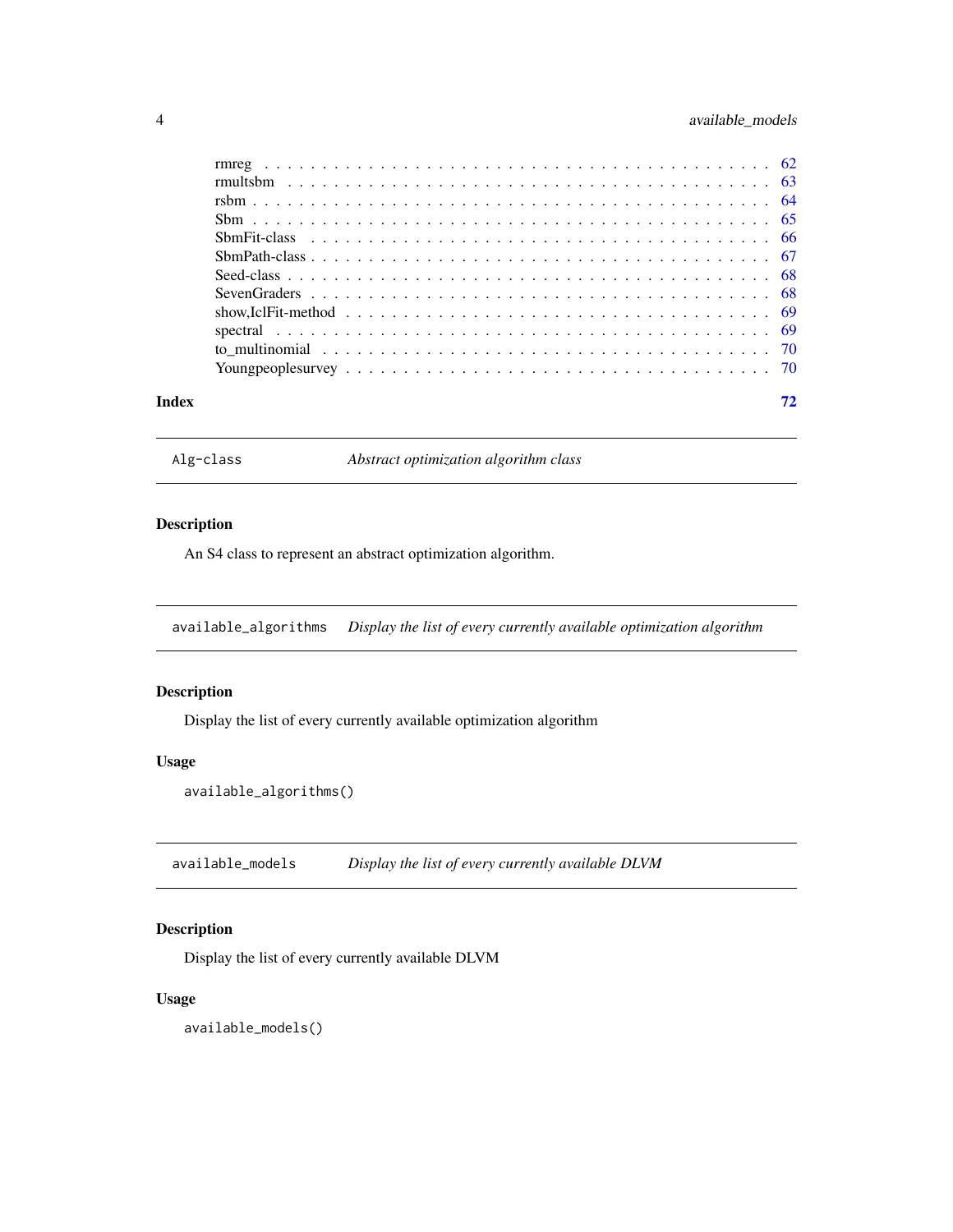<span id="page-4-0"></span>A network of books about US politics published around the time of the 2004 presidential election and sold by the online bookseller Amazon.com. Edges between books represent frequent co-purchasing of books by the same buyers. The network was compiled by V. Krebs and is unpublished, but can found on Krebs' web site. Thanks to Valdis Krebs for permission to post these data on this web site.

#### Usage

data(Books)

## Format

An object of class list with two fields;

X network adjacency matrix as a [sparseMatrix](#page-0-0) of size 105x105

label a factor of length (size 105) with levels "l", "n", or "c" to indicate whether the books are liberal, neutral, or conservative

#### Source

[M. E. J. Newman Network datasets](http://www-personal.umich.edu/~mejn/netdata/)

## Examples

data(Books)

clustering *Method to extract the clustering results from an* [IclFit-class](#page-34-1) *object*

## Description

This method take a [IclFit-class](#page-34-1) object and return an integer vector with the cluster assignments that were found.

#### Usage

```
clustering(fit)
```
## S4 method for signature 'IclFit' clustering(fit)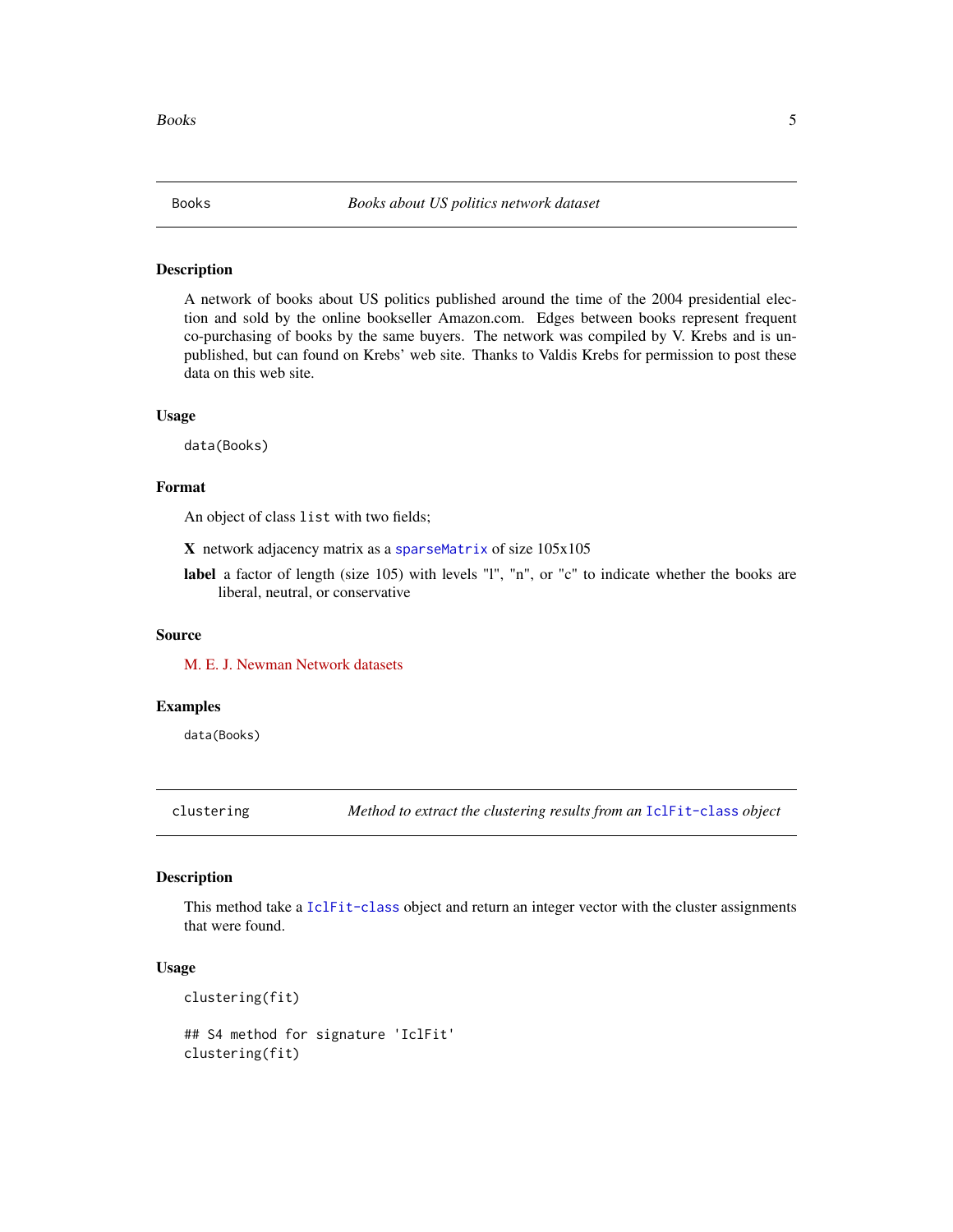## <span id="page-5-0"></span>Arguments

fit an IclFit solution

## Value

an integer vector with cluster assignments. Zero indicates noise points.

## Methods (by class)

• IclFit: IclFit-class method

coef,DcLbmFit-method *Extract parameters from an* [DcLbmFit-class](#page-15-1) *object*

## Description

Extract parameters from an [DcLbmFit-class](#page-15-1) object

## Usage

```
## S4 method for signature 'DcLbmFit'
coef(object)
```
## Arguments

object a [DcLbmFit-class](#page-15-1)

### Value

a list with the model parameters estimates (MAP), the fields are:

- 'pirows': row cluster proportions
- 'picols': row cluster proportions
- 'thetakl': between clusters connection probabilities (matrix of size Krow x Kcol),
- 'gammarows': rows degree correction parameters (size Nrows),
- 'gammacols': cols degree correction parameters (size Ncols),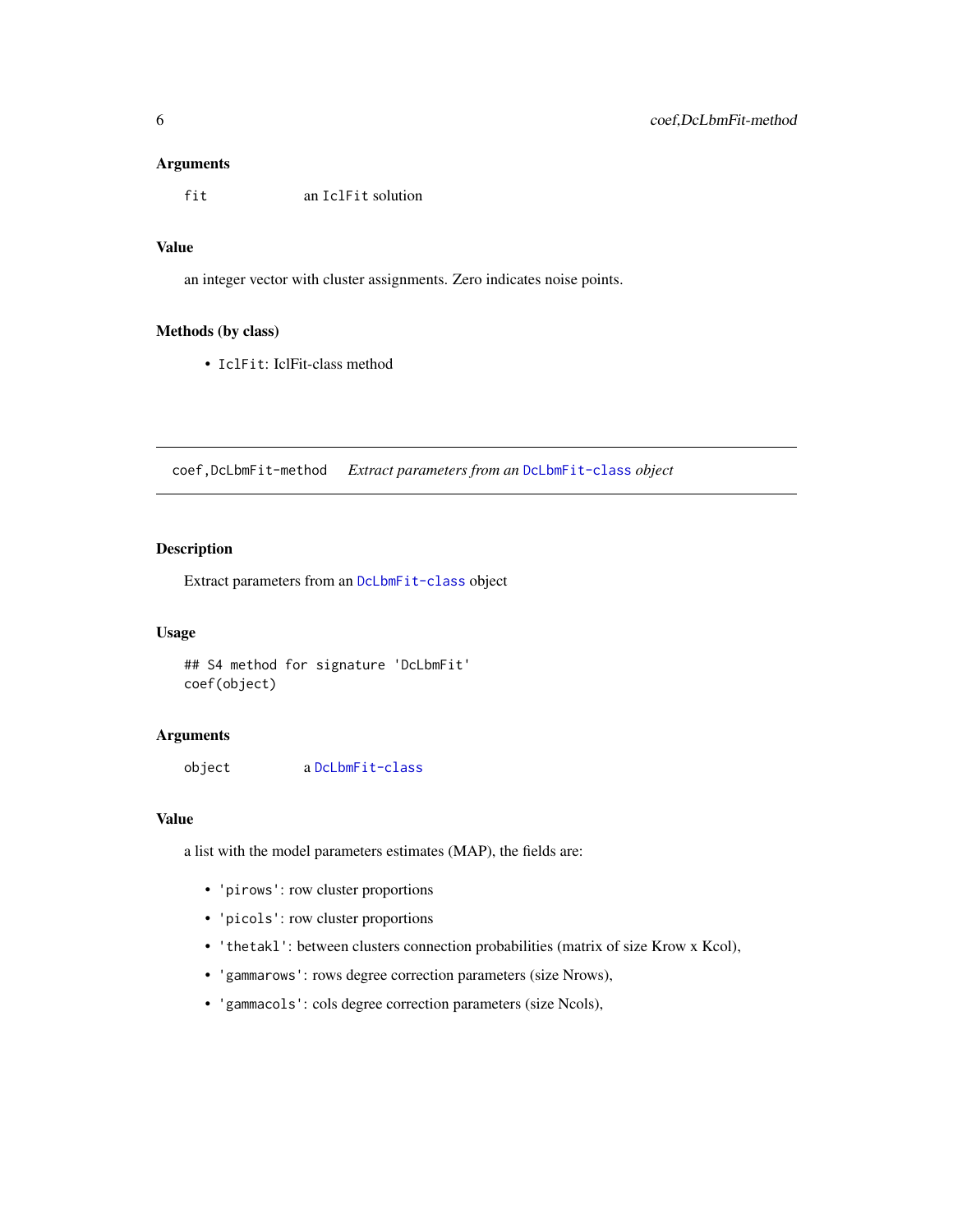<span id="page-6-0"></span>coef,DcSbmFit-method *Extract parameters from an* [DcSbmFit-class](#page-19-1) *object*

## Description

Extract parameters from an [DcSbmFit-class](#page-19-1) object

## Usage

```
## S4 method for signature 'DcSbmFit'
coef(object)
```
#### Arguments

object a [DcSbmFit-class](#page-19-1)

## Details

in case of undirected graph

## Value

a list with the model parameters estimates (MAP), the fields are the following for "directed" models :

- 'pi': cluster proportions
- 'thetakl': between cluster normalized connection intensities (matrix of size K x K),
- gammain: node in-degree correction parameter
- gammaout: node out-degree correction parameter

And as follow for un-directed models : #'

- 'pi': cluster proportions
- 'thetakl': between cluster normalized connection intensities (matrix of size K x K),
- gamma: node degree correction parameter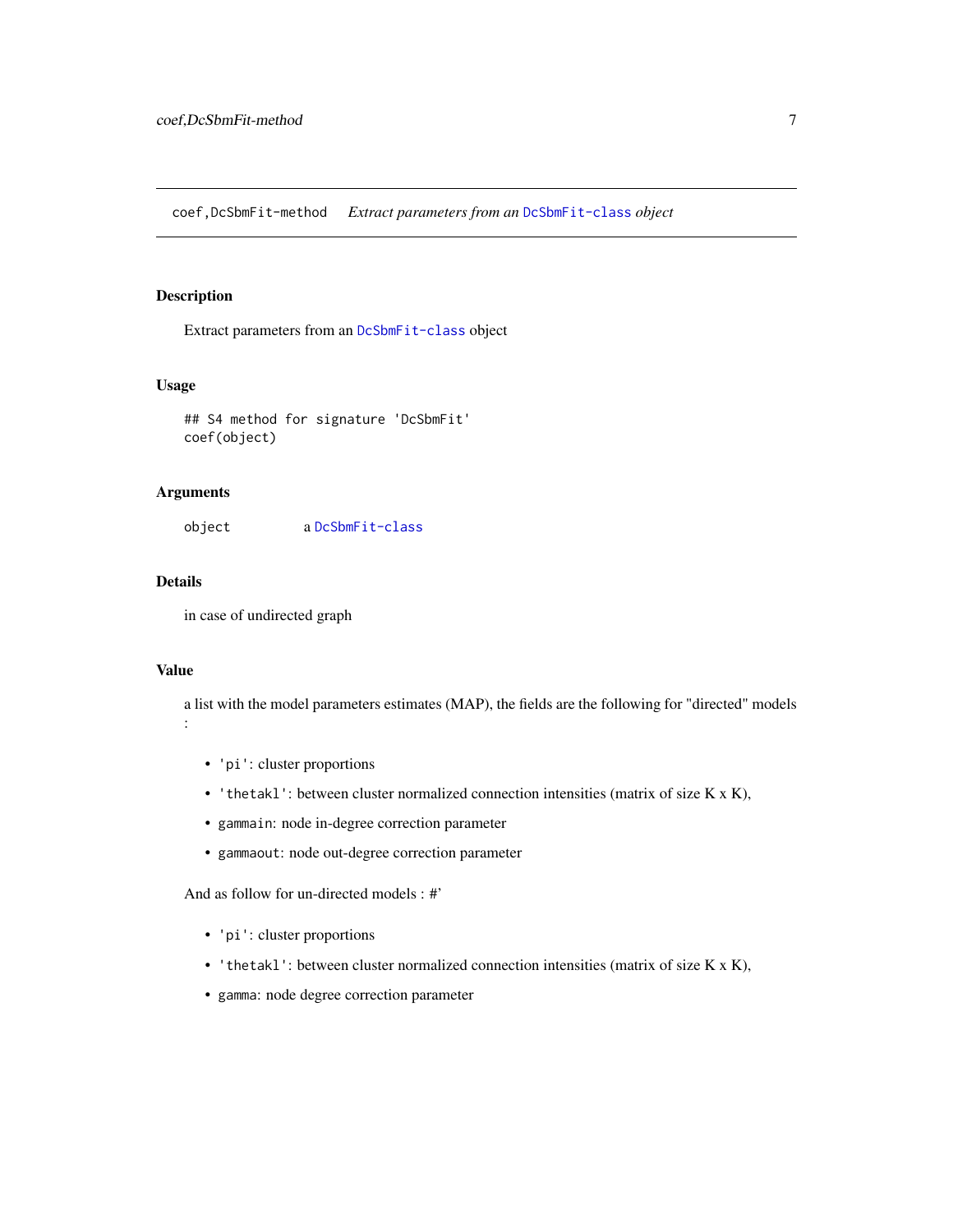```
coef,DiagGmmFit-method
```
*Extract mixture parameters from* [DiagGmmFit-class](#page-22-1) *object*

## Description

Extract mixture parameters from [DiagGmmFit-class](#page-22-1) object

## Usage

```
## S4 method for signature 'DiagGmmFit'
coef(object)
```
## Arguments

object a [DiagGmmFit-class](#page-22-1)

#### Value

a list with the mixture parameters estimates (MAP), the fields are:

- 'pi': cluster proportions
- 'muk': cluster means
- 'Sigmak': cluster co-variance matrices

coef,GmmFit-method *Extract mixture parameters from* [GmmFit-class](#page-29-1) *object*

## Description

Extract mixture parameters from [GmmFit-class](#page-29-1) object

#### Usage

```
## S4 method for signature 'GmmFit'
coef(object)
```
## Arguments

object a [GmmFit-class](#page-29-1)

## Value

a list with the mixture parameters estimates (MAP), the fields are:

- 'pi': cluster proportions
- 'muk': cluster means
- 'Sigmak': cluster co-variance matrices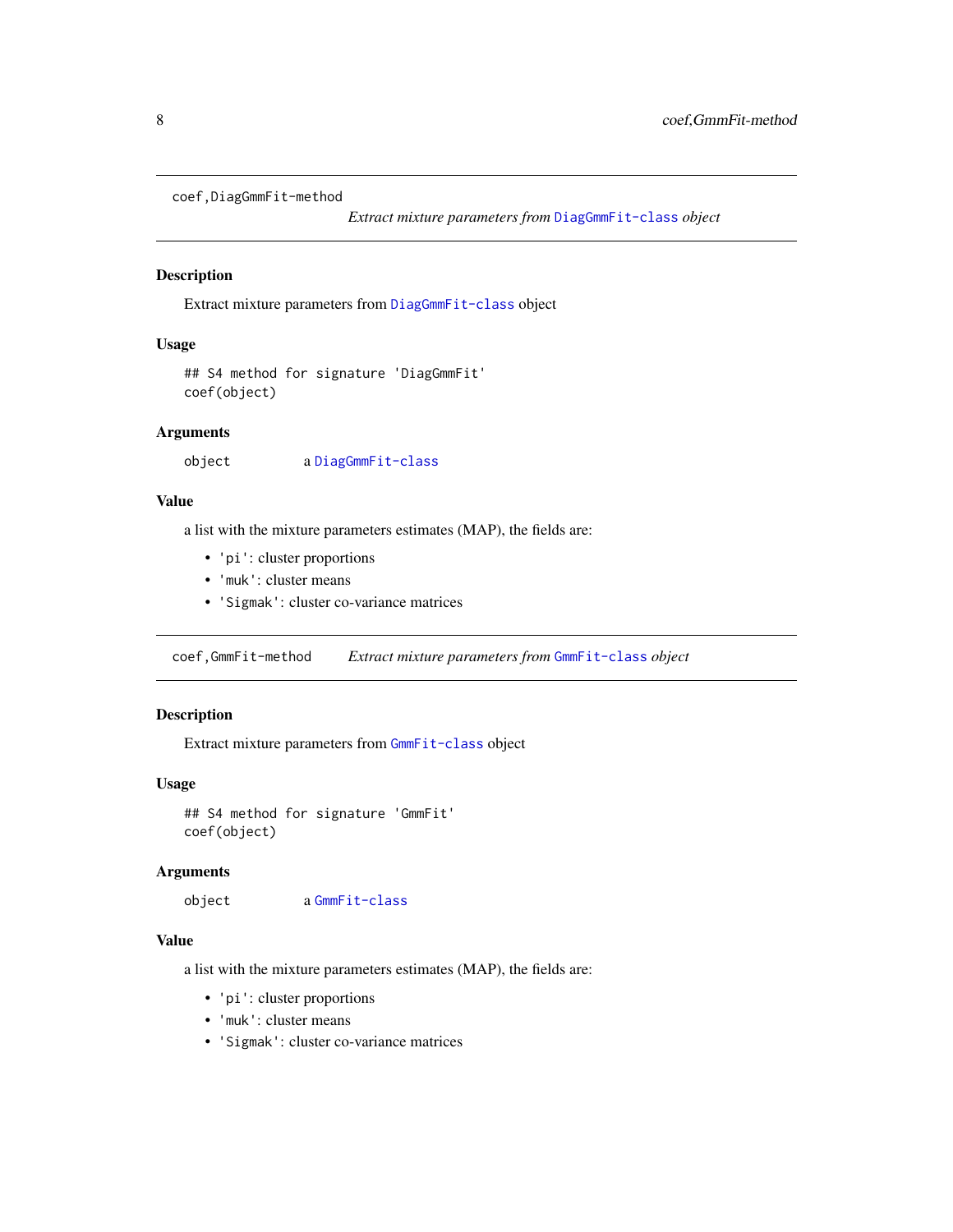<span id="page-8-0"></span>coef,IclFit-method *Extract parameters from an* [IclFit-class](#page-34-1) *object*

#### Description

Extract parameters from an [IclFit-class](#page-34-1) object

## Usage

```
## S4 method for signature 'IclFit'
coef(object)
```
## Arguments

object a [IclFit-class](#page-34-1)

## Details

The results depends of the used model, in case the method is not yet implemented for a model, this generic method will be used. Which will return the obs\_stats slot of the model.

#### Value

a list with the model parameters estimates (MAP)

coef,LcaFit-method *Extract parameters from an* [LcaFit-class](#page-37-1) *object*

## Description

Extract parameters from an [LcaFit-class](#page-37-1) object

## Usage

## S4 method for signature 'LcaFit' coef(object)

#### Arguments

object a [LcaFit-class](#page-37-1)

## Value

a list with the model parameters estimates (MAP), the fields are:

- 'pi': cluster proportions
- 'thetav': cluster profile probabilities (list of matrix of size  $K \times Dv$ ),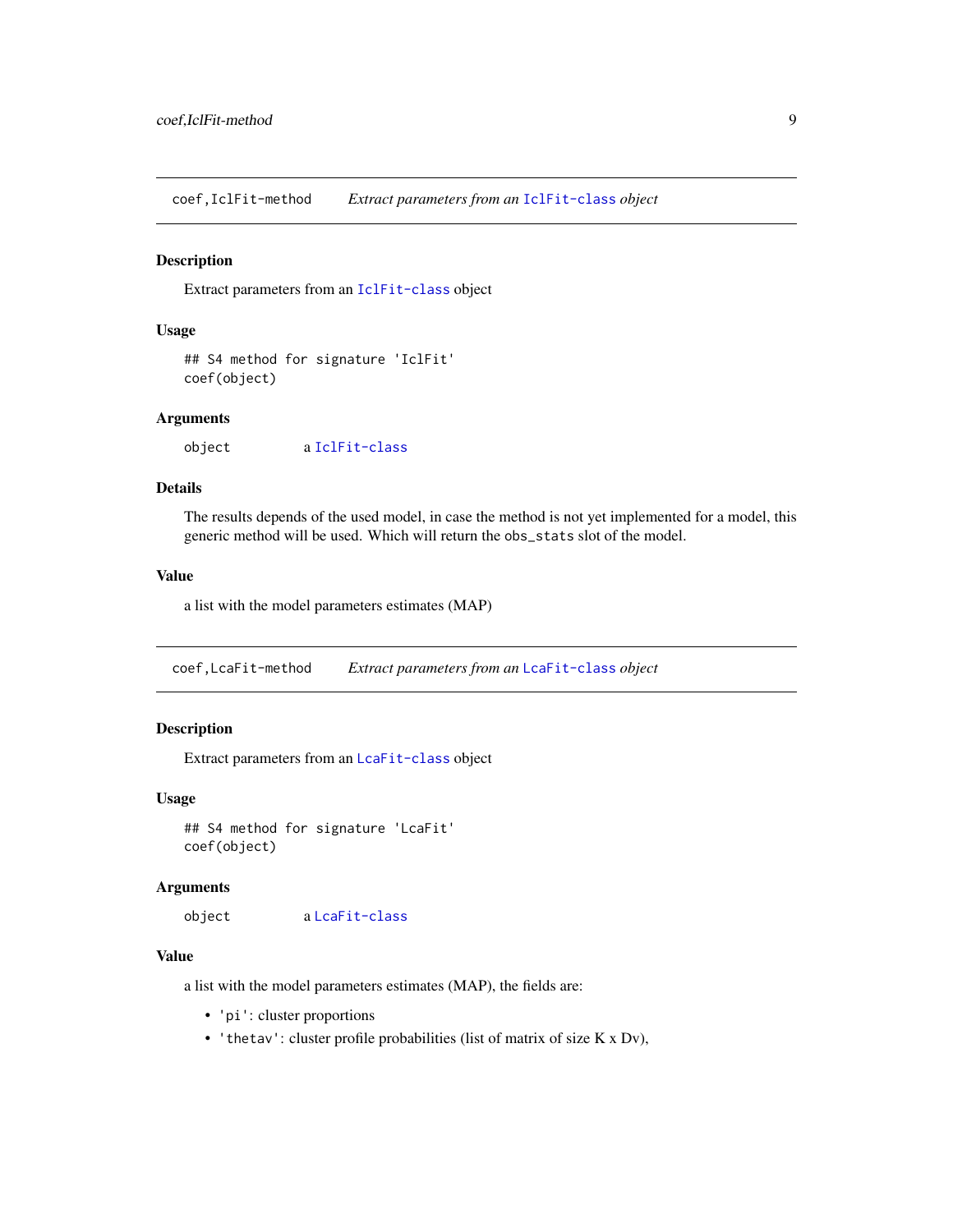<span id="page-9-0"></span>coef,MoMFit-method *Extract parameters from an* [MoMFit-class](#page-40-1) *object*

## Description

Extract parameters from an [MoMFit-class](#page-40-1) object

## Usage

```
## S4 method for signature 'MoMFit'
coef(object)
```
## Arguments

object a [MoMFit-class](#page-40-1)

## Value

a list with the model parameters estimates (MAP), the fields are:

- 'pi': cluster proportions
- 'thetak': cluster profile probabilities (matrix of size K x D),

| coef,MoRFit-method | Extract mixture parameters from MoRFit-class object using MAP es- |
|--------------------|-------------------------------------------------------------------|
|                    | <i>timation</i>                                                   |

## Description

Extract mixture parameters from [MoRFit-class](#page-43-1) object using MAP estimation

#### Usage

```
## S4 method for signature 'MoRFit'
coef(object)
```
## Arguments

object a [MoRFit-class](#page-43-1)

## Value

a list with the mixture parameters estimates (MAP), the fields are:

- 'pi': cluster proportions
- 'A': cluster regression matrix
- 'Sigmak': cluster noise co-variance matrices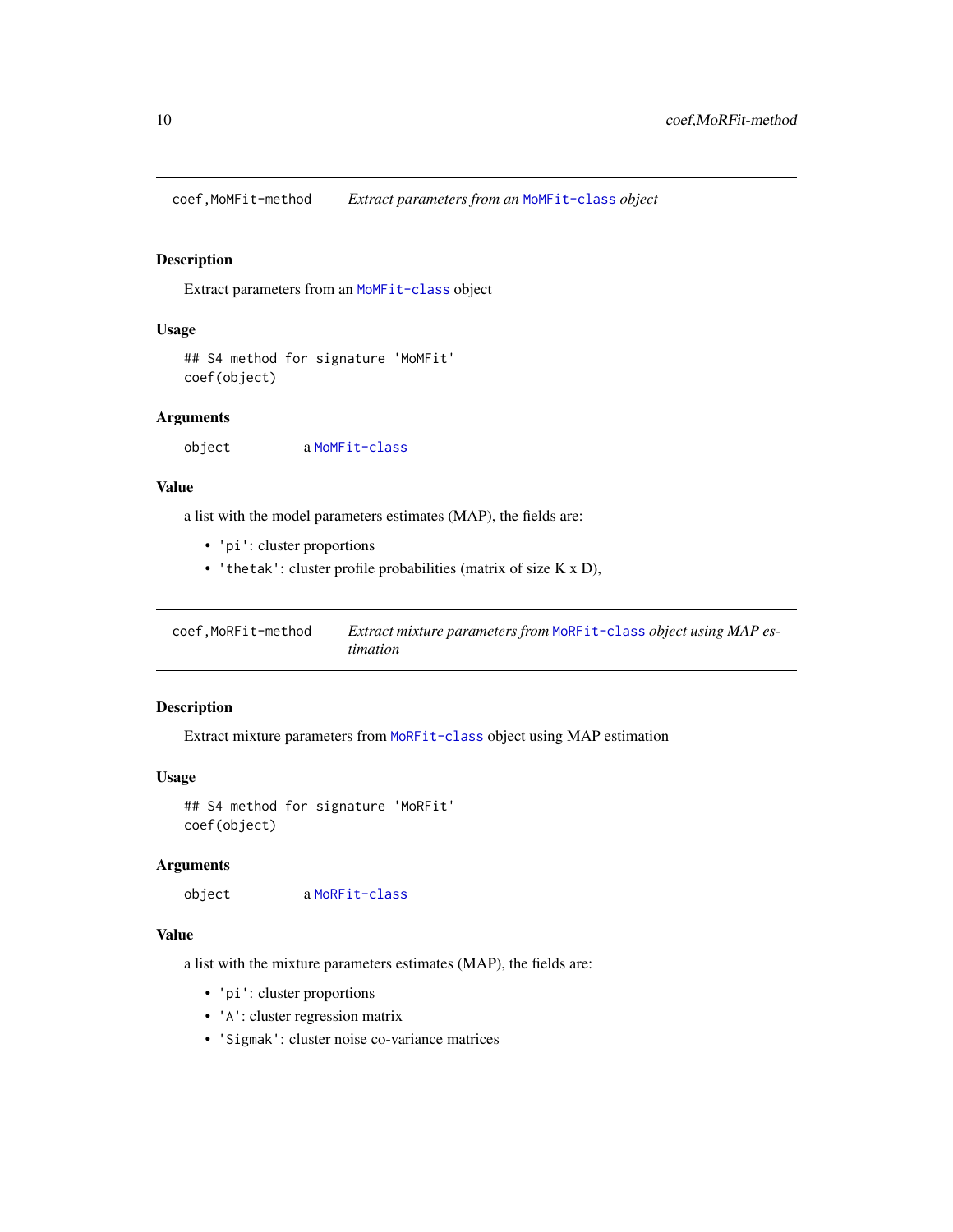<span id="page-10-0"></span>coef,MultSbmFit-method

*Extract parameters from an* [MultSbmFit-class](#page-46-1) *object*

## Description

Extract parameters from an [MultSbmFit-class](#page-46-1) object

## Usage

```
## S4 method for signature 'MultSbmFit'
coef(object)
```
### **Arguments**

```
object a MultSbmFit-class
```
## Value

a list with the model parameters estimates (MAP), the fields are:

- 'pi': cluster proportions
- 'thetakl': cluster profile probabilities (array of size  $K \times K \times D$ ),

coef,SbmFit-method *Extract parameters from an* [SbmFit-class](#page-65-1) *object*

## Description

Extract parameters from an [SbmFit-class](#page-65-1) object

## Usage

```
## S4 method for signature 'SbmFit'
coef(object)
```
## Arguments

object a [SbmFit-class](#page-65-1)

## Value

a list with the model parameters estimates (MAP), the fields are:

- 'pi': cluster proportions
- 'thetakl': between clusters connections probabilities (matrix of size K x K)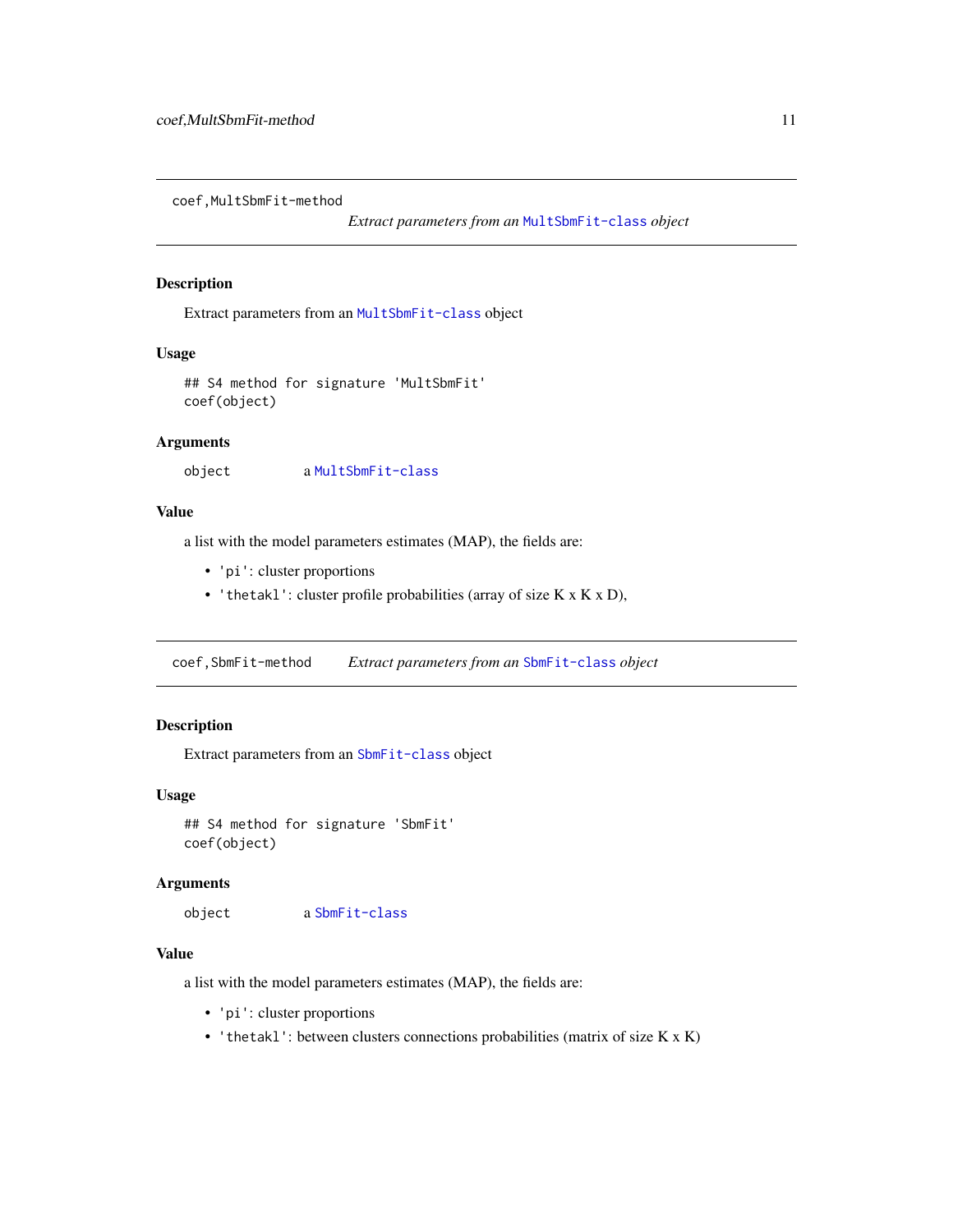<span id="page-11-2"></span><span id="page-11-1"></span><span id="page-11-0"></span>

An S4 class to represent a combined clustering models, where several models are used to model different datasets. A conditional independence assumption between the view knowing the cluster is made.

## Usage

```
CombinedModels(models, alpha = 1)
```
## Arguments

| models | a named list of DlymPrior's object                                    |
|--------|-----------------------------------------------------------------------|
| alpha  | Dirichlet prior parameter over the cluster proportions (default to 1) |

## Details

The filed name in the models list must match the name of the list use to provide the datasets to cluster together.

## Value

a CombinedModels-class object

#### See Also

[CombinedModelsFit-class](#page-12-1), [CombinedModelsPath-class](#page-12-2)

Other DlvmModels: [DcLbm](#page-14-1), [DcSbm](#page-17-1), [DiagGmm](#page-21-1), [DlvmPrior-class](#page-24-1), [Gmm](#page-28-1), [Lca](#page-36-1), [MoM](#page-39-1), [MoR](#page-42-1), [MultSbm](#page-45-1), [Sbm](#page-64-1), [greed\(](#page-31-1))

## Examples

```
CombinedModels(models = list(continuous = GmmPrior(), discrete = LcaPrior()))
```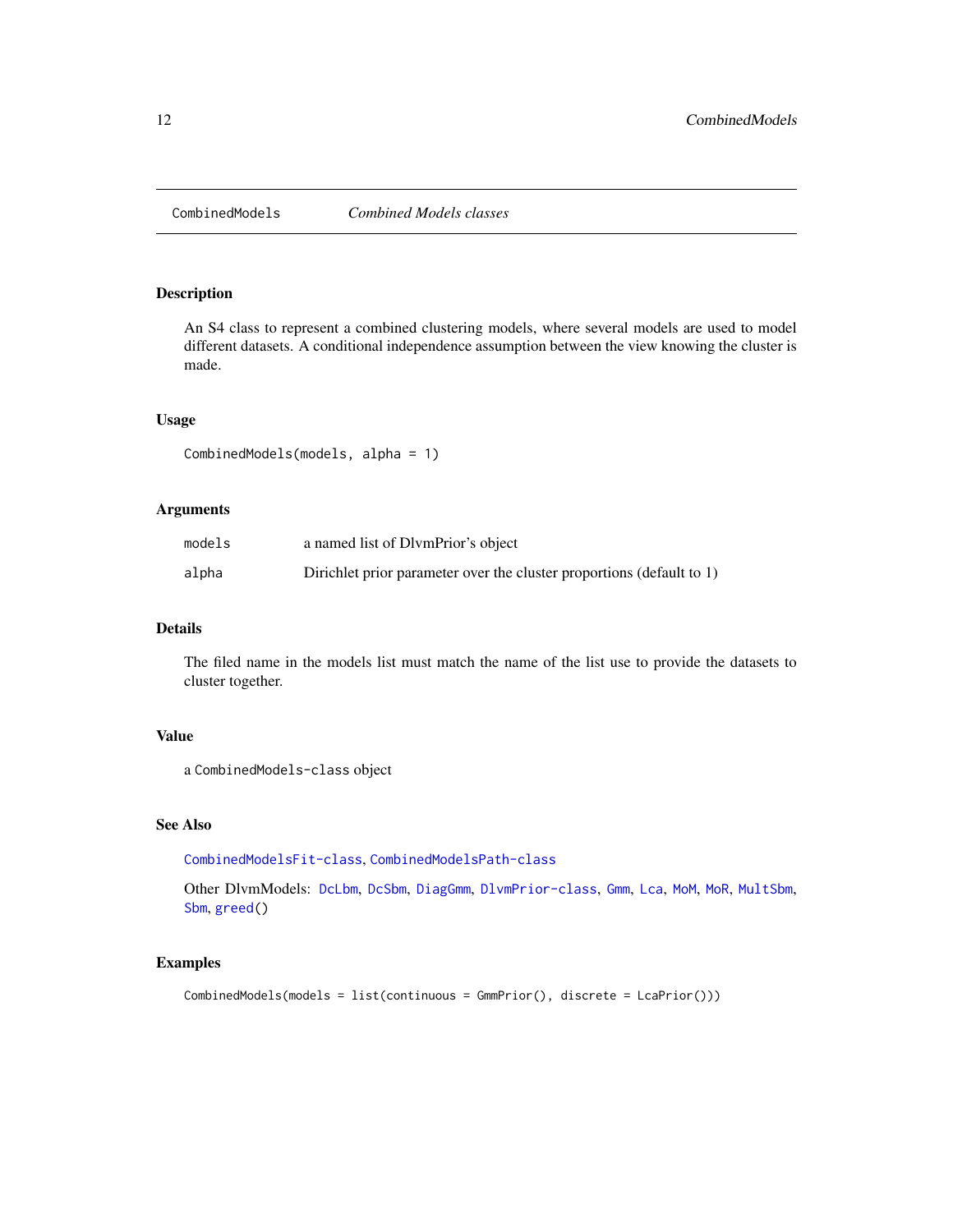<span id="page-12-1"></span><span id="page-12-0"></span>CombinedModelsFit-class

*Combined Models fit results class*

## Description

An S4 class to represent a fit of a degree corrected stochastic block model for co\_clustering, extend [IclFit-class](#page-34-1).

## **Slots**

model a [DcSbm-class](#page-17-2) object to store the model fitted

name generative model name

icl icl value of the fitted model

K number of extracted clusters over row and columns

cl a numeric vector with row and columns cluster indexes

obs\_stats a list with the following elements:

move\_mat binary matrix which store move constraints

train\_hist data.frame with training history information (details depends on the training procedure)

#### See Also

[extractSubModel,CombinedModelsPath,character-method](#page-0-0)

<span id="page-12-2"></span>CombinedModelsPath-class

*Combined Models hierarchical fit results class*

#### Description

An S4 class to represent a hierarchical fit of a degree corrected stochastic block model, extend [IclPath-class](#page-35-1).

#### Slots

model a [DcSbm-class](#page-17-2) object to store the model fitted

name generative model name

icl icl value of the fitted model

K number of extracted clusters over row and columns

cl a numeric vector with row and columns cluster indexes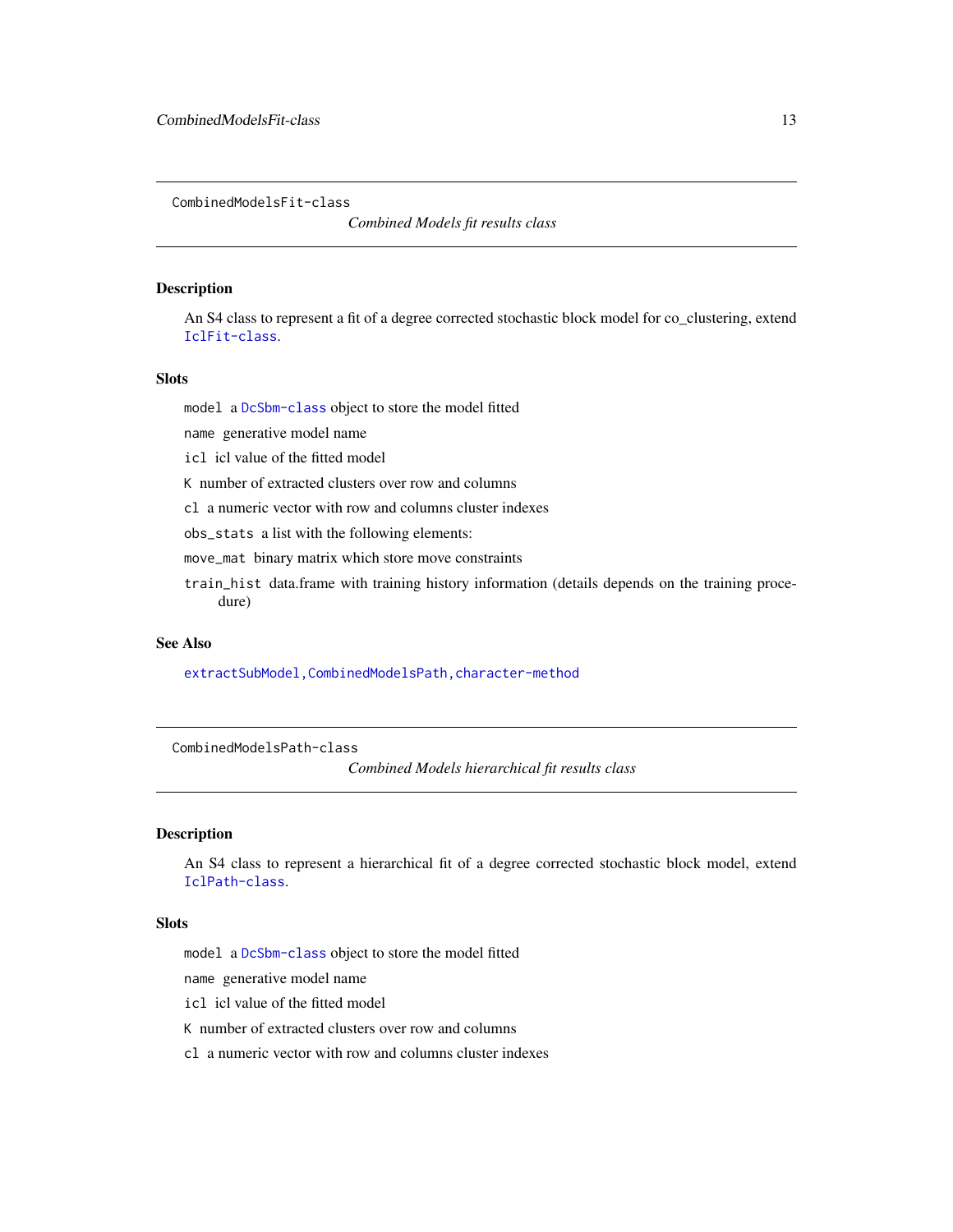<span id="page-13-0"></span>obs\_stats a list with the following elements:

path a list of size K-1 with each part of the path described by:

- icl1: icl value reach with this solution for alpha=1
- logalpha: log(alpha) value were this solution is better than its parent
- K: number of clusters
- cl: vector of cluster indexes
- k,l: index of the cluster that were merged at this step
- merge\_mat: lower triangular matrix of delta icl values
- obs\_stats: a list with the elements:

logalpha value of log(alpha)

ggtree data.frame with complete merge tree for easy plotting with ggplot2

- tree numeric vector with merge tree tree[i] contains the index of i father
- train\_hist data.frame with training history information (details depends on the training procedure)

#### See Also

[extractSubModel,CombinedModelsPath,character-method](#page-0-0)

cut,DcLbmPath-method *Method to cut a DcLbmPath solution to a desired number of cluster*

## Description

This method take a [DcLbmPath-class](#page-16-1) and an integer K and return the solution from the path with K clusters

## Usage

## S4 method for signature 'DcLbmPath'  $cut(x, K)$ 

## Arguments

| x | A an DcLbmPath-class solution |
|---|-------------------------------|
| К | Desired number of cluster     |

#### Value

an [IclPath-class](#page-35-1) object with the desired number of cluster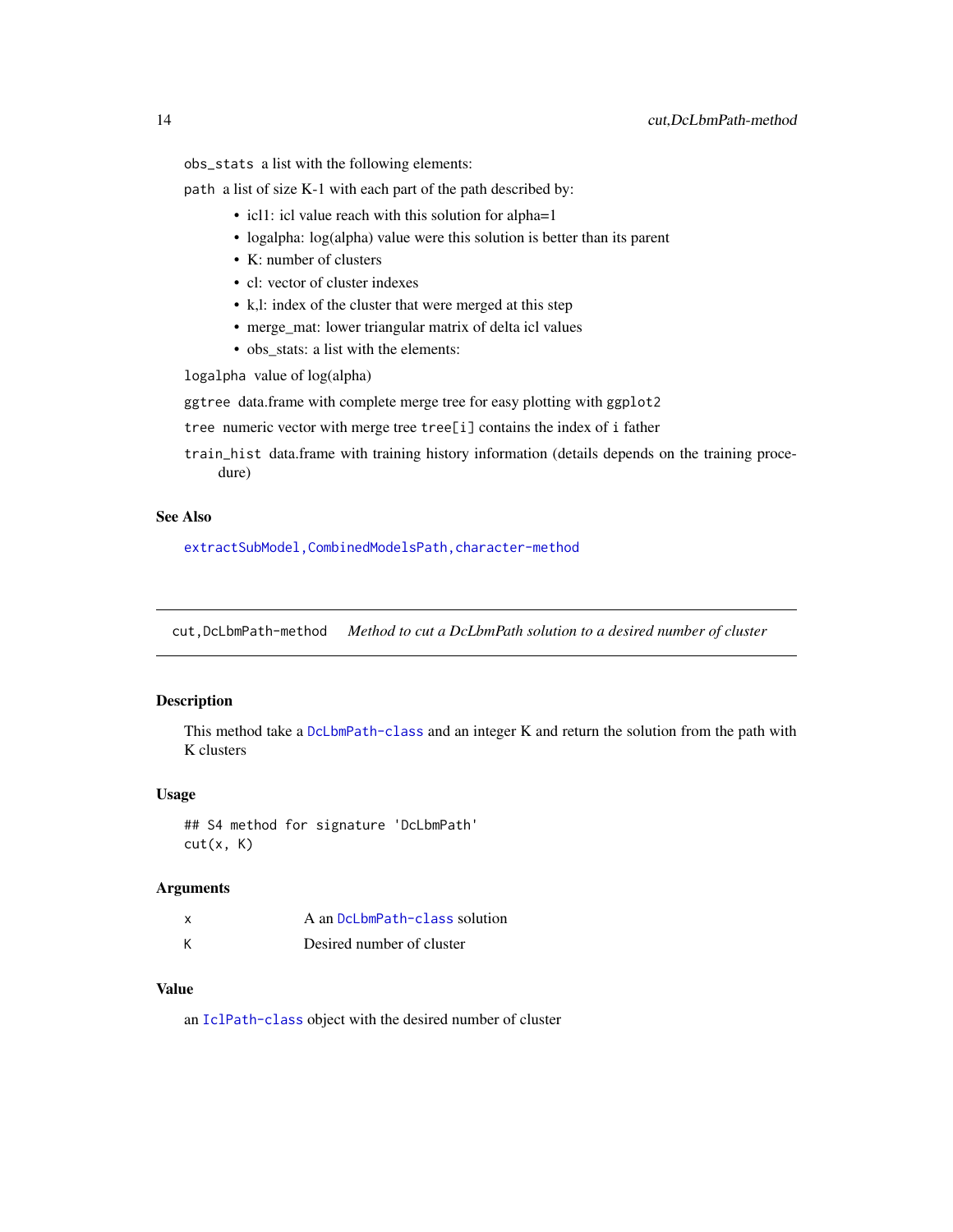<span id="page-14-0"></span>cut,IclPath-method *Generic method to cut a path solution to a desired number of cluster*

#### Description

This method take a [IclPath-class](#page-35-1) object and an integer K and return the solution from the path with K clusters

#### Usage

## S4 method for signature 'IclPath'  $cut(x, K)$ 

#### Arguments

| x | A an IclPath solution     |  |
|---|---------------------------|--|
| К | Desired number of cluster |  |

#### Value

an [IclPath-class](#page-35-1) object with the desired number of cluster

<span id="page-14-1"></span>DcLbm *Degree Corrected Latent Block Model for bipartite graph class*

## <span id="page-14-2"></span>Description

An S4 class to represent a degree corrected stochastic block model for co\_clustering of bipartite graph. Such model can be used to cluster graph vertex, and model a bipartite graph adjacency matrix  $X$  with the following generative model :

$$
\pi \sim Dirichlet(\alpha)
$$
  
\n
$$
Z_i^r \sim \mathcal{M}(1, \pi^r)
$$
  
\n
$$
Z_j^c \sim \mathcal{M}(1, \pi^c)
$$
  
\n
$$
\theta_{kl} \sim Exponential(p)
$$
  
\n
$$
\gamma_i^r \sim \mathcal{U}(S_k)
$$
  
\n
$$
\gamma_i^c \sim \mathcal{U}(S_l)
$$
  
\n
$$
X_{ij} | Z_{ik}^c Z_{jl}^r = 1 \sim \mathcal{P}(\gamma_i^r \theta_{kl} \gamma_j^c)
$$

The individuals parameters  $\gamma_i^r, \gamma_j^c$  allow to take into account the node degree heterogeneity. These parameters have uniform priors over simplex  $S_k$ . These classes mainly store the prior parameters value  $\alpha$ , p of this generative model. The DcLbm-class must be used when fitting a simple Diagonal Gaussian Mixture Model whereas the DcLbmPrior-class must be sued when fitting a [CombinedModels-class](#page-11-1).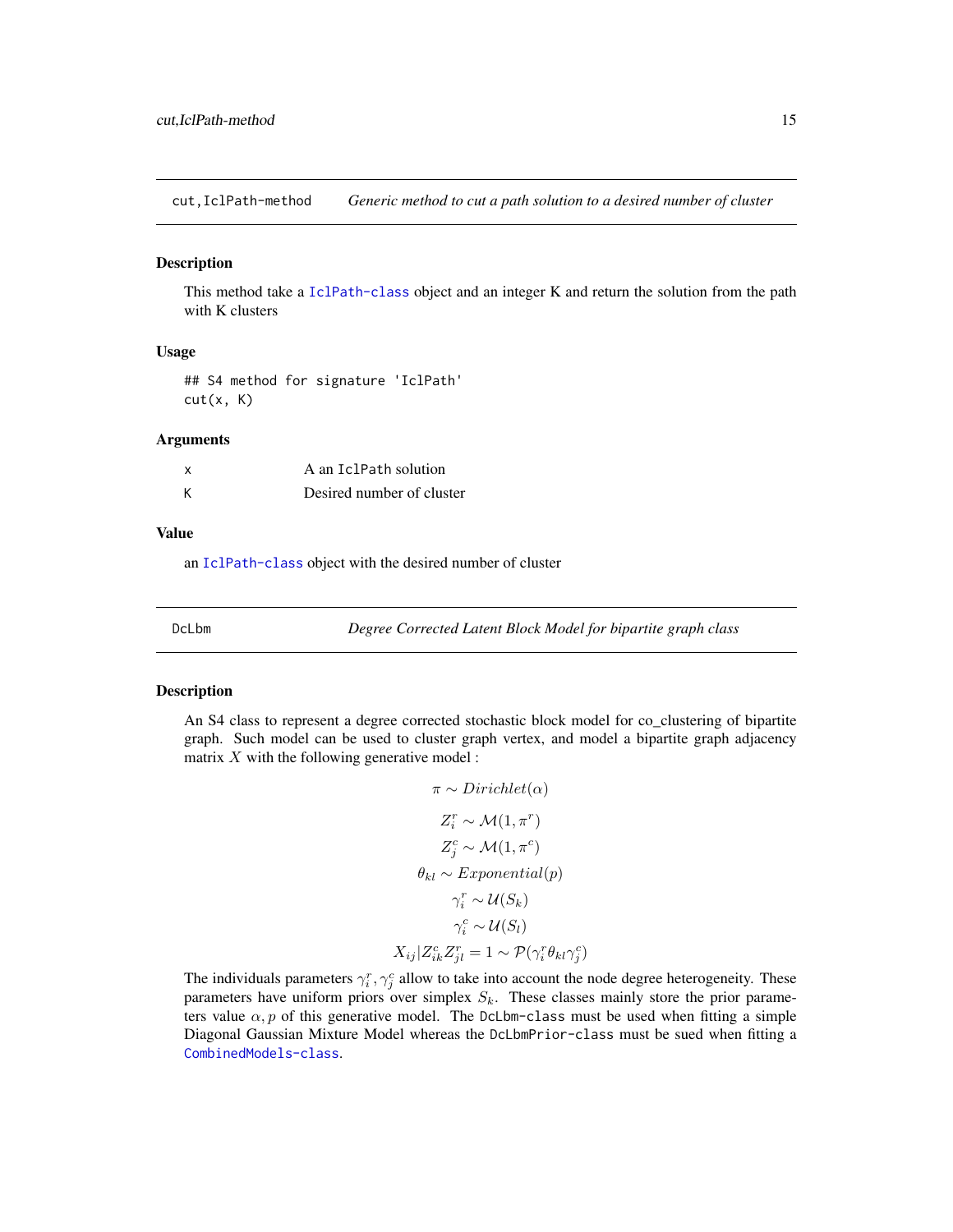## Usage

 $DcLbmPrior(p = \text{NaN})$ 

 $DcLbm(alpha = 1, p = \text{NaN})$ 

#### Arguments

| D     | Exponential prior parameter (default to Nan, in this case p will be estimated |
|-------|-------------------------------------------------------------------------------|
|       | from data as the average intensities of $X$ )                                 |
| alpha | Dirichlet prior parameter over the cluster proportions (default to 1)         |

## Value

a DcLbmPrior-class a DcLbm-class object

### See Also

[DcLbmFit-class](#page-15-1), [DcLbmPath-class](#page-16-1)

Other DlvmModels: [CombinedModels](#page-11-2), [DcSbm](#page-17-1), [DiagGmm](#page-21-1), [DlvmPrior-class](#page-24-1), [Gmm](#page-28-1), [Lca](#page-36-1), [MoM](#page-39-1), [MoR](#page-42-1), [MultSbm](#page-45-1), [Sbm](#page-64-1), [greed\(](#page-31-1))

#### Examples

```
DcLbmPrior()
Dclb mPrior(p = 0.7)DcLbm()
Dclbm(p = 0.7)
```
<span id="page-15-1"></span>DcLbmFit-class *Degree corrected Latent Block Model fit results class*

## Description

An S4 class to represent a fit of a degree corrected stochastic block model for co\_clustering, extend [IclFit-class](#page-34-1).

## Slots

model a [DcLbm-class](#page-14-2) object to store the model fitted name generative model name icl icl value of the fitted model K number of extracted clusters over row and columns Krow number of extracted row clusters Kcol number of extracted column clusters

<span id="page-15-0"></span>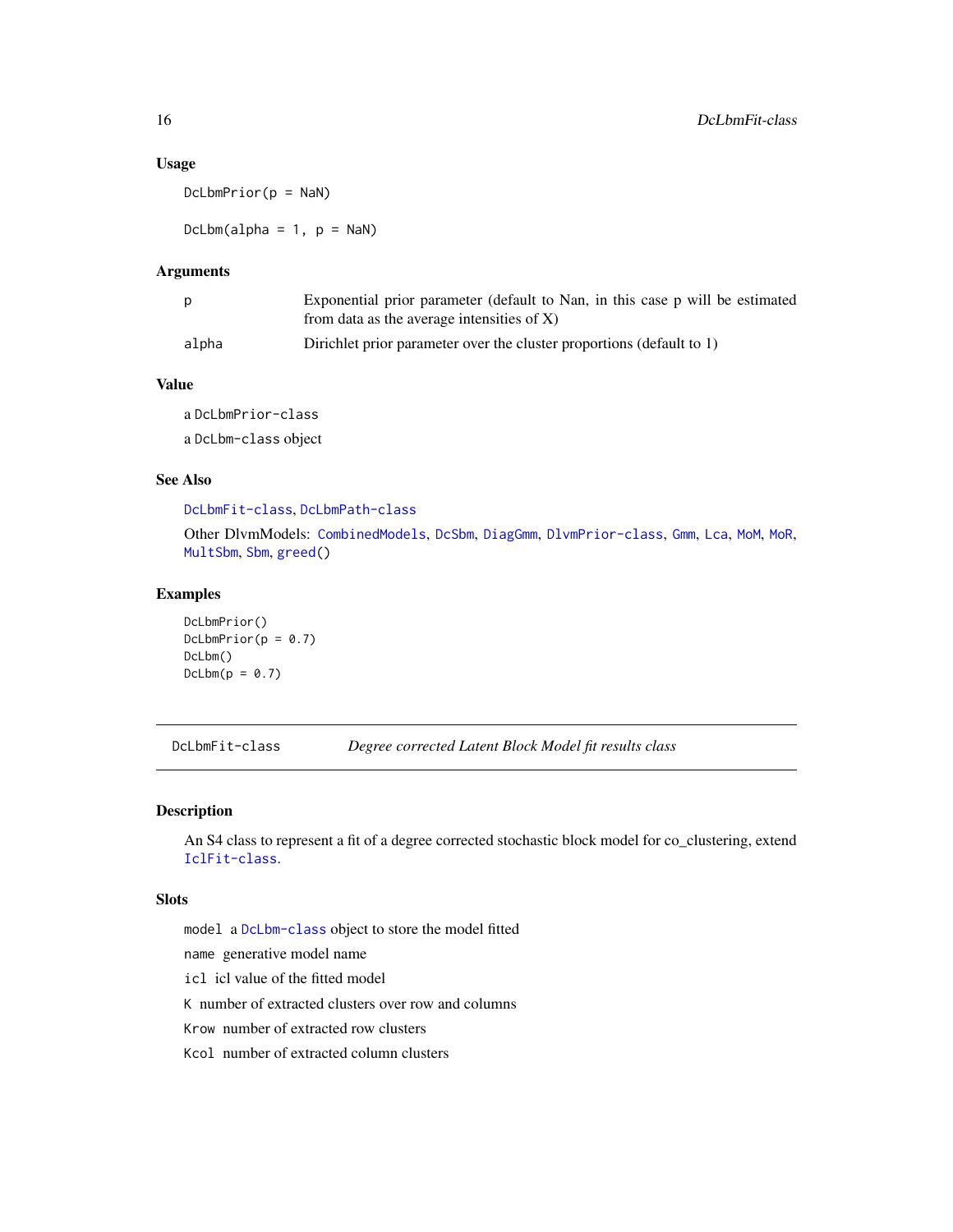## <span id="page-16-0"></span>DcLbmPath-class 17

cl a numeric vector with row and columns cluster indexes

obs\_stats a list with the following elements:

- counts: numeric vector of size K with number of elements in each clusters
- din: numeric vector of size K which store the sums of in-degrees for each clusters
- dout: numeric vector of size K which store the sums of out-degrees for each clusters
- x\_counts: matrix of size  $K*K$  with the number of links between each pair of clusters
- co\_x\_counts: matrix of size Krow\*Kcol with the number of links between each pair of row and column cluster

clrow a numeric vector with row cluster indexes

clcol a numeric vector with column cluster indexes

Nrow number of rows

Ncol number of columns

- move\_mat binary matrix which store move constraints
- train\_hist data.frame with training history information (details depends on the training procedure)

#### See Also

[coef,DcLbmFit-method](#page-0-0)

<span id="page-16-1"></span>DcLbmPath-class *Degree corrected Latent Block Model hierarchical fit results class*

## Description

An S4 class to represent a fit of a degree corrected stochastic block model for co\_clustering, extend [IclPath-class](#page-35-1).

## **Slots**

model a [DcLbm-class](#page-14-2) object to store the model fitted

name generative model name

icl icl value of the fitted model

K number of extracted clusters over row and columns

Krow number of extracted row clusters

Kcol number of extracted column clusters

cl a numeric vector with row and columns cluster indexes

obs\_stats a list with the following elements:

- counts: numeric vector of size K with number of elements in each clusters
- din: numeric vector of size K which store the sums of in-degrees for each clusters
- dout: numeric vector of size K which store the sums of out-degrees for each clusters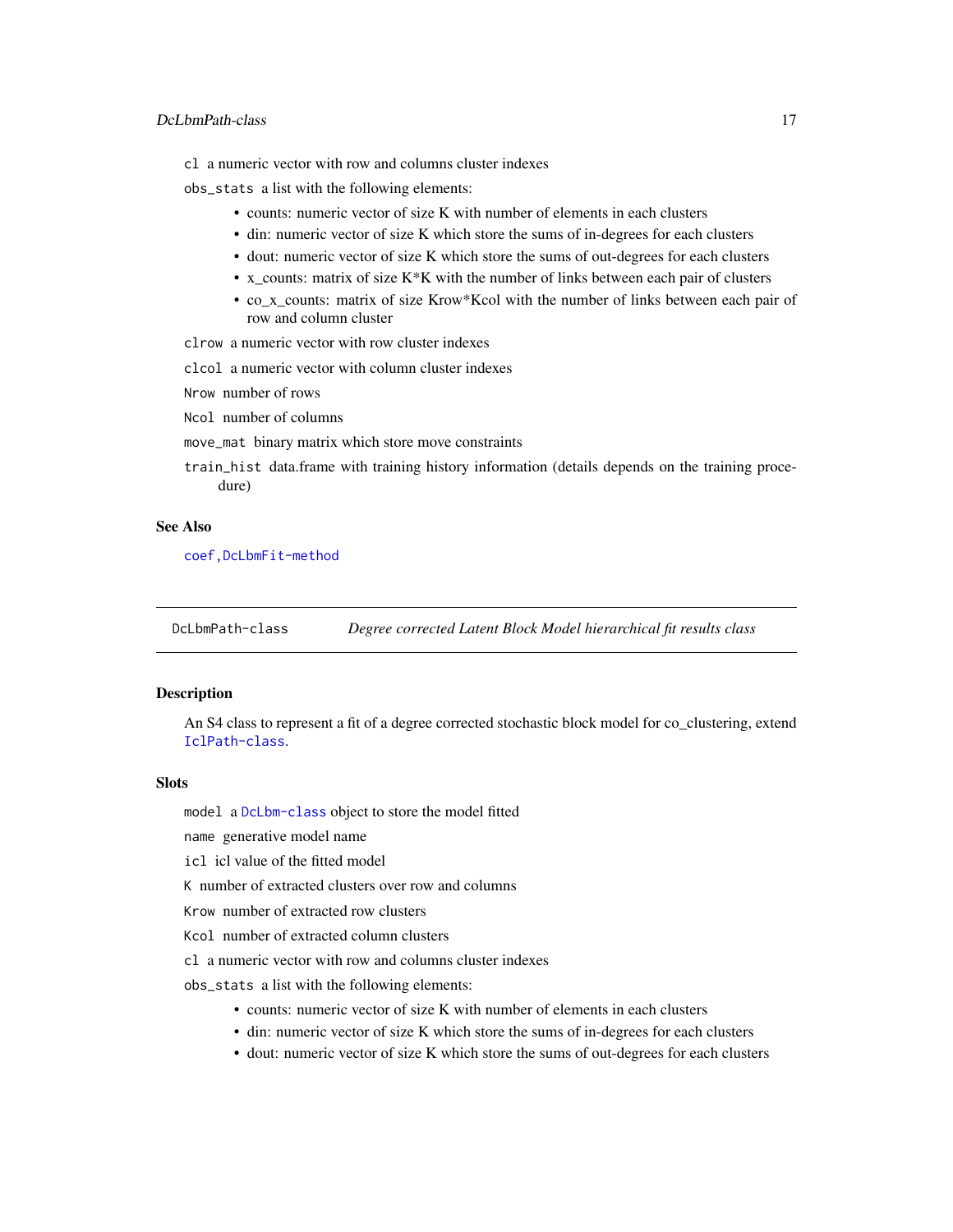- <span id="page-17-0"></span>• x\_counts: matrix of size K\*K with the number of links between each pair of clusters
- co\_x\_counts: matrix of size Krow\*Kcol with the number of links between each pair of row and column cluster

clrow a numeric vector with row cluster indexes

clcol a numeric vector with column cluster indexes

Nrow number of rows

Ncol number of columns

path a list of size K-1 with each part of the path described by:

- icl1: icl value reach with this solution for alpha=1
- logalpha: log(alpha) value were this solution is better than its parent
- K: number of clusters
- cl: vector of cluster indexes
- k,l: index of the cluster that were merged at this step
- merge mat: lower triangular matrix of delta icl values
- obs stats: a list with the elements:
	- counts: numeric vector of size K with number of elements in each clusters
	- din: numeric vector of size K which store the sums of in-degrees for each clusters
	- dout: numeric vector of size K which store the sums of out-degrees for each clusters
	- $-$  x\_counts: matrix of size K\*K with the number of links between each pair of clusters
	- co\_x\_counts: matrix of size Krow\*Kcol with the number of links between each pair of row and column cluster

logalpha value of log(alpha)

ggtree data.frame with complete merge tree for easy plotting with ggplot2

tree numeric vector with merge tree tree[i] contains the index of i father

ggtreerow data.frame with complete merge tree of row clusters for easy plotting with ggplot2

ggtreecol data.frame with complete merge tree of column clusters for easy plotting with ggplot2

train\_hist data.frame with training history information (details depends on the training procedure)

## See Also

<span id="page-17-2"></span><span id="page-17-1"></span>plot, DcLbmPath, missing-method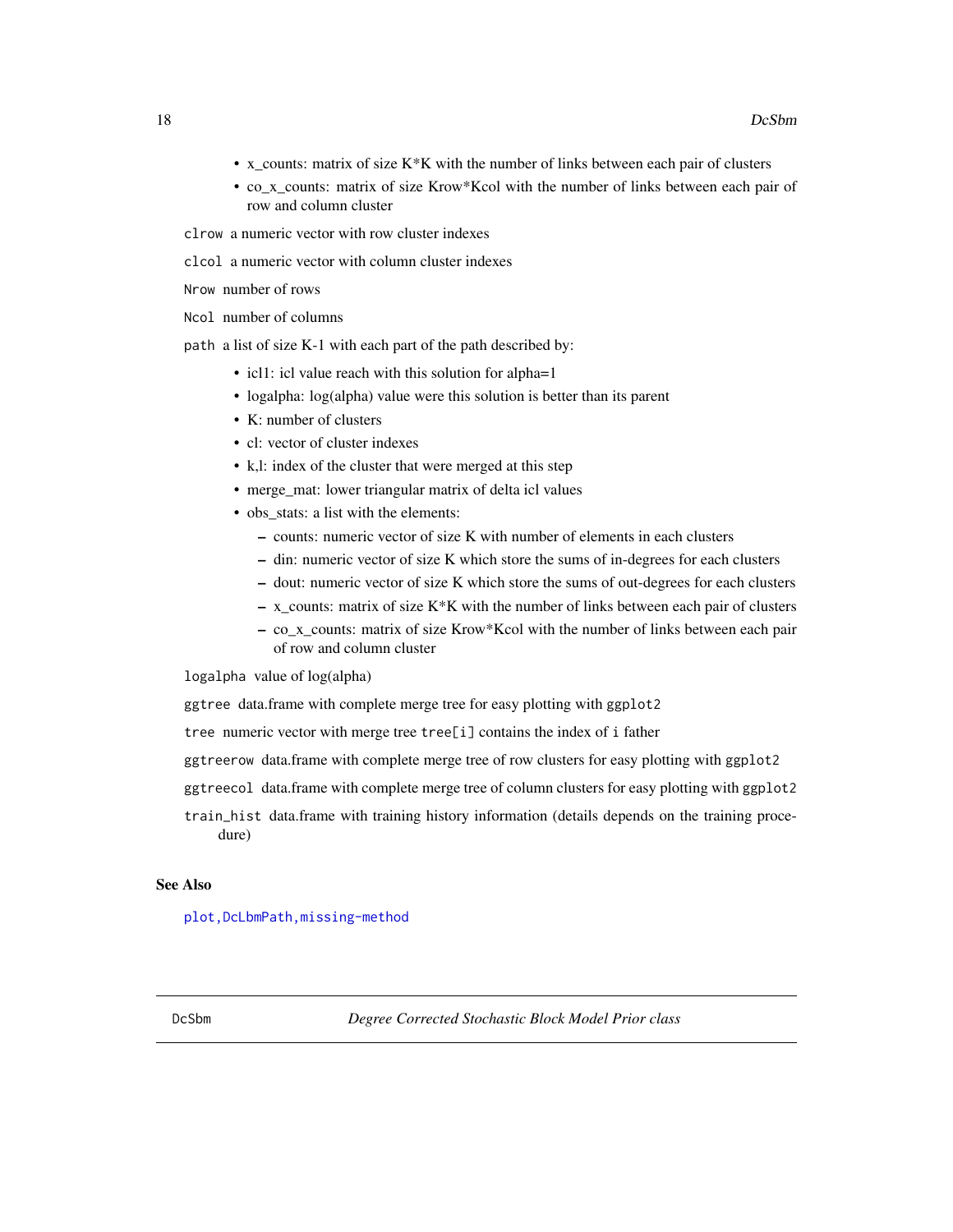#### $DcSbm$  19

#### Description

An S4 class to represent a Degree Corrected Stochastic Block Model. Such model can be used to cluster graph vertex, and model a square adjacency matrix  $X$  with the following generative model :

$$
\pi \sim Dirichlet(\alpha)
$$
  
\n
$$
Z_i \sim \mathcal{M}(1, \pi)
$$
  
\n
$$
\theta_{kl} \sim Exponential(p)
$$
  
\n
$$
\gamma_i^+, \gamma_i^- \sim \mathcal{U}(S_k)
$$
  
\n
$$
X_{ij} | Z_{ik} Z_{jl} = 1 \sim \mathcal{P}(\gamma_i^+ \theta_{kl} \gamma_j^-)
$$

The individuals parameters  $\gamma_i^+$ ,  $\gamma_i^-$  allow to take into account the node degree heterogeneity. These parameters have uniform priors over the simplex  $S_k$  ie.  $\sum_{i:z_{ik}=1} \gamma_i^+ = 1$ . These classes mainly store the prior parameters value  $\alpha$ , p of this generative model. The DcSbm-class must be used when fitting a simple Degree Corrected Stochastic Block Model whereas the DcSbmPrior-class must be used when fitting a [CombinedModels-class](#page-11-1).

## Usage

```
DcSbmPrior(p = NaN, type = "guess")
```

```
DcSbm(alpha = 1, p = NaN, type = "guess")
```
## Arguments

| D     | Exponential prior parameter (default to NaN, in this case p will be estimated<br>from data as the mean connection probability) |
|-------|--------------------------------------------------------------------------------------------------------------------------------|
| type  | define the type of networks (either "directed", "undirected" or "guess", default<br>to "guess")                                |
| alpha | Dirichlet prior parameter over the cluster proportions (default to 1)                                                          |

#### Value

a DcSbmPrior-class object

a DcSbm-class object

## See Also

[DcSbmFit-class](#page-19-1), [DcSbmPath-class](#page-19-2)

Other DlvmModels: [CombinedModels](#page-11-2), [DcLbm](#page-14-1), [DiagGmm](#page-21-1), [DlvmPrior-class](#page-24-1), [Gmm](#page-28-1), [Lca](#page-36-1), [MoM](#page-39-1), [MoR](#page-42-1), [MultSbm](#page-45-1), [Sbm](#page-64-1), [greed\(](#page-31-1))

#### Examples

```
DcSbmPrior()
DcSbmPrior(type = "undirected")
DcSbm()
DcSbm(type = "undirected")
```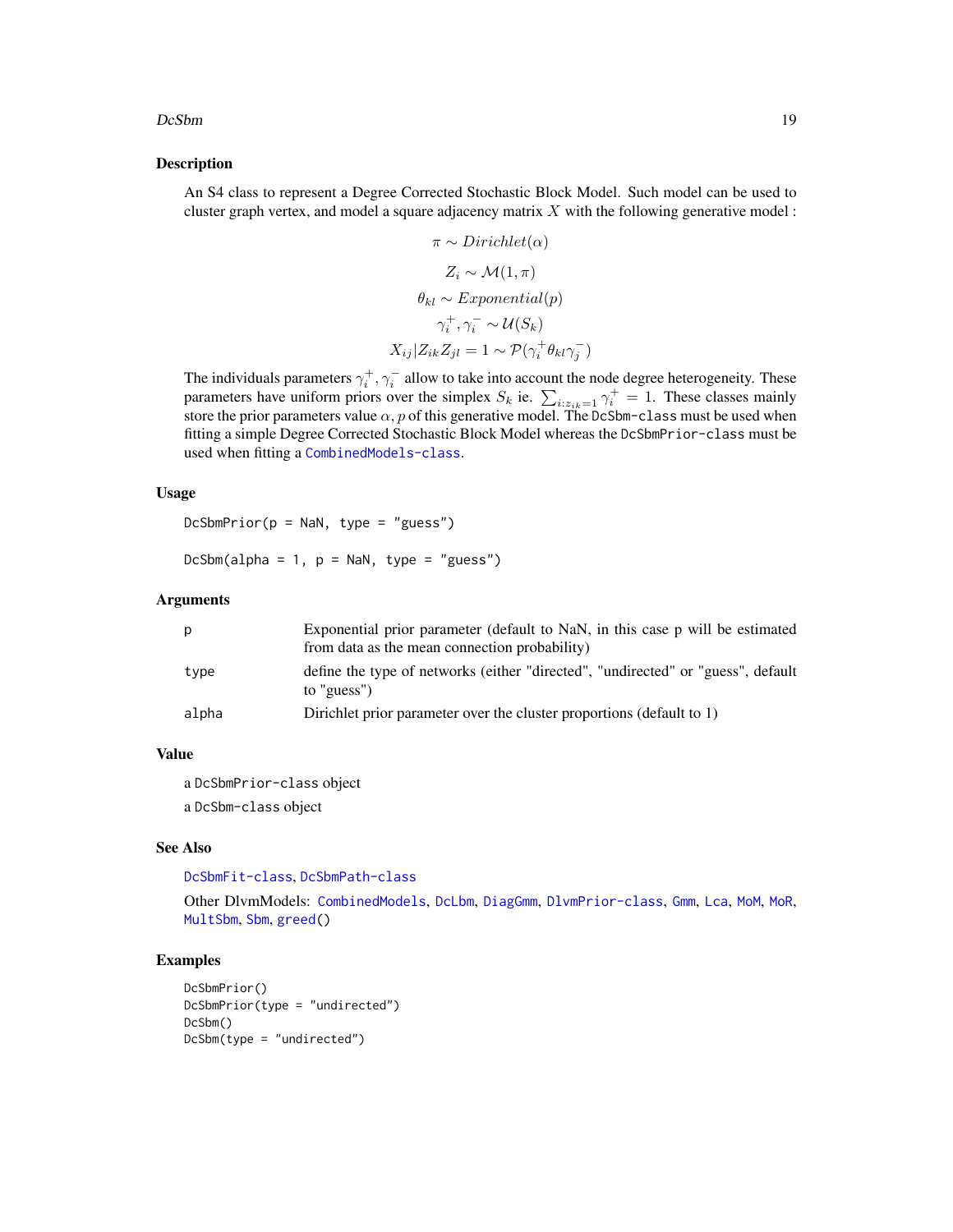<span id="page-19-1"></span><span id="page-19-0"></span>

An S4 class to represent a fit of a degree corrected stochastic block model for co\_clustering, extend [IclFit-class](#page-34-1).

## **Slots**

model a [DcSbm-class](#page-17-2) object to store the model fitted

name generative model name

icl icl value of the fitted model

K number of extracted clusters over row and columns

cl a numeric vector with row and columns cluster indexes

- obs\_stats a list with the following elements:
	- counts: numeric vector of size K with number of elements in each clusters
	- din: numeric vector of size K which store the sums of in-degrees for each clusters
	- dout: numeric vector of size K which store the sums of out-degrees for each clusters
	- x\_counts: matrix of size K\*K with the number of links between each pair of clusters

obs\_stats\_cst a list with the following elements:

- din\_node: node in-degree, a vector of size N
- dout\_node: node in-degree vector of size N

move\_mat binary matrix which store move constraints

train\_hist data.frame with training history information (details depends on the training procedure)

## See Also

[coef,DcSbmFit-method](#page-0-0)

<span id="page-19-2"></span>DcSbmPath-class *Degree Corrected Stochastic Block Model hierarchical fit results class*

## **Description**

An S4 class to represent a hierarchical fit of a degree corrected stochastic block model, extend [IclPath-class](#page-35-1).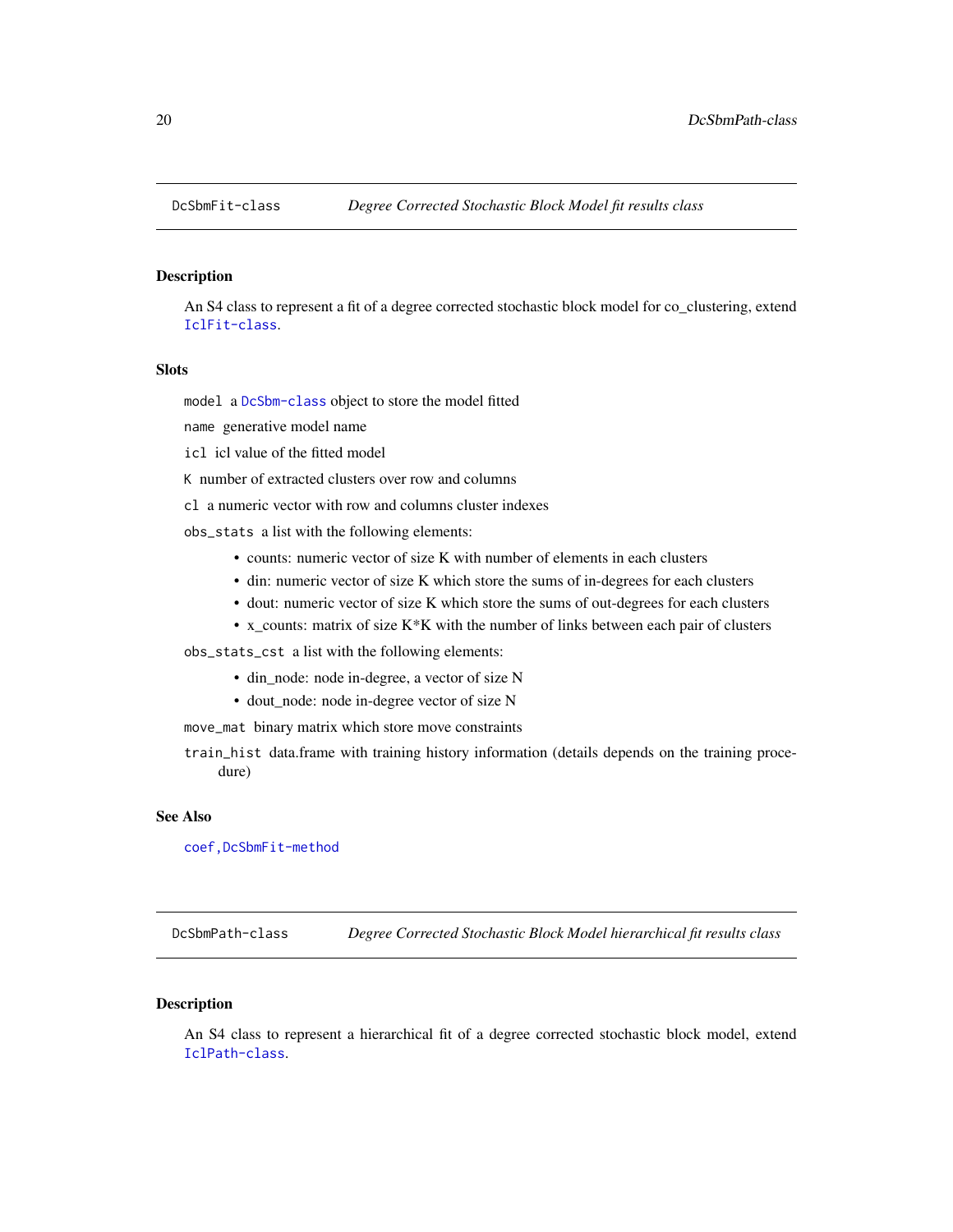## DcSbmPath-class 21

## **Slots**

model a [DcSbm-class](#page-17-2) object to store the model fitted

name generative model name

icl icl value of the fitted model

K number of extracted clusters over row and columns

cl a numeric vector with row and columns cluster indexes

obs\_stats a list with the following elements:

- counts: numeric vector of size K with number of elements in each clusters
- din: numeric vector of size K which store the sums of in-degrees for each clusters
- dout: numeric vector of size K which store the sums of out-degrees for each clusters
- x\_counts: matrix of size K\*K with the number of links between each pair of clusters

path a list of size K-1 with each part of the path described by:

- icl1: icl value reach with this solution for alpha=1
- logalpha: log(alpha) value were this solution is better than its parent
- K: number of clusters
- cl: vector of cluster indexes
- k,l: index of the cluster that were merged at this step
- merge\_mat: lower triangular matrix of delta icl values
- obs\_stats: a list with the elements:
	- counts: numeric vector of size K with number of elements in each clusters
	- din: numeric vector of size K which store the sums of in-degrees for each clusters
	- dout: numeric vector of size K which store the sums of out-degrees for each clusters
	- $-$  x\_counts: matrix of size K\*K with the number of links between each pair of clusters

logalpha value of log(alpha)

ggtree data.frame with complete merge tree for easy plotting with ggplot2

tree numeric vector with merge tree tree[i] contains the index of i father

train\_hist data.frame with training history information (details depends on the training procedure)

## See Also

[plot,DcSbmFit,missing-method](#page-0-0)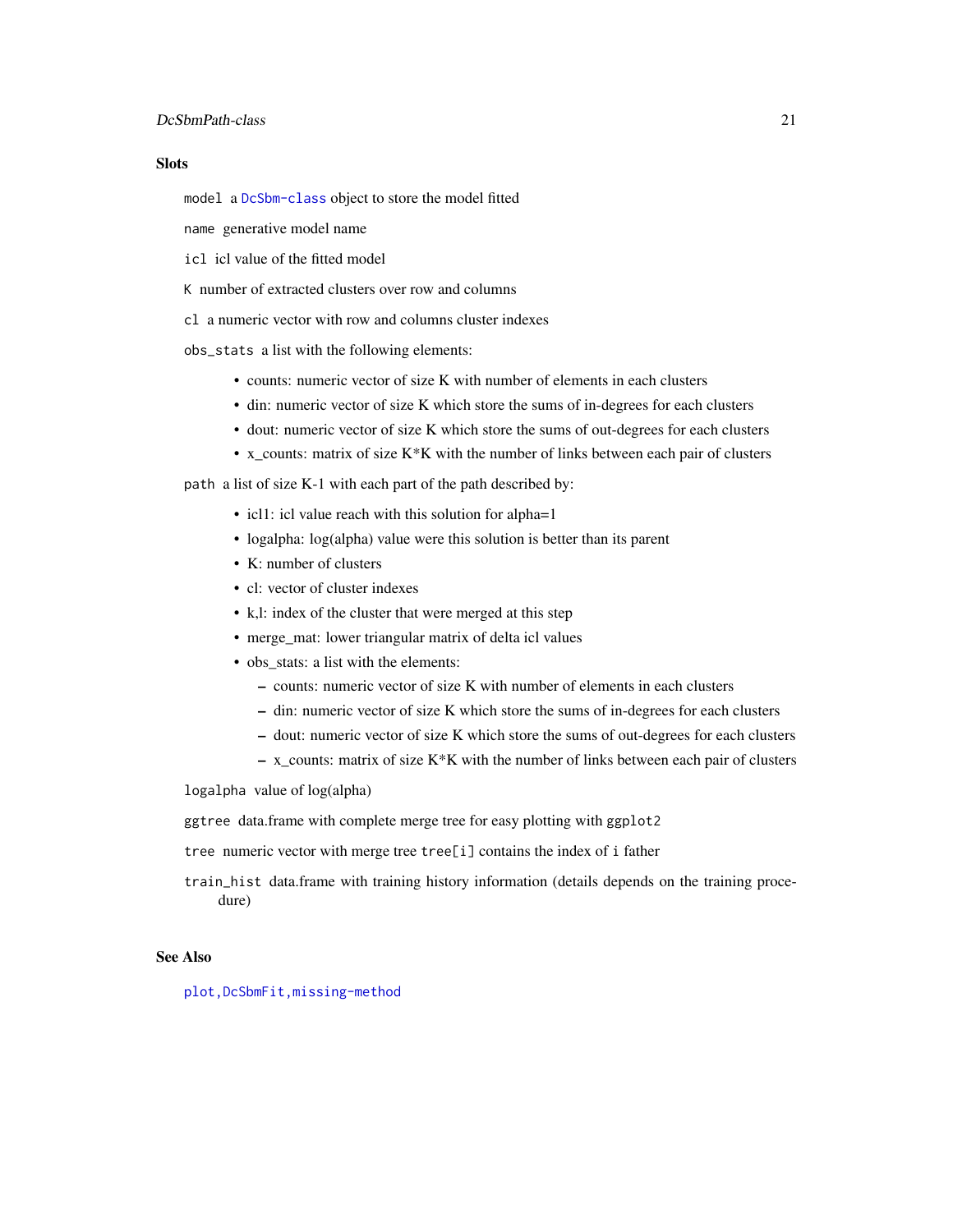<span id="page-21-2"></span><span id="page-21-1"></span><span id="page-21-0"></span>An S4 class to represent a multivariate diagonal Gaussian mixture model. The model corresponds to the following generative model:

$$
\pi \sim Dirichlet(\alpha)
$$
  
\n
$$
Z_i \sim \mathcal{M}(1, \pi)
$$
  
\n
$$
\lambda_k^{(d)} \sim \mathcal{G}(\kappa, \beta)
$$
  
\n
$$
\mu_k^{(d)} \sim \mathcal{N}(\mu, (\tau \lambda_k)^{-1})
$$
  
\n
$$
X_i | Z_{ik} = 1 \sim \mathcal{N}(\mu_k, \lambda_k^{-1})
$$

with  $\mathcal{G}(\kappa, \beta)$  the Gamma distribution with shape parameter  $\kappa$  and rate parameter  $\beta$ . These classes mainly store the prior parameters value  $(\alpha, \tau, \kappa\beta, \mu)$  of this generative model. The DiagGmm-class must be used when fitting a simple Diagonal Gaussian Mixture Model whereas the DiagGmmPrior-class must be sued when fitting a [CombinedModels-class](#page-11-1).

#### Usage

DiagGmmPrior(tau =  $0.01$ , kappa = 1, beta = NaN, mu = NaN) DiagGmm(alpha = 1, tau = 0.01, kappa = 1, beta = NaN, mu = NaN)

## Arguments

| tau   | Prior parameter (inverse variance), (default 0.01)                                                                                             |
|-------|------------------------------------------------------------------------------------------------------------------------------------------------|
| kappa | Prior parameter (gamma shape), (default to 1)                                                                                                  |
| beta  | Prior parameter (gamma rate), (default to NaN, in this case beta will be estimated<br>from data as $0.1$ time the mean of X columns variances) |
| mu    | Prior for the means (vector of size D), (default to NaN, in this case mu will be<br>estimated from data as the mean of $X$ )                   |
| alpha | Dirichlet prior parameter over the cluster proportions (default to 1)                                                                          |

#### Value

a DiagGmmPrior-class object

a DiagGmm-class object

#### References

Bertoletti, Marco & Friel, Nial & Rastelli, Riccardo. (2014). Choosing the number of clusters in a finite mixture model using an exact Integrated Completed Likelihood criterion. METRON. 73. 10.1007/s40300-015-0064-5. #'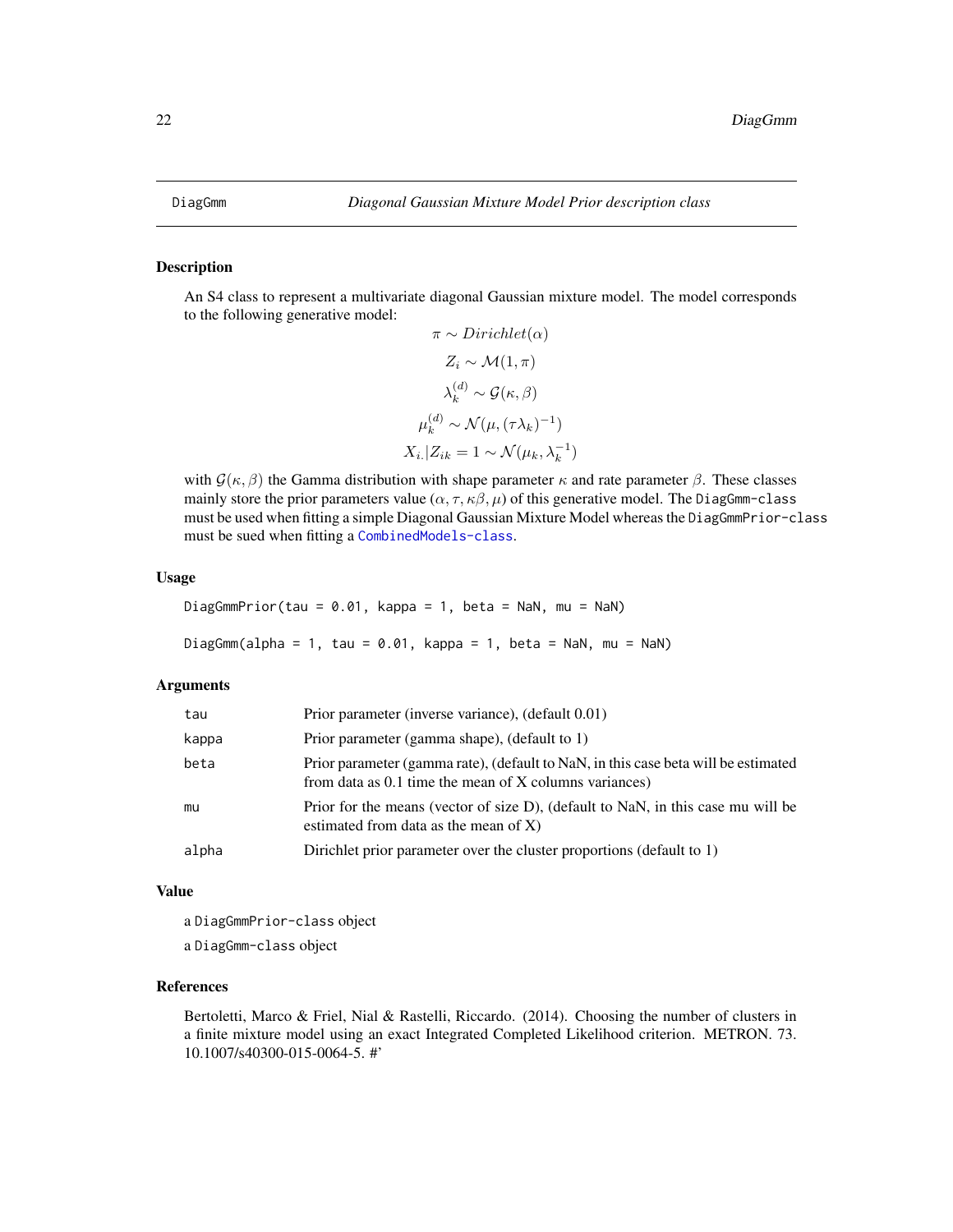## <span id="page-22-0"></span>DiagGmmFit-class 23

## See Also

[DiagGmmFit-class](#page-22-1), [DiagGmmPath-class](#page-23-1)

Other DlvmModels: [CombinedModels](#page-11-2), [DcLbm](#page-14-1), [DcSbm](#page-17-1), [DlvmPrior-class](#page-24-1), [Gmm](#page-28-1), [Lca](#page-36-1), [MoM](#page-39-1), [MoR](#page-42-1), [MultSbm](#page-45-1), [Sbm](#page-64-1), [greed\(](#page-31-1))

## Examples

```
DiagGmmPrior()
DiagGmmPrior(tau = 0.1)
DiagGmm()
DiagGmm(tau = 0.1)
```
<span id="page-22-1"></span>DiagGmmFit-class *Diagonal Gaussian mixture model fit results class*

## Description

An S4 class to represent a fit of a multivariate diagonal Gaussian mixture model, extend [IclFit-class](#page-34-1).

## Slots

model a [DiagGmm-class](#page-21-2) object to store the model fitted

name generative model name

icl icl value of the fitted model

K number of extracted clusters over row and columns

cl a numeric vector with row and columns cluster indexes

obs\_stats a list with the following elements:

- counts: numeric vector of size K with number of elements in each clusters
- regs: list of size \$K\$ with statistics for each clusters

move\_mat binary matrix which store move constraints

train\_hist data.frame with training history information (details depends on the training procedure)

## See Also

[coef,DiagGmmFit-method](#page-0-0)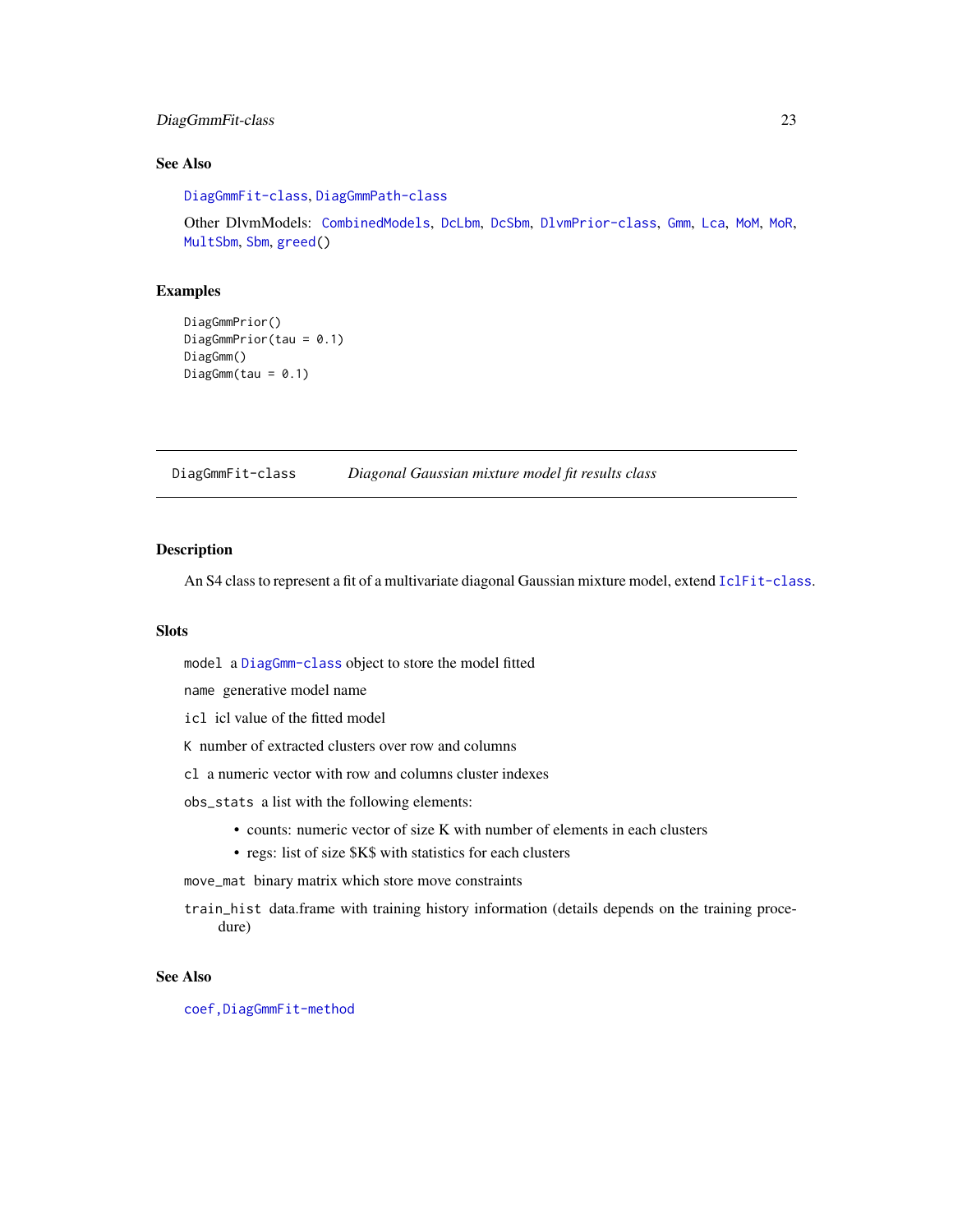<span id="page-23-1"></span><span id="page-23-0"></span>DiagGmmPath-class *Diagonal Gaussian mixture model hierarchical fit results class*

#### Description

An S4 class to represent a hierarchical fit of a diagonal gaussian mixture model, extend [IclPath-class](#page-35-1).

## **Slots**

model a [DiagGmm-class](#page-21-2) object to store the model fitted

name generative model name

- icl icl value of the fitted model
- K number of extracted clusters over row and columns
- cl a numeric vector with row and columns cluster indexes
- obs\_stats a list with the following elements:
	- counts: numeric vector of size K with number of elements in each clusters
	- regs: list of size \$K\$ with statistics for each clusters
- path a list of size K-1 with each part of the path described by:
	- icl1: icl value reach with this solution for alpha=1
	- logalpha: log(alpha) value were this solution is better than its parent
	- K: number of clusters
	- cl: vector of cluster indexes
	- k,l: index of the cluster that were merged at this step
	- merge\_mat: lower triangular matrix of delta icl values
	- obs stats: a list with the following elements:
		- counts: numeric vector of size K with number of elements in each clusters
		- regs: list of size \$K\$ with statistics for each clusters

logalpha value of log(alpha)

ggtree data.frame with complete merge tree for easy plotting with ggplot2

tree numeric vector with merge tree tree[i] contains the index of i father

train\_hist data.frame with training history information (details depends on the training procedure)

## See Also

[plot,DiagGmmFit,missing-method](#page-0-0)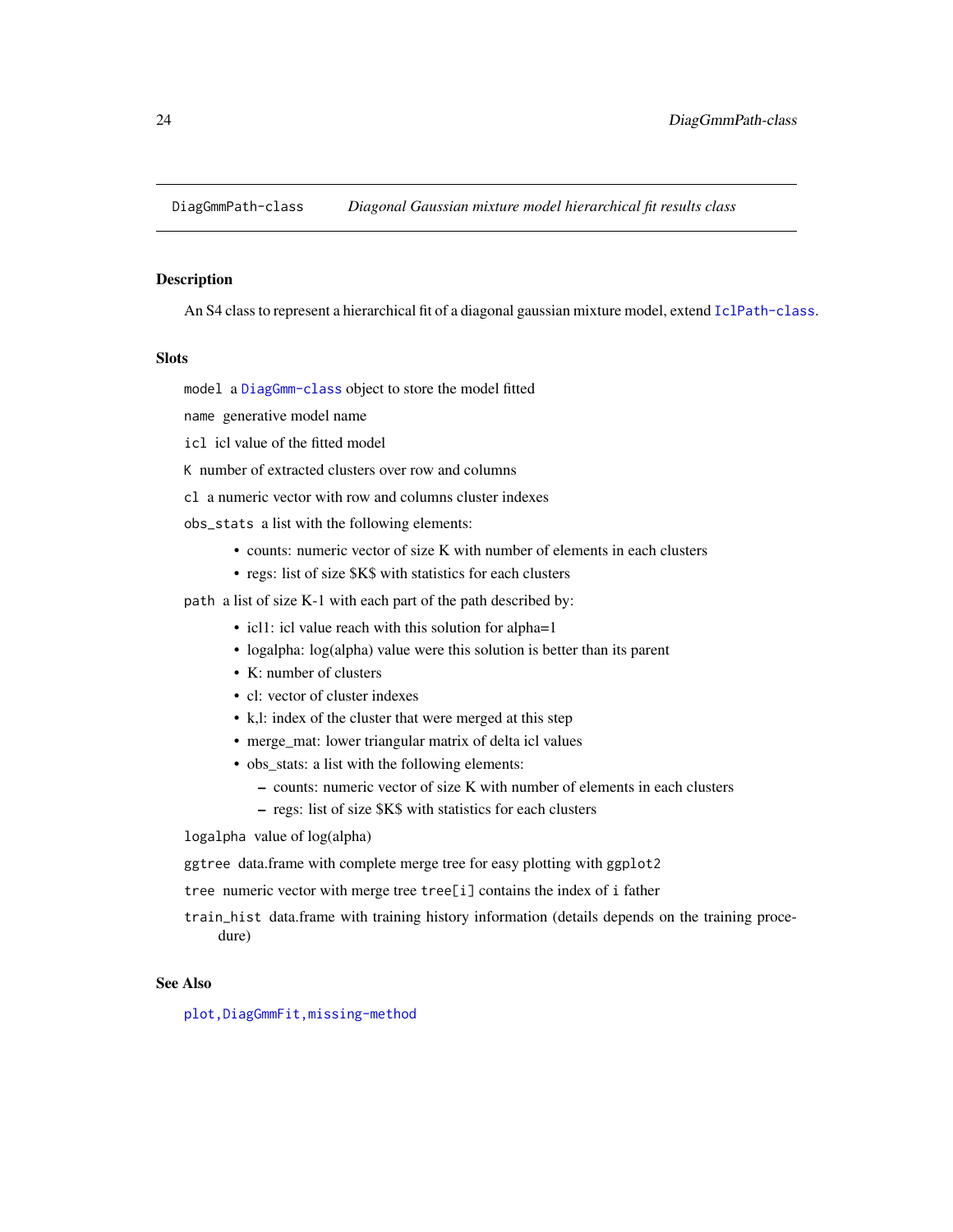<span id="page-24-0"></span>DlvmCoPrior-class *Abstract class to represent a generative model for co-clustering*

#### Description

An S4 class to represent an abstract generative model

## Slots

alpha a numeric vector of length 1 which define the parameters of the Dirichlet over the cluster proportions (default to 1)

<span id="page-24-1"></span>DlvmPrior-class *Abstract class to represent a generative model for clustering*

## Description

An S4 class to represent an abstract generative model

## Slots

alpha a numeric vector of length 1 which define the parameters of the Dirichlet over the cluster proportions (default to 1)

## See Also

Other DlvmModels: [CombinedModels](#page-11-2), [DcLbm](#page-14-1), [DcSbm](#page-17-1), [DiagGmm](#page-21-1), [Gmm](#page-28-1), [Lca](#page-36-1), [MoM](#page-39-1), [MoR](#page-42-1), [MultSbm](#page-45-1), [Sbm](#page-64-1), [greed\(](#page-31-1))

extractSubModel *Extract a part of a* [CombinedModelsPath-class](#page-12-2) *object*

## Description

Extract a part of a [CombinedModelsPath-class](#page-12-2) object

#### Usage

```
extractSubModel(sol, sub_model_name)
```
## S4 method for signature 'CombinedModelsPath, character' extractSubModel(sol, sub\_model\_name)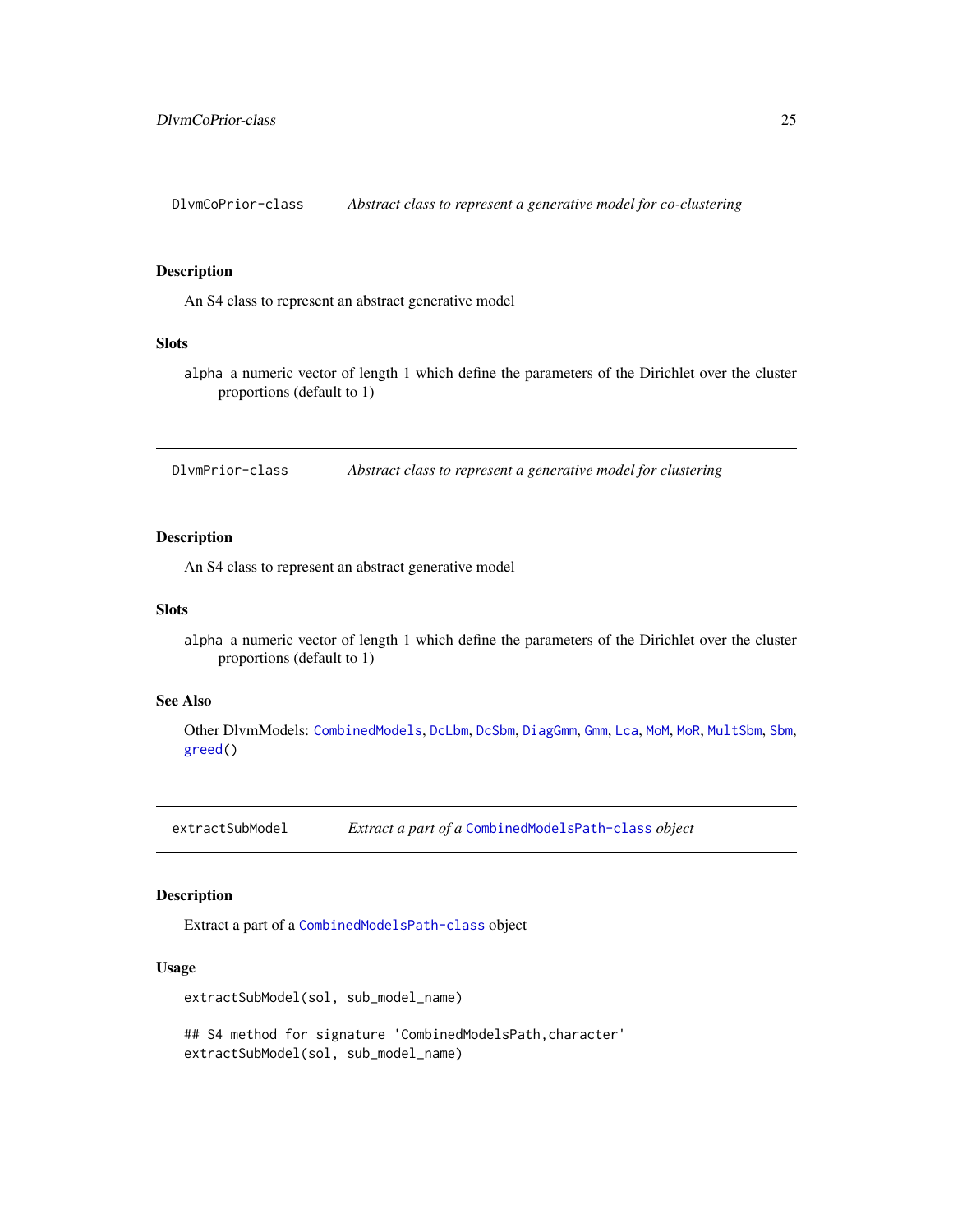#### <span id="page-25-0"></span>Arguments

| sol | an CombinedModelsPath-class object                                                                                                                                                                   |
|-----|------------------------------------------------------------------------------------------------------------------------------------------------------------------------------------------------------|
|     | sub model name a string which specify the part of the model to extract. Note that the name must<br>correspond to the one of the names used in the list of models during the origin<br>call to greed. |
|     |                                                                                                                                                                                                      |

#### Value

a [IclFit-class](#page-34-1) object of the relevant class

## Methods (by class)

• sol = CombinedModelsPath,sub\_model\_name = character: CombinedModelsPath method

| fashion |  |
|---------|--|
|         |  |

fashion *Fashion mnist dataset*

## Description

Zalando fashionmnist dataset, sample of 1 000 Zalando's article images from the test set.

#### Usage

data(fashion)

## Format

An object of class matrix with a random sample of 1000 images (one per rows) extracted from the fashionmnist dataset.

#### Source

<https://github.com/zalandoresearch/fashion-mnist>

## References

Fashion-MNIST: a Novel Image Dataset for Benchmarking Machine Learning Algorithms. Han Xiao, Kashif Rasul, Roland Vollgraf (2017) [\(arXiv:1708.07747\)](https://arxiv.org/abs/1708.07747).

## Examples

data(fashion)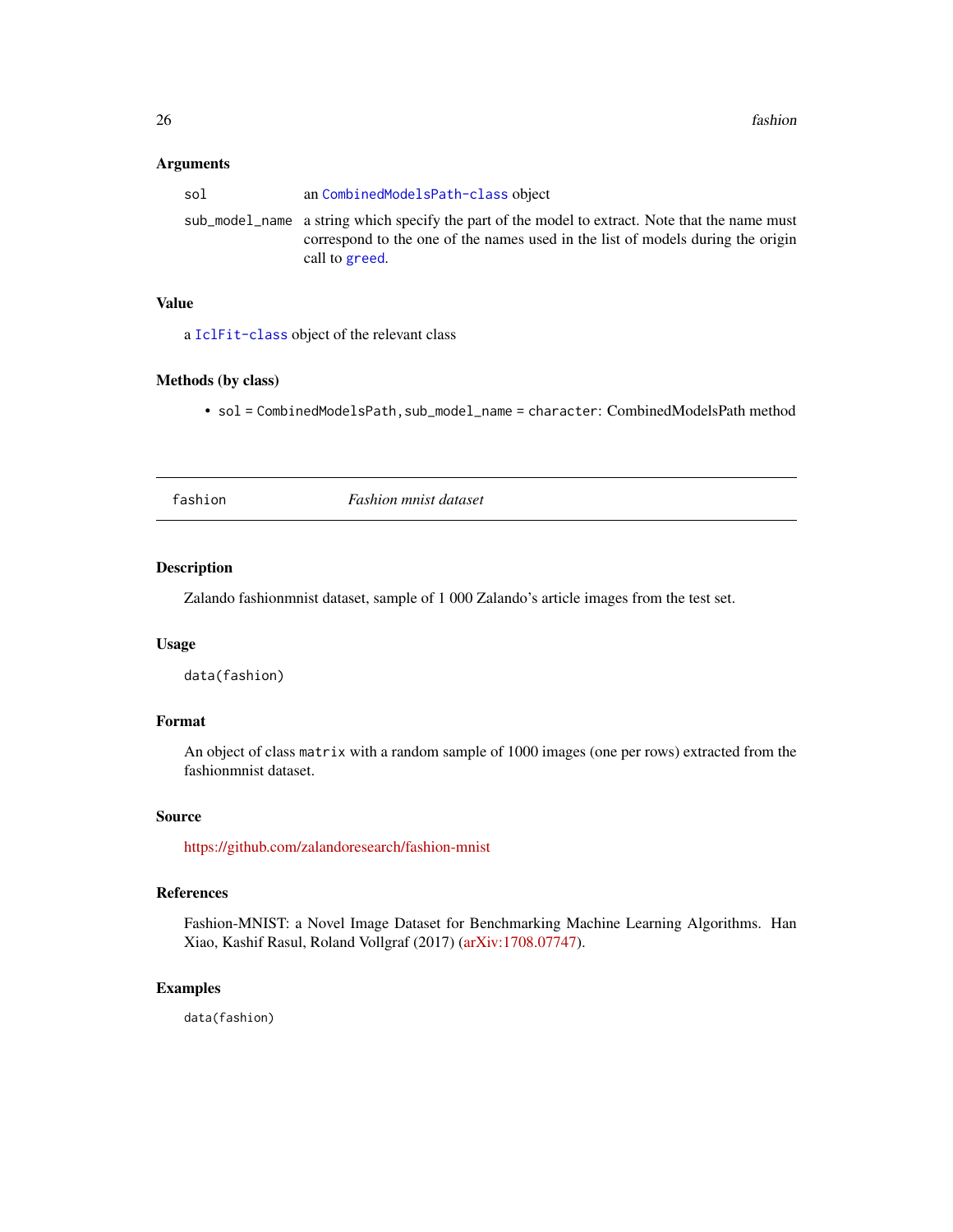<span id="page-26-0"></span>A random sample of 6000 players from the FIFA videogame with various statistics on all player ranging from position, cost in the game, capacity in offense/defense, speed, etc. Two columns pos\_x, pos\_y with average player possible positions (in opta coordiantes) were derived from the raw data. was also u.

#### Usage

data(Fifa)

#### Format

An R data.frame with columns containing each of the descriptive statistics of a player.

## Source

[https://www.kaggle.com/stefanoleone992/fifa-20-complete-player-dataset?select=p](https://www.kaggle.com/stefanoleone992/fifa-20-complete-player-dataset?select=players_20.csv)layers\_ [20.csv](https://www.kaggle.com/stefanoleone992/fifa-20-complete-player-dataset?select=players_20.csv)

## Examples

data(Fifa)

Football *American College football network dataset*

#### Description

Network of American football games between Division IA colleges during regular season Fall 2000.

## Usage

```
data(Football)
```
#### Format

An object of class list with two fields;

X network adjacency matrix as a [sparseMatrix](#page-0-0) of size 115x115

label vector of teams conferences of size  $115$  with the following encoding  $(0 =$  Atlantic Coast, 1  $=$  Big East,  $2 =$  Big Ten,  $3 =$  Big Twelve,  $4 =$  Conference USA,  $5 =$  Independents,  $6 =$  Mid-American, 7 = Mountain West, 8 = Pacific Ten, 9 = Southeastern, 10 = Sun Belt, 11 = Western Athletic)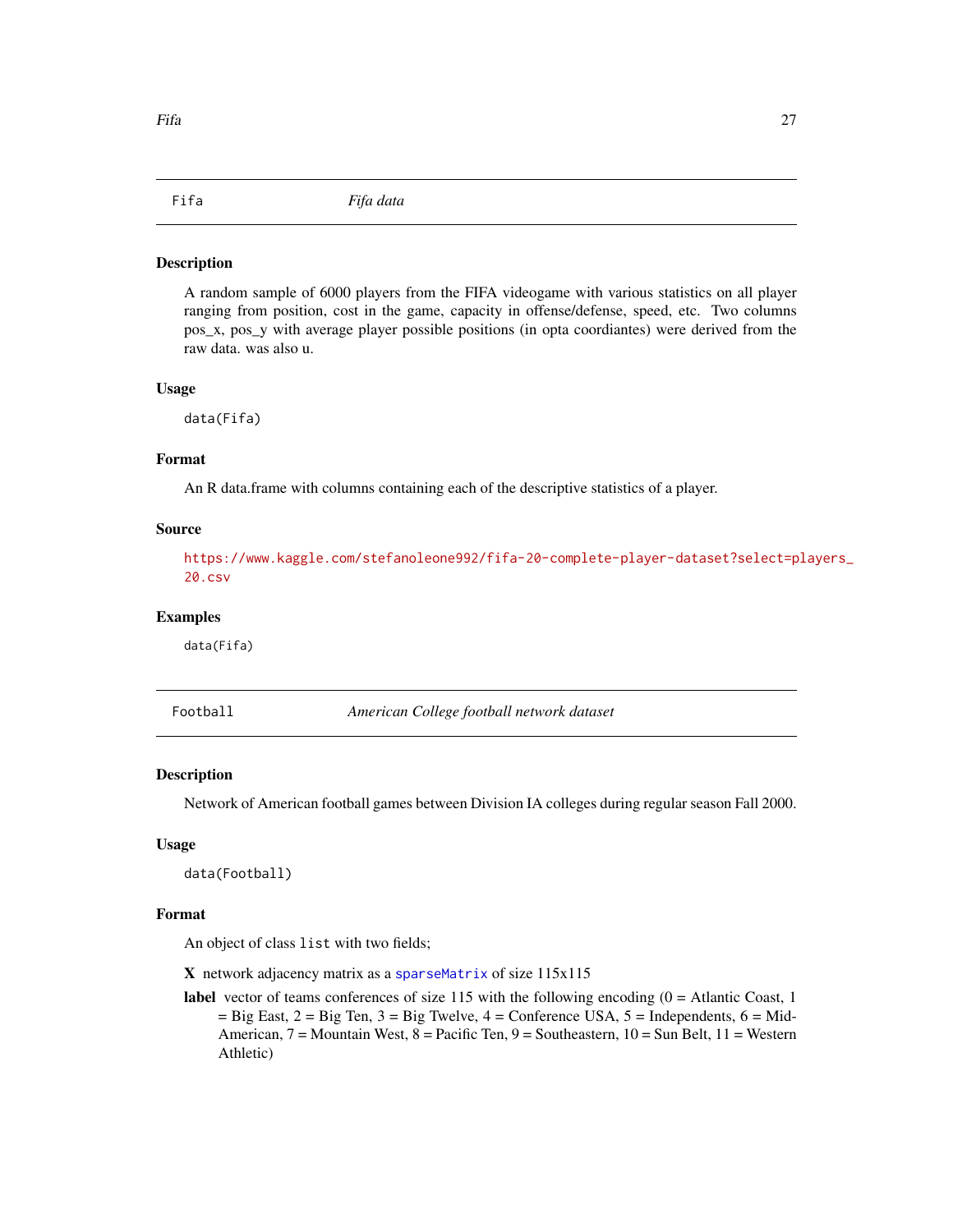## <span id="page-27-0"></span>Source

[M. E. J. Newman Network datasets](http://www-personal.umich.edu/~mejn/netdata/)

## References

M. Girvan and M. E. J. Newman, Community structure in social and biological networks, Proc. Natl. Acad. Sci. USA 99, 7821-7826 (2002) [\(PNAS\)](https://www.pnas.org/doi/10.1073/pnas.122653799).

#### Examples

data(Football)

<span id="page-27-1"></span>Genetic-class *Genetic optimization algorithm*

## Description

An S4 class to represent a genetic algorithm (extends [Alg-class](#page-3-1) class).

#### Usage

Genetic(pop\_size =  $100$ , nb\_max\_gen =  $20$ , prob\_mutation =  $0.25$ , sel\_frac =  $0.75$ )

## Arguments

| pop_size      | size of the solutions populations (default to 10)                     |
|---------------|-----------------------------------------------------------------------|
| nb_max_gen    | maximal number of generation to produce (default to 4)                |
| prob_mutation | probability of mutation (default to $0.25$ )                          |
| sel_frac      | fraction of best solutions selected for crossing (default to $0.75$ ) |

## Value

a Genetic-class object

#### Functions

• Genetic: Genetic algorithm class constructor

## Slots

pop\_size size of the solutions populations (default to 10) nb\_max\_gen maximal number of generation to produce (default to 4) prob\_mutation probability of mutation (default to 0.25) sel\_frac fraction of best solutions selected for crossing (default to 0.75)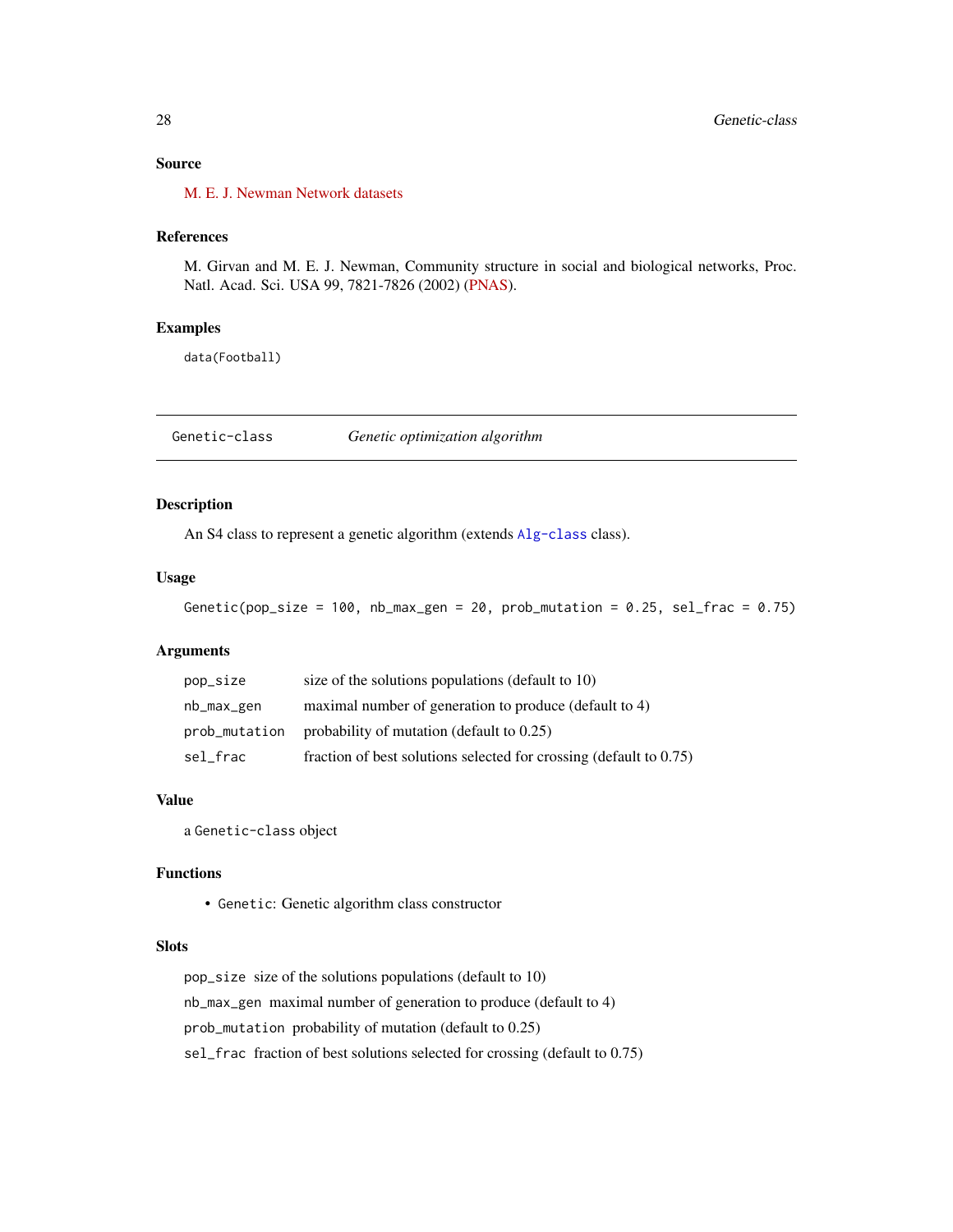#### <span id="page-28-0"></span>Gmm 29

## Examples

Genetic() Genetic(pop\_size = 500)

## <span id="page-28-1"></span>Gmm *Gaussian Mixture Model Prior description class*

## <span id="page-28-2"></span>Description

An S4 class to represent a multivariate Gaussian mixture model. The model corresponds to the following generative model:

$$
\pi \sim Dirichlet(\alpha)
$$
  
\n
$$
Z_i \sim \mathcal{M}(1, \pi)
$$
  
\n
$$
V_k \sim \mathcal{W}(\varepsilon^{-1}, n_0)
$$
  
\n
$$
\mu_k \sim \mathcal{N}(\mu, (\tau V_k)^{-1})
$$
  
\n
$$
X_i | Z_{ik} = 1 \sim \mathcal{N}(\mu_k, V_k^{-1})
$$

with  $W(\varepsilon^{-1}, n_0)$  the Wishart distribution. The Gmm-class must be used when fitting a simple Gaussian Mixture Model whereas the GmmPrior-class must be used when fitting a [CombinedModels-class](#page-11-1).

## Usage

 $GmmPrior(tau = 0.01, N0 = Nan, mu = Nan, epsilon = Nan)$ Gmm(tau =  $0.01$ , N $0 =$  NaN, mu = NaN, epsilon = NaN, alpha = 1)

## Arguments

| tau     | Prior parameter (inverse variance) default 0.01                                                                                                                                                                                                         |
|---------|---------------------------------------------------------------------------------------------------------------------------------------------------------------------------------------------------------------------------------------------------------|
| N0      | Prior parameter (pseudo count) should be > number of features (default to NaN,<br>in this case it will be estimated from data as the number of columns of $X$ )                                                                                         |
| mu      | Prior parameters for the means (vector of size D), (default to NaN, in this case<br>mu will be estimated from the data and will be equal to the mean of $X$ )                                                                                           |
| epsilon | Prior parameter co-variance matrix prior (matrix of size $D \times D$ ), (default to a<br>matrix of NaN, in this case epsilon will be estimated from data and will corre-<br>sponds to 0.1 times a diagonal matrix with the variances of the X columns) |
| alpha   | Dirichlet prior parameter over the cluster proportions (default to 1)                                                                                                                                                                                   |

#### Value

a GmmPrior-class object

a Gmm-class object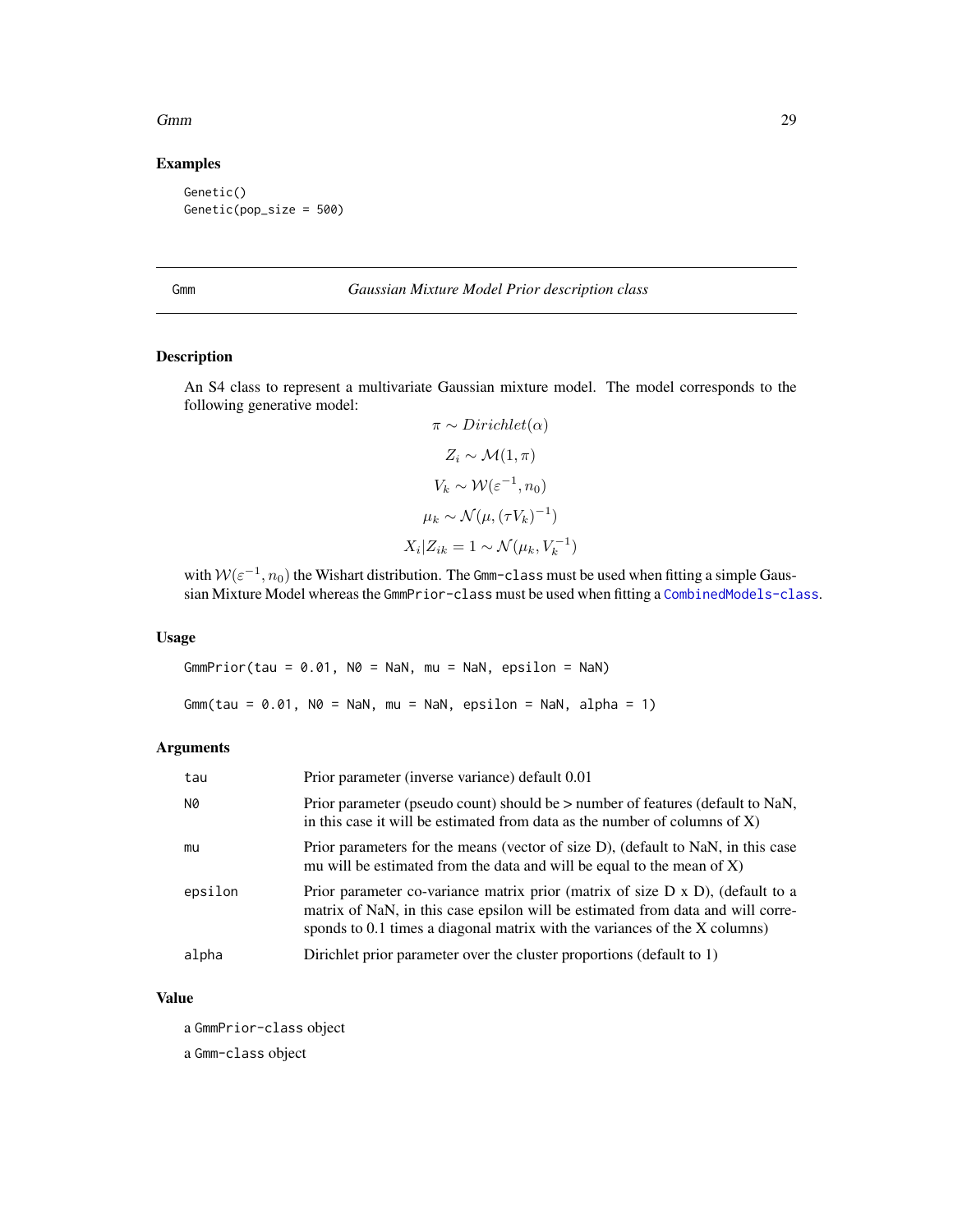#### <span id="page-29-0"></span>References

Bertoletti, Marco & Friel, Nial & Rastelli, Riccardo. (2014). Choosing the number of clusters in a finite mixture model using an exact Integrated Completed Likelihood criterion. METRON. 73. 10.1007/s40300-015-0064-5.

## See Also

[GmmFit-class](#page-29-1), [GmmPath-class](#page-30-1)

Other DlvmModels: [CombinedModels](#page-11-2), [DcLbm](#page-14-1), [DcSbm](#page-17-1), [DiagGmm](#page-21-1), [DlvmPrior-class](#page-24-1), [Lca](#page-36-1), [MoM](#page-39-1), [MoR](#page-42-1), [MultSbm](#page-45-1), [Sbm](#page-64-1), [greed\(](#page-31-1))

#### Examples

```
GmmPrior()
GmmPrior(tau = 0.1)Gmm()
Gmm(tau = 0.1, alpha = 0.5)
```
<span id="page-29-1"></span>GmmFit-class *Gaussian mixture model fit results class*

#### Description

An S4 class to represent a fit of a multivariate mixture of regression model, extend [IclFit-class](#page-34-1).

#### Slots

model a [GmmPrior-class](#page-28-2) object to store the model fitted

name generative model name

icl icl value of the fitted model

K number of extracted clusters over row and columns

cl a numeric vector with row and columns cluster indexes

obs\_stats a list with the following elements:

- counts: numeric vector of size K with number of elements in each clusters
- regs: list of size \$K\$ with statistics for each clusters

move\_mat binary matrix which store move constraints

train\_hist data.frame with training history information (details depends on the training procedure)

## See Also

[coef,GmmFit-method](#page-0-0)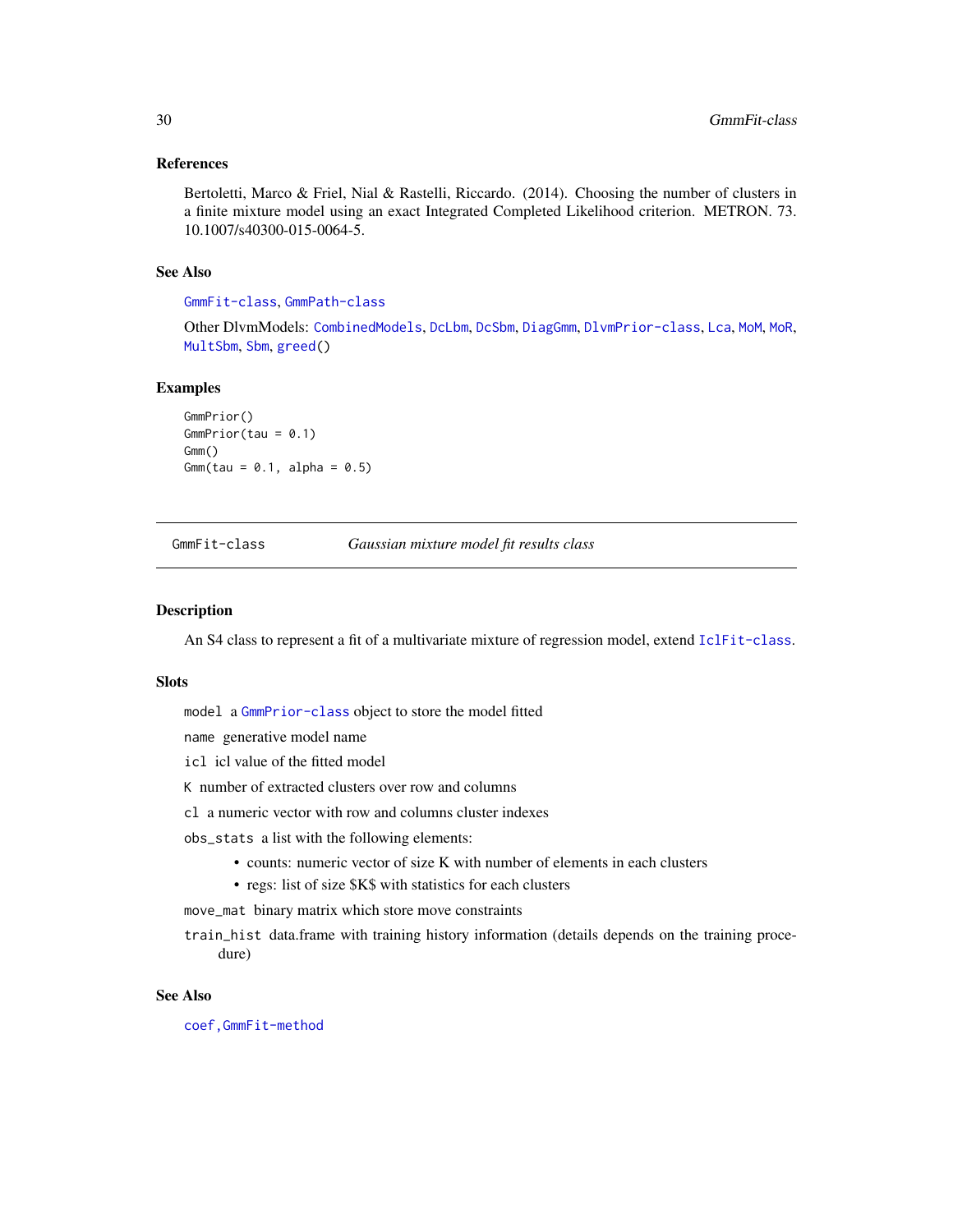<span id="page-30-0"></span>

Make a matrix of plots with a given data and gmm fitted parameters with ellipses.

#### Usage

```
gmmpairs(sol, X)
```
## Arguments

| sol | a GmmFit-class or DiagGmmFit-class                |
|-----|---------------------------------------------------|
|     | the data used for the fit a data frame or matrix. |

## Value

a [ggplot2](#page-0-0) graphic

<span id="page-30-1"></span>

| GmmPath-class | Gaussian mixture model hierarchical fit results class |  |
|---------------|-------------------------------------------------------|--|
|               |                                                       |  |

## Description

An S4 class to represent a hierarchical fit of a gaussian mixture model, extend [IclPath-class](#page-35-1).

#### **Slots**

model a [GmmPrior-class](#page-28-2) object to store the model fitted

name generative model name

icl icl value of the fitted model

K number of extracted clusters over row and columns

cl a numeric vector with row and columns cluster indexes

obs\_stats a list with the following elements:

- counts: numeric vector of size K with number of elements in each clusters
- gmm: list of size \$K\$ with statistics for each clusters

path a list of size K-1 with each part of the path described by:

- icl1: icl value reach with this solution for alpha=1
- logalpha: log(alpha) value were this solution is better than its parent
- K: number of clusters
- k,l: index of the cluster that were merged at this step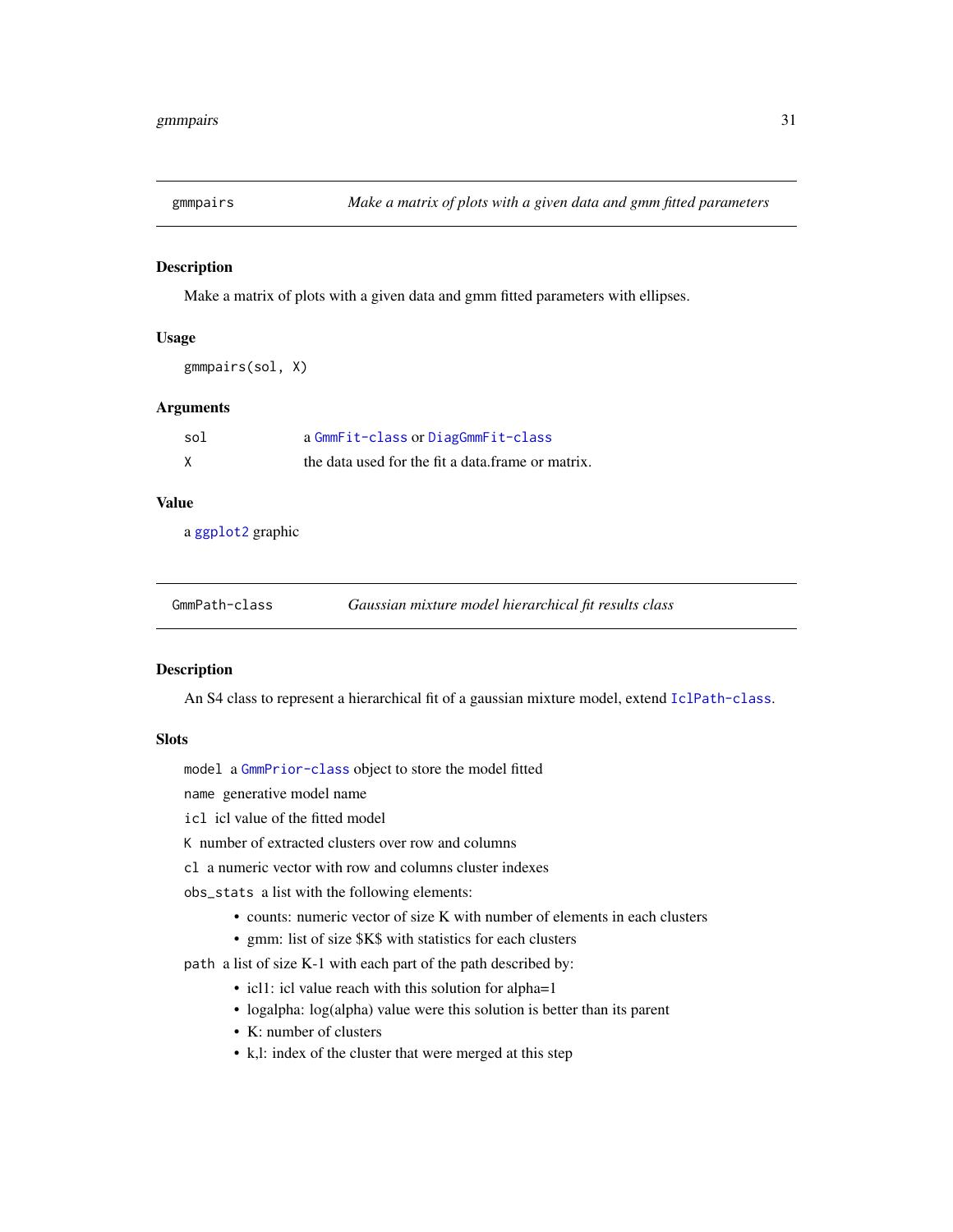- <span id="page-31-0"></span>• merge\_mat: lower triangular matrix of delta icl values
- obs stats: a list with the following elements:
	- counts: numeric vector of size K with number of elements in each clusters
	- gmm: list of size \$K\$ with statistics for each clusters

logalpha value of log(alpha)

ggtree data.frame with complete merge tree for easy plotting with ggplot2

tree numeric vector with merge tree tree[i] contains the index of i father

train\_hist data.frame with training history information (details depends on the training procedure)

#### See Also

[plot,GmmFit,missing-method](#page-0-0)

### <span id="page-31-1"></span>greed *Model based hierarchical clustering*

#### Description

This function is the main function for fitting Dlvms with greed. In the simplest case you may only provide a dataset and greed will find a suitable one. The accepted classes for X depends on the generative used which can be specified with the model argument. See the [DlvmPrior-class](#page-24-1) and the derived classes for details.

Greed enables the clustering of networks and count data matrix with different models. Model selection and clustering are performed in combination by optimizing the Integrated Classification Likelihood. Optimization is performed thanks to a combination of greedy local search and a genetic algorithm. The main entry point is the [greed](#page-31-1) function to perform the clustering, which is documented below. The package also provides sampling functions for all the implemented DLVMs.

#### Usage

```
greed(X, model = find_model(X), K = 20, alg = Hybrid(), verbose = FALSE)
```
#### Arguments

| $\times$ | data to cluster either a data.frame, a matrix, an array,  depending on the used<br>generative model                                  |
|----------|--------------------------------------------------------------------------------------------------------------------------------------|
| model    | a generative model to fit such as G <sub>mm</sub> , Sbm                                                                              |
| К        | initial number of cluster                                                                                                            |
| alg      | an optimization algorithm of class $Alg$ -class such as $Hybrid$ -class (default),<br>Multistarts-class, Seed-class or Genetic-class |
| verbose  | boolean value for verbose mode                                                                                                       |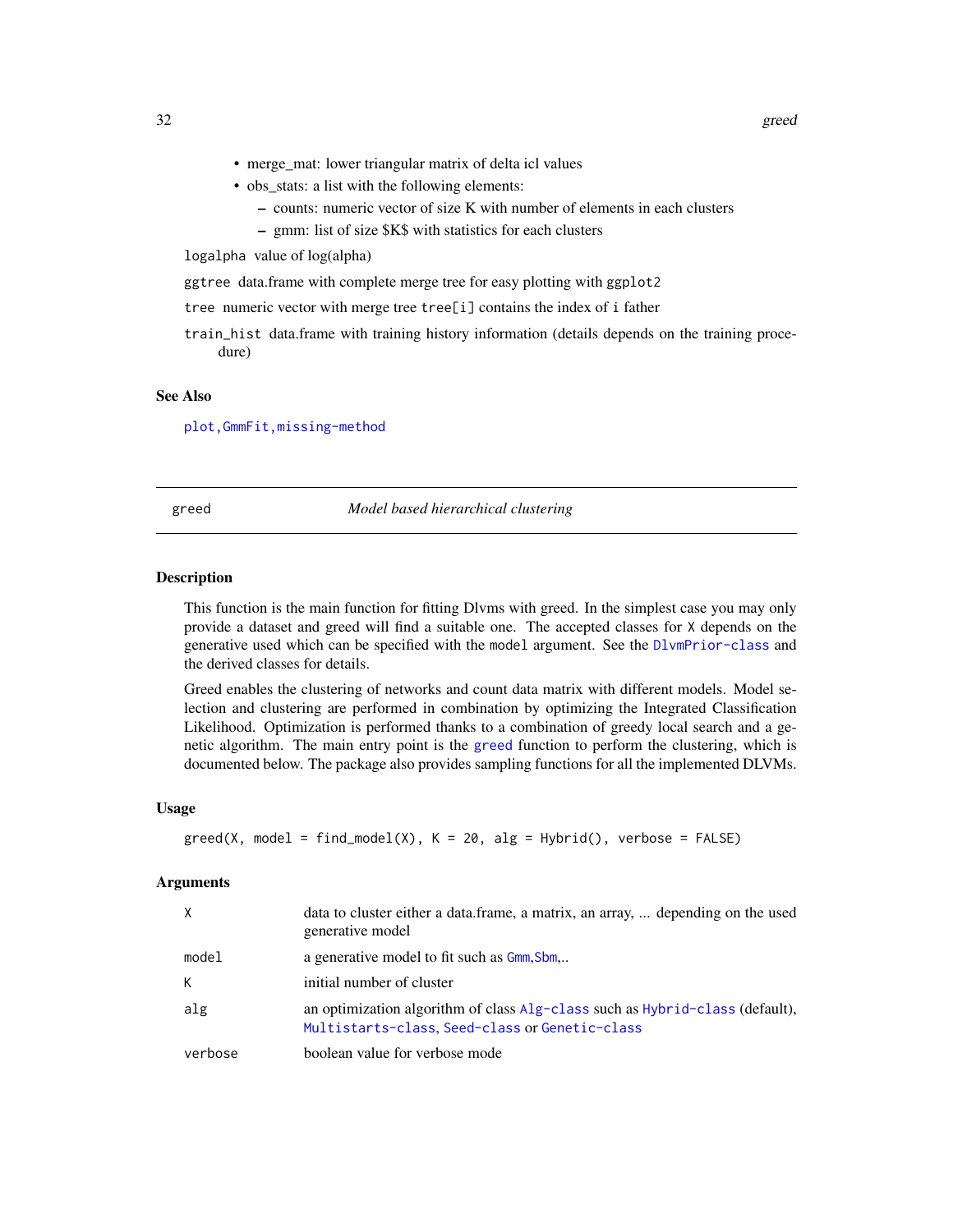## <span id="page-32-0"></span>Value

an [IclPath-class](#page-35-1) object

## See Also

Other DlvmModels: [CombinedModels](#page-11-2), [DcLbm](#page-14-1), [DcSbm](#page-17-1), [DiagGmm](#page-21-1), [DlvmPrior-class](#page-24-1), [Gmm](#page-28-1), [Lca](#page-36-1), [MoM](#page-39-1), [MoR](#page-42-1), [MultSbm](#page-45-1), [Sbm](#page-64-1)

## Examples

```
sbm <- rsbm(50, c(0.5, 0.5), diag(2) * 0.1 + 0.01)
sol <- greed(sbm$x, model = Sbm())
table(sbm$cl,clustering(sol))
```
## H *Compute the entropy of a discrete sample*

## Description

Compute the entropy of a discrete sample

## Usage

 $H(cl)$ 

## Arguments

cl vector of discrete labels

## Value

the entropy of the sample

## Examples

 $cl \leq -$  sample(2, 500, replace = TRUE) H(cl)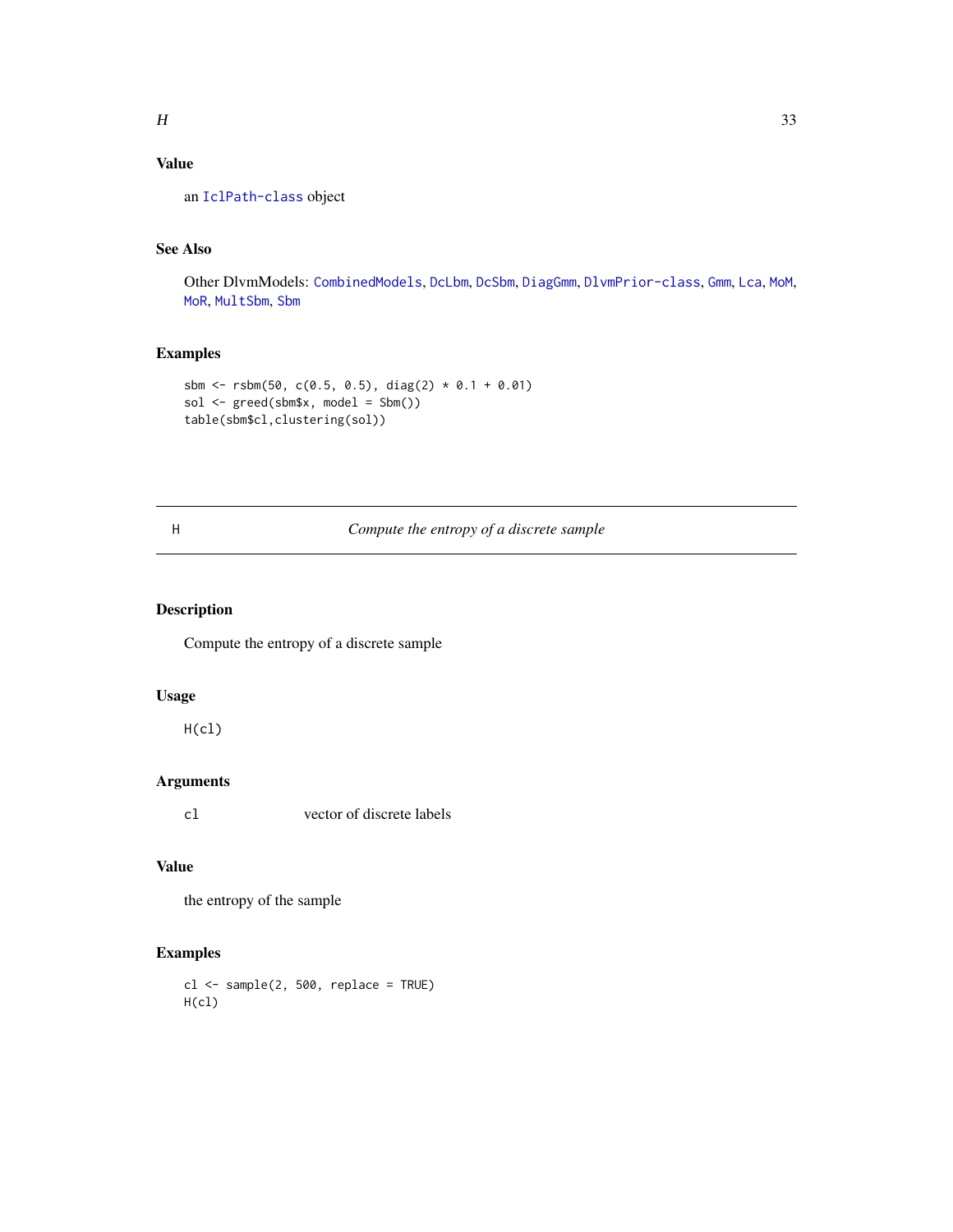<span id="page-33-1"></span><span id="page-33-0"></span>

An S4 class to represent an hybrid genetic/greedy algorithm (extends [Alg-class](#page-3-1) class).

## Usage

```
Hybrid(pop_size = 20, nb_max_gen = 10, prob_mutation = 0.25, Kmax = 100)
```
## Arguments

| pop_size      | size of the solutions populations (default to 20)       |
|---------------|---------------------------------------------------------|
| nb_max_gen    | maximal number of generation to produce (default to 10) |
| prob_mutation | mutation probability (default to $0.25$ )               |
| Kmax          | maximum number of clusters (default to 100)             |

## Value

a Hybrid-class object

## Functions

• Hybrid: Hybrid algorithm class constructor

## Slots

pop\_size size of the solutions populations (default to 20) nb\_max\_gen maximal number of generation to produce (default to 10) prob\_mutation mutation probability (default to 0.25) Kmax maximum number of clusters (default to 100)

## Examples

```
Hybrid()
Hybrid(pop_size = 100)
```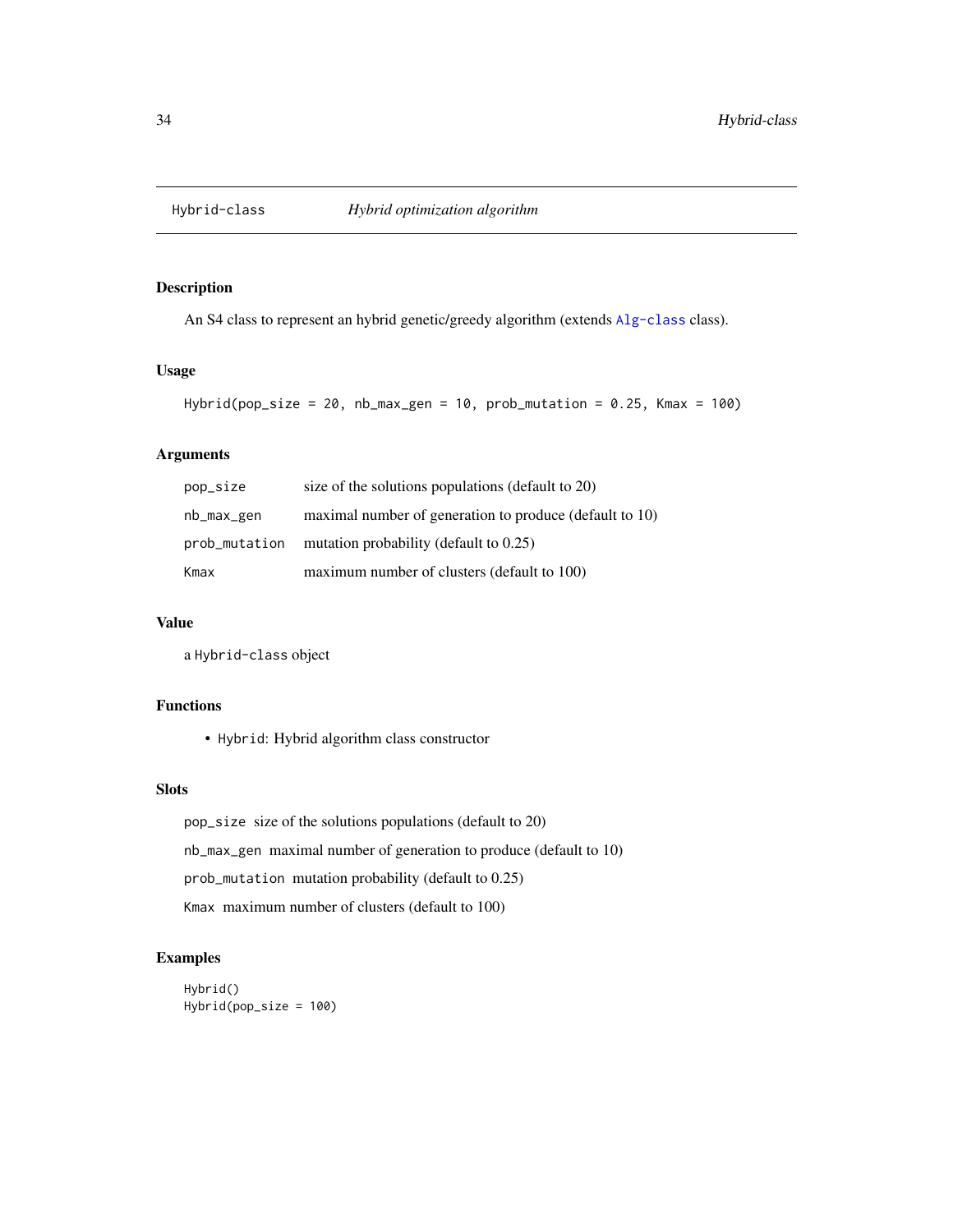<span id="page-34-0"></span>This method take a [IclFit-class](#page-34-1) object and return its ICL score.

## Usage

ICL(fit)

## S4 method for signature 'IclFit' ICL(fit)

#### Arguments

fit an IclFit solution

## Value

The ICL value achieved

## Methods (by class)

• IclFit: IclFit method

<span id="page-34-1"></span>IclFit-class *Abstract class to represent a clustering result*

## Description

An S4 abstract class to represent an icl fit of a clustering model.

#### Slots

- K a numeric vector of length 1 which correspond to the number of clusters
- icl a numeric vector of length 1 which store the the icl value
- cl a numeric vector of length N which store the clusters labels
- obs\_stats a list to store the observed statistics of the model needed to compute ICL.
- obs\_stats\_cst a list to store the observed statistics of the model that do not depend on the clustering.
- move\_mat binary matrix which store move constraints
- train\_hist a data.frame to store training history (format depends on the used algorithm used).
- name generative model name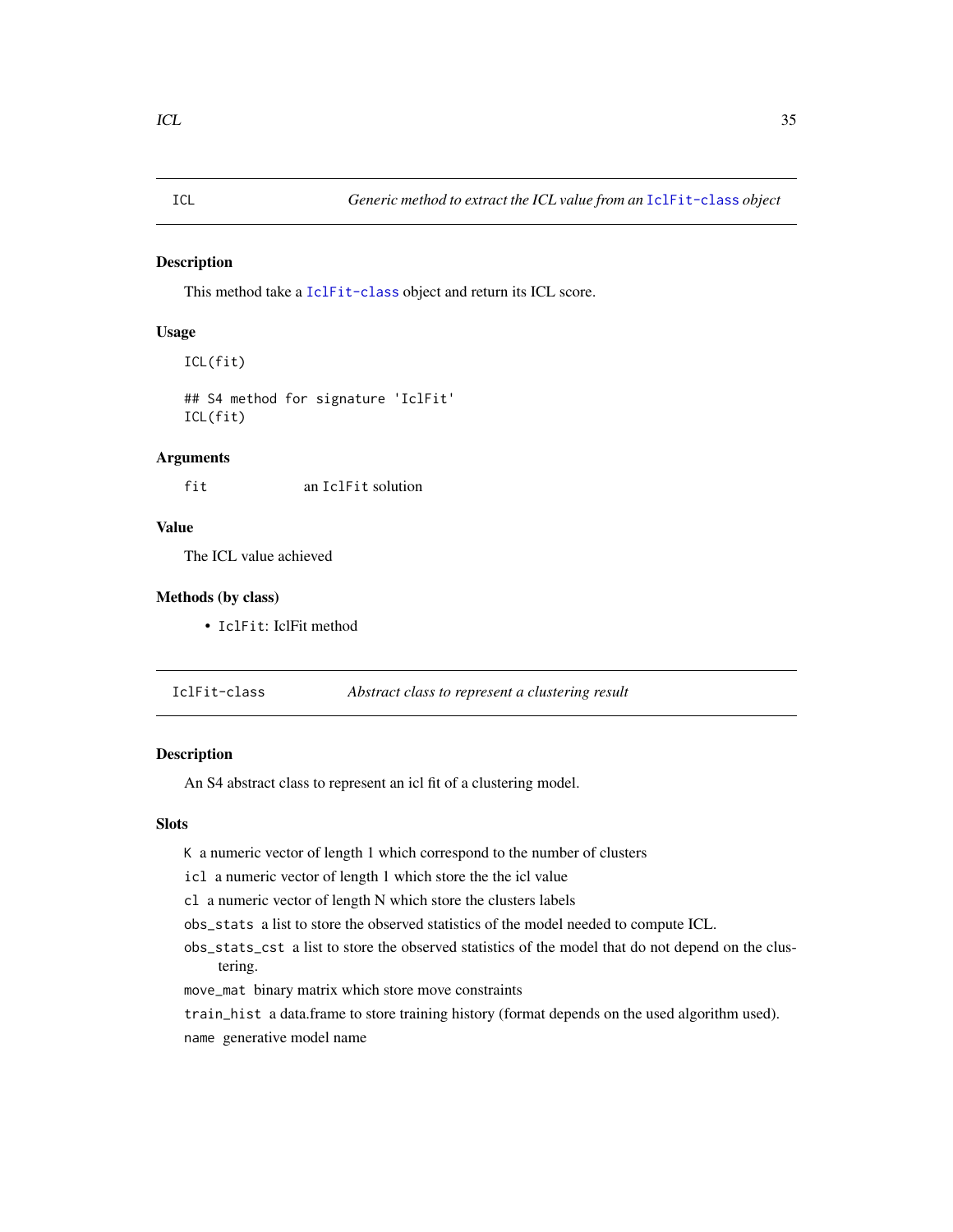<span id="page-35-1"></span><span id="page-35-0"></span>

An S4 class to represent a hierarchical path of solution.

## Slots

path a list of merge moves describing the hierarchy of merge followed to complete totally the merge path.

tree a tree representation of the merges.

ggtree a data.frame for easy plotting of the dendrogram

logalpha a numeric value which corresponds to the starting value of log(alpha).

Jazz *Jazz musicians network dataset*

#### Description

List of edges of the network of Jazz musicians.

#### Usage

data(Jazz)

## Format

An object of class [sparseMatrix](#page-0-0) with the network adjacency matrix.

## Source

[A. Arena Network datasets](http://deim.urv.cat/~alexandre.arenas/data/welcome.htm)

## References

P.Gleiser and L. Danon , Community Structure in jazz, Adv. Complex Syst.6, 565 (2003) [\(Arxiv\)](https://arxiv.org/abs/cond-mat/0307434)

## Examples

data(Jazz)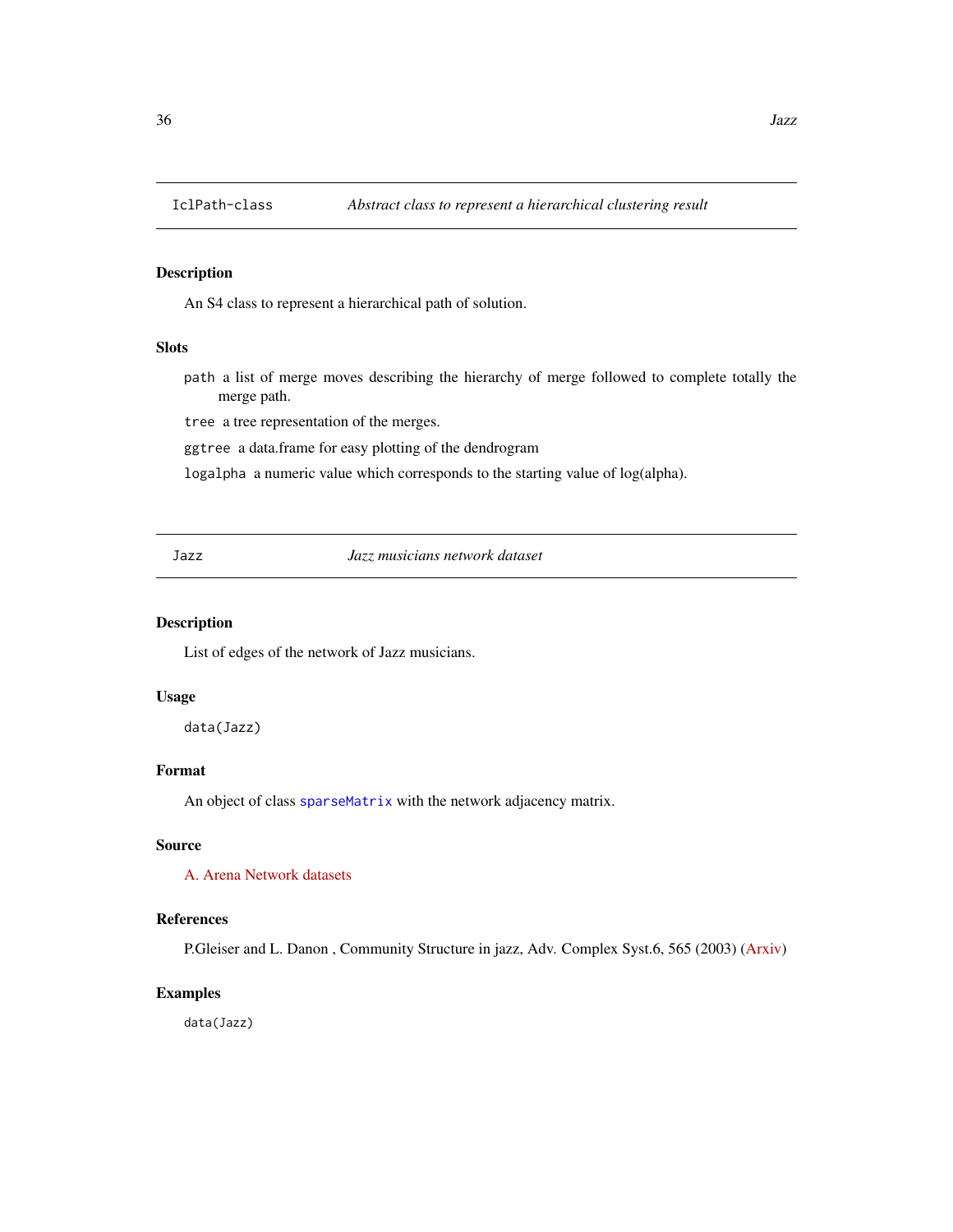<span id="page-36-2"></span>

#### Description

This method take a [IclFit-class](#page-34-0) object and return its ICL score.

#### Usage

K(fit)

## S4 method for signature 'IclFit' K(fit)

### Arguments

fit an IclFit solution

### Value

The number of clusters

### Methods (by class)

• IclFit: IclFit method

#### <span id="page-36-1"></span>Lca *Latent Class Analysis Model Prior class*

#### <span id="page-36-0"></span>Description

An S4 class to represent a Latent Class Analysis model Such model can be used to cluster a data.frame  $X$  with several columns of factors with the following generative model :

```
\pi \sim \text{Dirichlet}(\alpha),\forall k, \forall j, \quad \theta_{kj} \sim \text{Dirichlet}_{d_j}(\beta),Z_i \sim \mathcal{M}_K(1,\pi),\forall j=1,\ldots,p, \quad X_{ij} | Z_{ik} = 1 \sim \mathcal{M}_{d_j}(1,\theta_{kj}),
```
These classes mainly store the prior parameters value  $(\alpha, \beta)$  of this generative model. The Lca-class must be used when fitting a simple Latent Class Analysis whereas the LcaPrior-class must be used when fitting a [CombinedModels-class](#page-11-0).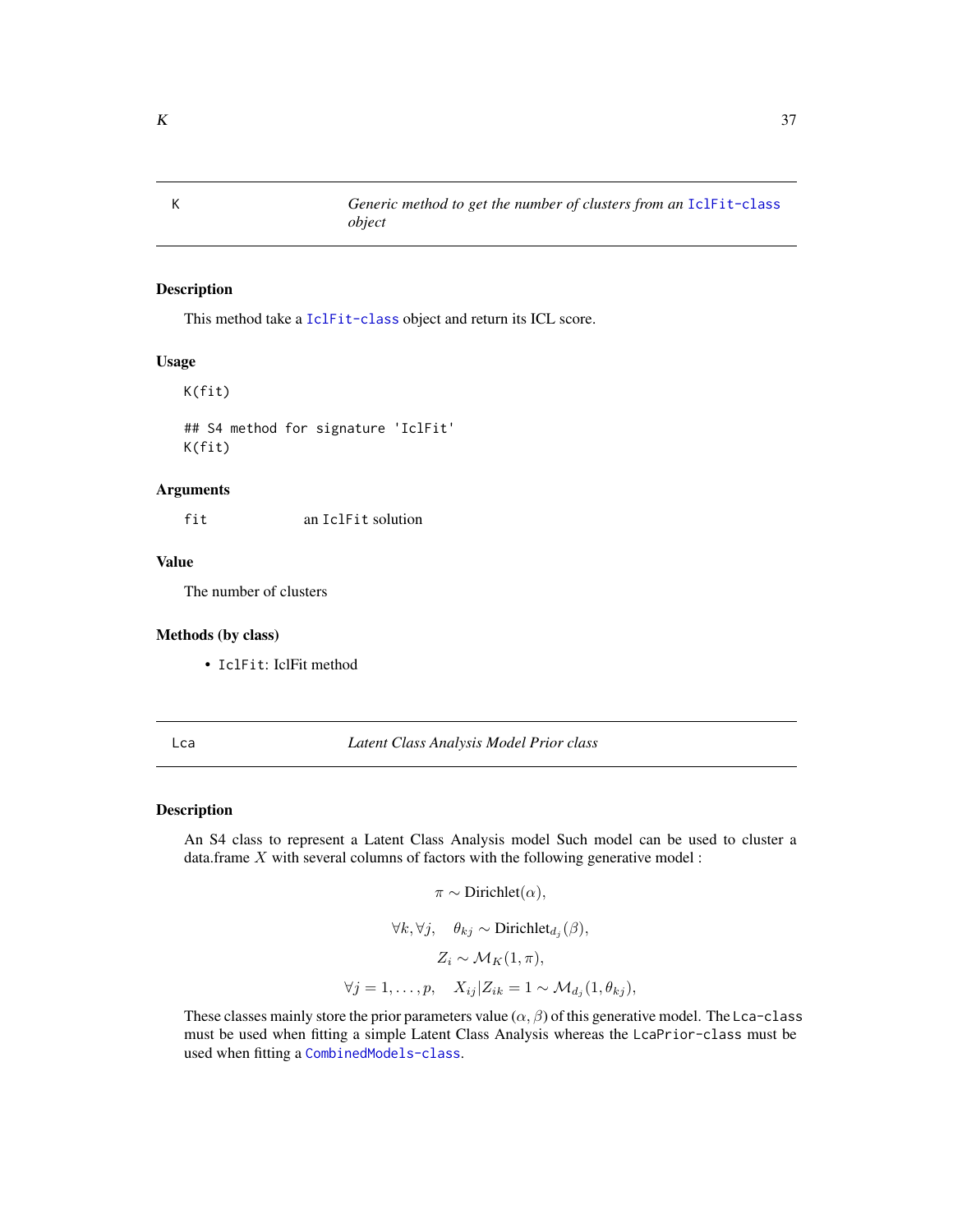#### <span id="page-37-1"></span>Usage

LcaPrior(beta = 1)

Lca(alpha =  $1$ , beta =  $1$ )

#### Arguments

| beta  | Dirichlet prior parameter for all the categorical feature (default to 1) |
|-------|--------------------------------------------------------------------------|
| alpha | Dirichlet prior parameter over the cluster proportions (default to 1)    |

#### Value

a LcaPrior-class object a Lca-class object

### See Also

[LcaFit-class](#page-37-0), [LcaPath-class](#page-38-0)

Other DlvmModels: [CombinedModels](#page-11-1), [DcLbm](#page-14-0), [DcSbm](#page-17-0), [DiagGmm](#page-21-0), [DlvmPrior-class](#page-24-0), [Gmm](#page-28-0), [MoM](#page-39-0), [MoR](#page-42-0), [MultSbm](#page-45-0), [Sbm](#page-64-0), [greed\(](#page-31-0))

### Examples

LcaPrior()  $LcaPrior(beta = 0.5)$ Lca()  $Lca(beta = 0.5)$ 

<span id="page-37-0"></span>LcaFit-class *Latent Class Analysis fit results class*

#### Description

An S4 class to represent a fit of a Latent Class Analysis model for categorical data clustering, extend [IclFit-class](#page-34-0). The original data must be an n x p matrix where p is the number of variables and each variable is encoded as a factor (integer-valued).

### Slots

model a [Lca-class](#page-36-0) object to store the model fitted

name generative model name

icl icl value of the fitted model

K number of extracted clusters over row and columns

cl a numeric vector with cluster indexes

obs\_stats a list with the following elements: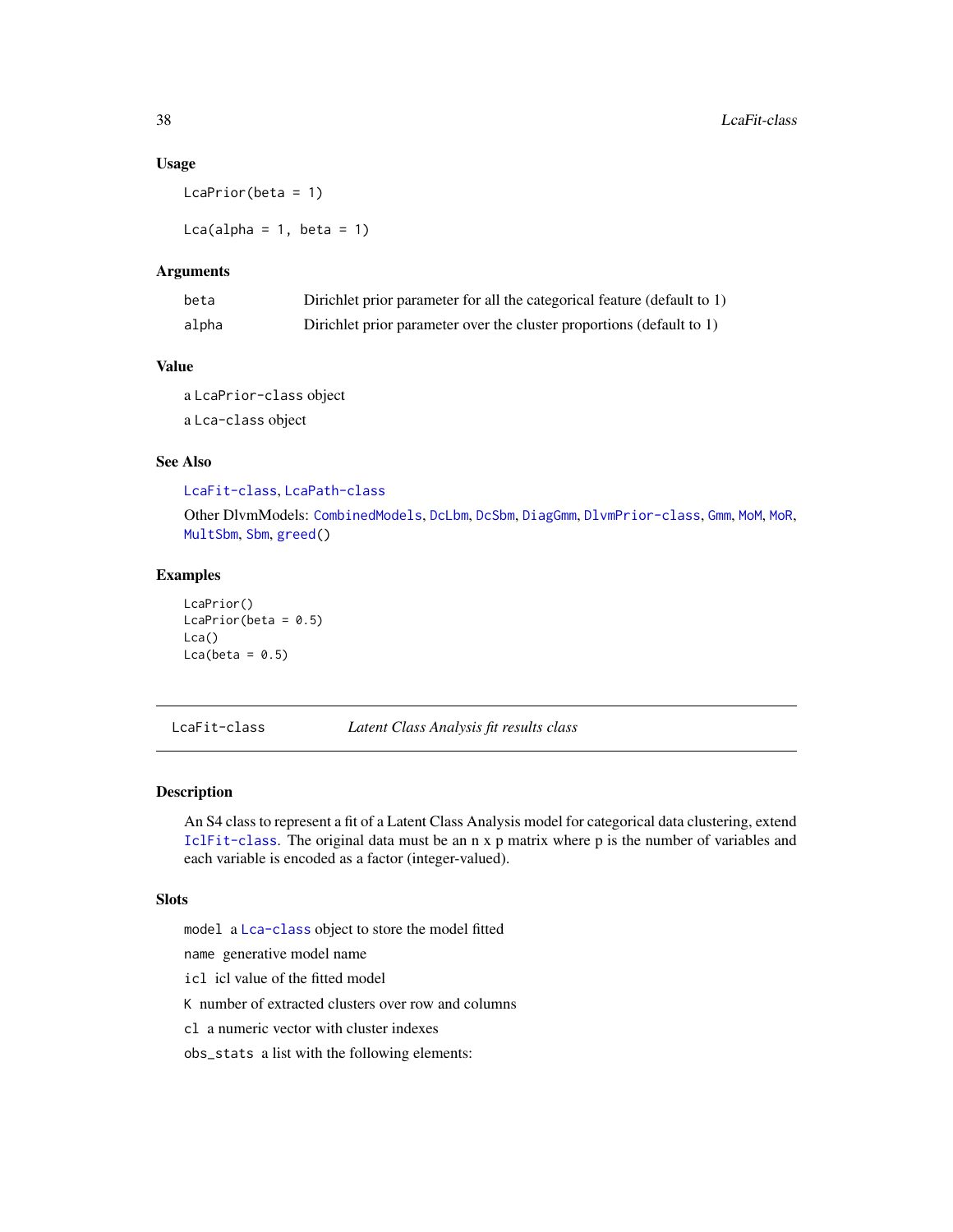### LcaPath-class 39

- counts: numeric vector of size K with number of elements in each clusters
- x counts: matrix of size  $K*D$  with the number of occurrences of each modality for each clusters

move\_mat binary matrix which store move constraints

train\_hist data.frame with training history information (details depends on the training procedure)

#### See Also

[coef,LcaFit-method](#page-0-0)

<span id="page-38-0"></span>LcaPath-class *Latent Class Analysis hierarchical fit results class*

#### **Description**

An S4 class to represent a fit of a Latent Class Analysis model, extend [IclPath-class](#page-35-0).

#### **Slots**

model a [Lca-class](#page-36-0) object to store the model fitted

name generative model name

icl icl value of the fitted model

K number of extracted clusters over row and columns

cl a numeric vector with row and columns cluster indexes

obs\_stats a list with the following elements:

- counts: numeric vector of size K with number of elements in each clusters
- x\_counts: matrix of size K\*D with the number of occurrence of modality word in each clusters

path a list of size K-1 with each part of the path described by:

- icl1: icl value reach with this solution for alpha=1
- logalpha: log(alpha) value were this solution is better than its parent
- K: number of clusters
- cl: vector of cluster indexes
- k,l: index of the cluster that were merged at this step
- merge\_mat: lower triangular matrix of delta icl values
- obs\_stats a list with the following elements:
	- counts: numeric vector of size K with number of elements in each clusters
	- $x_0$  counts: matrix of size K\*D with the number of occurrence of modality word in each clusters

logalpha value of log(alpha)

ggtree data.frame with complete merge tree for easy plotting with ggplot2

tree numeric vector with merge tree tree[i] contains the index of i father

train\_hist data.frame with training history information (details depends on the training procedure)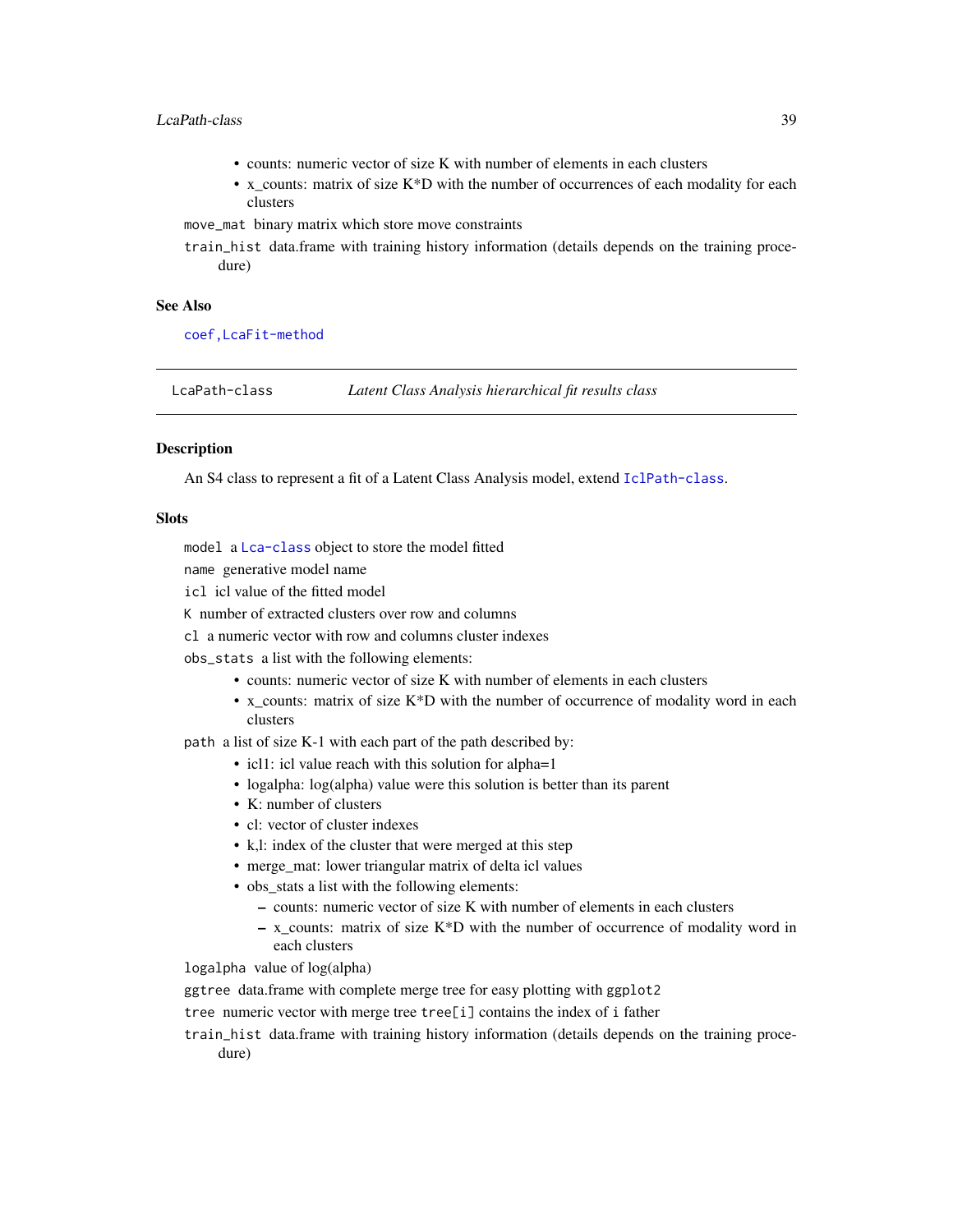### See Also

[plot,LcaFit,missing-method](#page-0-0)

MI *Compute the mutual information of two discrete samples*

#### Description

Compute the mutual information of two discrete samples

#### Usage

MI(cl1, cl2)

#### Arguments

| c11 | vector of discrete labels |
|-----|---------------------------|
| c12 | vector of discrete labels |

#### Value

the mutual information between the two discrete samples

#### Examples

 $c11$  <- sample(2, 500, replace = TRUE)  $c12 \leq -$  sample(2, 500, replace = TRUE) MI(cl1, cl2)

<span id="page-39-0"></span>MoM *Mixture of Multinomial Model Prior description class*

### <span id="page-39-1"></span>Description

An S4 class to represent a Mixture of Multinomial model. Such model can be used to cluster a data matrix  $X$  with the following generative model :

$$
\pi \sim Dirichlet(\alpha)
$$
  
\n
$$
Z_i \sim \mathcal{M}(1, \pi)
$$
  
\n
$$
\theta_k \sim Dirichlet(\beta)
$$
  
\n
$$
X_i. | Z_{ik} = 1 \sim \mathcal{M}(L_i, \theta_k)
$$

With  $L_i = \sum_d = 1^D X_{id}$ . These classes mainly store the prior parameters value  $(\alpha, \beta)$  of this generative model. The MoM-class must be used when fitting a simple Mixture of Multinomials whereas the MoMPrior-class must be sued when fitting a [CombinedModels-class](#page-11-0).

<span id="page-39-2"></span>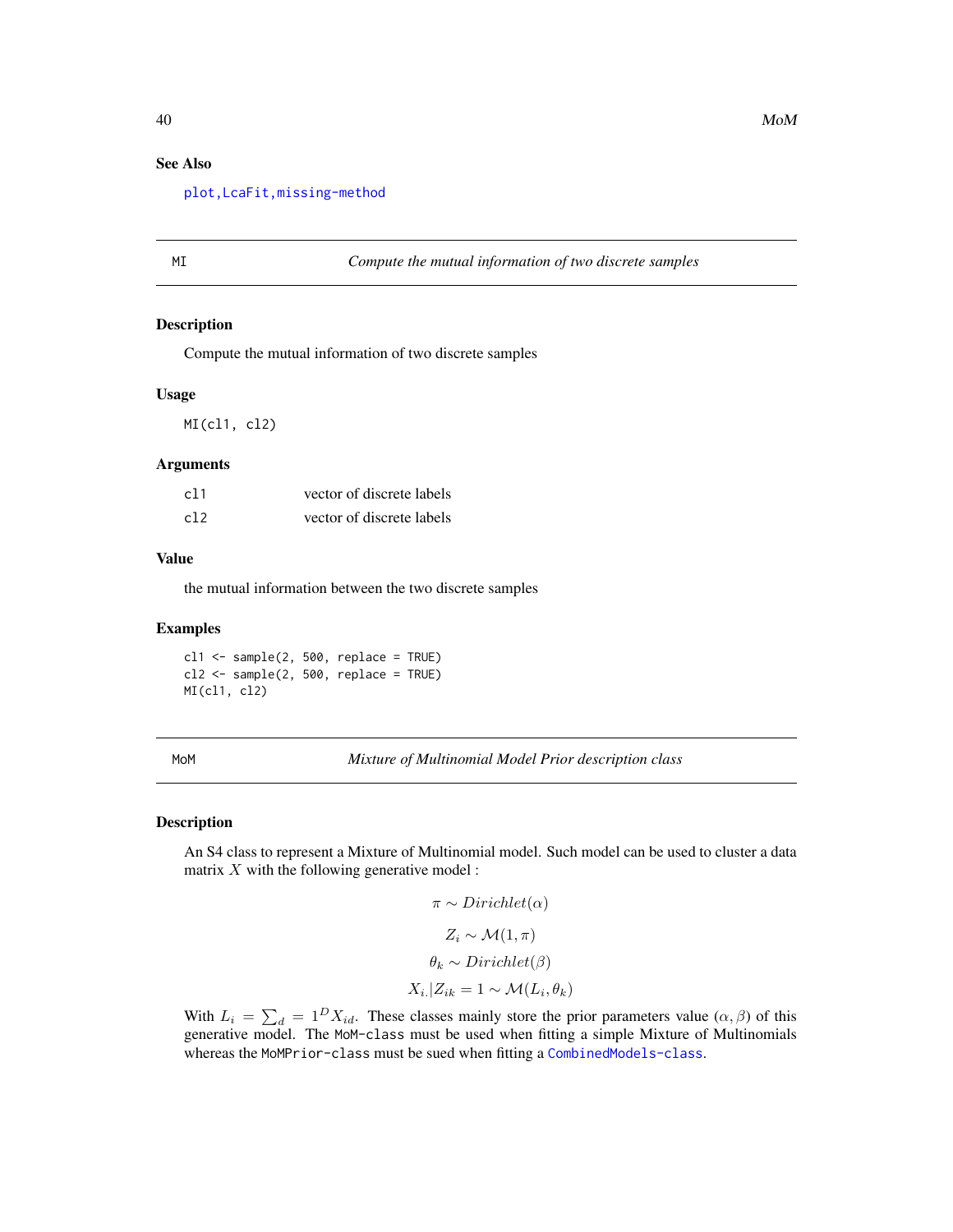### <span id="page-40-1"></span>MoMFit-class 41

### Usage

MoMPrior(beta = 1)

 $MoM(alpha = 1, beta = 1)$ 

### Arguments

| beta  | Dirichlet over vocabulary prior parameter (default to 1)              |
|-------|-----------------------------------------------------------------------|
| alpha | Dirichlet prior parameter over the cluster proportions (default to 1) |

#### Value

a MoMPrior-class object a MoM-class object

### See Also

[MoMFit-class](#page-40-0), [MoMPath-class](#page-41-0)

Other DlvmModels: [CombinedModels](#page-11-1), [DcLbm](#page-14-0), [DcSbm](#page-17-0), [DiagGmm](#page-21-0), [DlvmPrior-class](#page-24-0), [Gmm](#page-28-0), [Lca](#page-36-1), [MoR](#page-42-0), [MultSbm](#page-45-0), [Sbm](#page-64-0), [greed\(](#page-31-0))

### Examples

MoMPrior() MoMPrior(beta =  $0.5$ ) MoM()  $MoM(beta = 0.5)$ 

<span id="page-40-0"></span>MoMFit-class *Mixture of Multinomial fit results class*

### Description

An S4 class to represent a fit of a degree corrected stochastic block model for co\_clustering, extend [IclFit-class](#page-34-0).

### Slots

model a [MoM-class](#page-39-1) object to store the model fitted

name generative model name

icl icl value of the fitted model

K number of extracted clusters over row and columns

cl a numeric vector with row and columns cluster indexes

obs\_stats a list with the following elements:

• counts: numeric vector of size K with number of elements in each clusters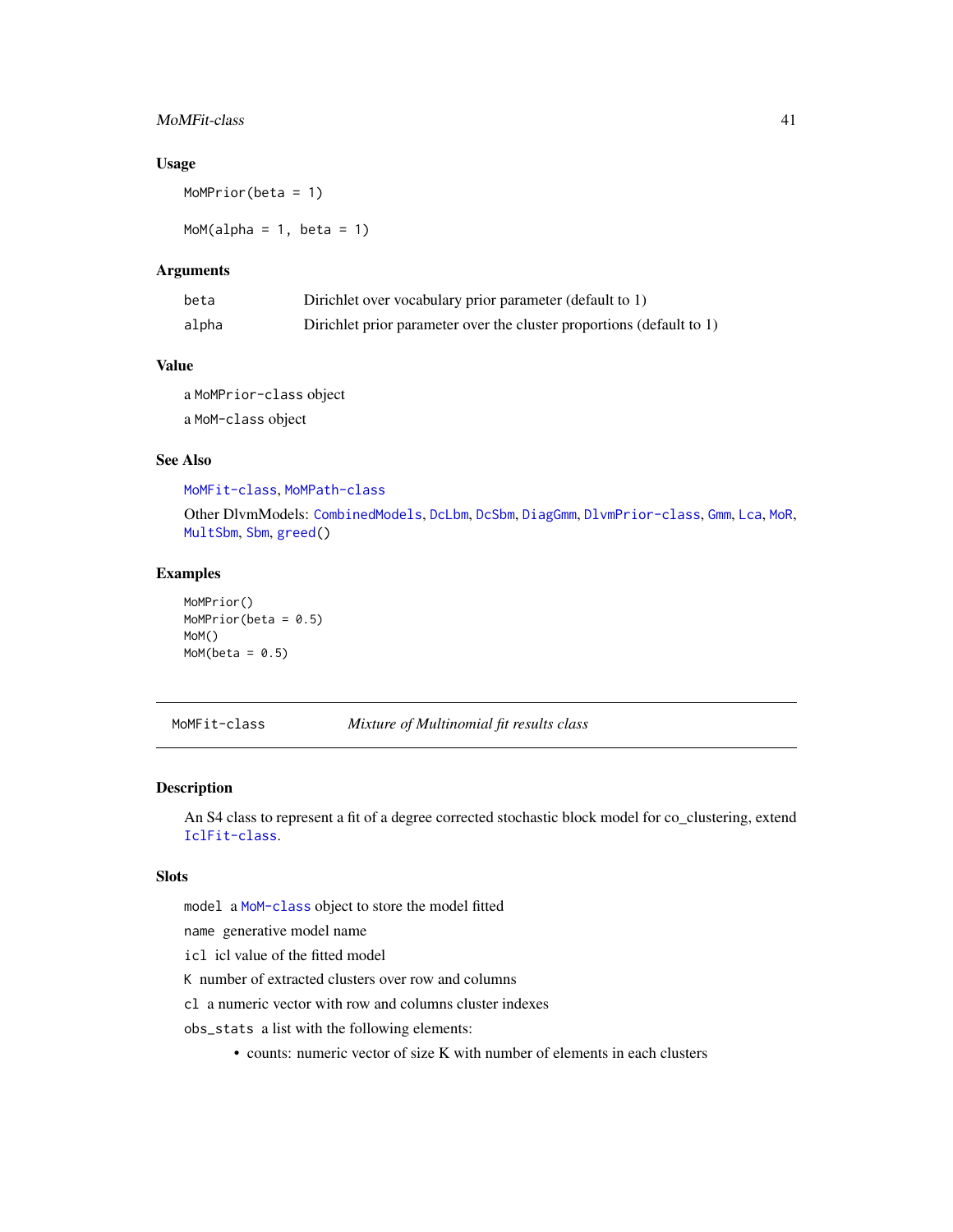•  $x_{\text{counts}}$ : matrix of size  $K^*D$  with the number of occurrences of each modality for each clusters

move\_mat binary matrix which store move constraints

train\_hist data.frame with training history information (details depends on the training procedure)

#### See Also

[coef,LcaFit-method](#page-0-0)

<span id="page-41-0"></span>MoMPath-class *Mixture of Multinomial hierarchical fit results class*

### **Description**

An S4 class to represent a fit of a stochastic block model, extend [IclPath-class](#page-35-0).

### **Slots**

model a [MoM-class](#page-39-1) object to store the model fitted

name generative model name

icl icl value of the fitted model

- K number of extracted clusters over row and columns
- cl a numeric vector with row and columns cluster indexes

obs\_stats a list with the following elements:

- counts: numeric vector of size K with number of elements in each clusters
- x\_counts: matrix of size K\*D with the number of occurrence of modality word in each clusters

path a list of size K-1 with each part of the path described by:

- icl1: icl value reach with this solution for alpha=1
- logalpha: log(alpha) value were this solution is better than its parent
- K: number of clusters
- cl: vector of cluster indexes
- k,l: index of the cluster that were merged at this step
- merge\_mat: lower triangular matrix of delta icl values
- obs stats a list with the following elements:
	- counts: numeric vector of size K with number of elements in each clusters
	- x\_counts: matrix of size K\*D with the number of occurrence of modality word in each clusters

logalpha value of log(alpha)

ggtree data.frame with complete merge tree for easy plotting with ggplot2

tree numeric vector with merge tree tree[i] contains the index of i father

train\_hist data.frame with training history information (details depends on the training procedure)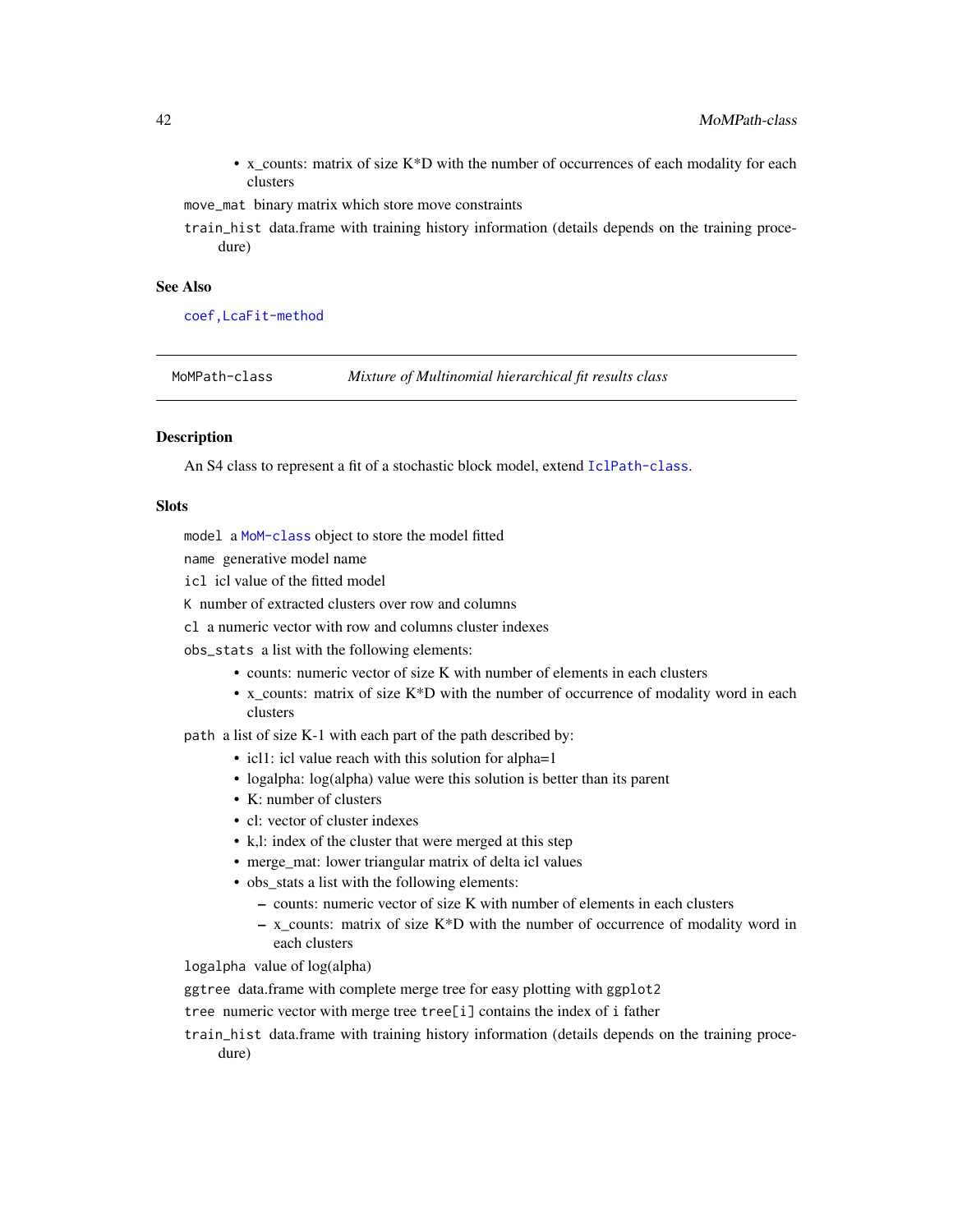#### <span id="page-42-2"></span> $M$ oR  $43$

### See Also

[plot,LcaFit,missing-method](#page-0-0)

<span id="page-42-0"></span>MoR *Multivariate mixture of regression Prior model description class*

#### <span id="page-42-1"></span>Description

An S4 class to represent a multivariate mixture of regression model. The model follows [minkalinear](https://tminka.github.io/papers/minka-linear.pdf) . The model corresponds to the following generative model:

$$
\pi \sim Dirichlet(\alpha)
$$
  
\n
$$
Z_i \sim \mathcal{M}(1, \pi)
$$
  
\n
$$
V_k \sim \mathcal{W}(\varepsilon^{-1}, n_0)
$$
  
\n
$$
A_k \sim \mathcal{MN}(0, (V_k)^{-1}, \tau X X^{\top})
$$
  
\n
$$
Y_i | X_i, A_k, Z_{ik} = 1 \sim \mathcal{N}(A_k x_i, V_k^{-1})
$$

with  $W(\epsilon^{-1}, n_0)$  the Wishart distribution and  $\mathcal{MN}$  the matrix-normal distribution. The MoR-class must be used when fitting a simple Mixture of Regression whereas the MoRPrior-class must be used when fitting a [CombinedModels-class](#page-11-0).

#### Usage

```
MoRPrior(formula, tau = 0.001, N0 = NaN, epsilon = as.matrix(NaN))
MoR(formula, alpha = 1, tau = 0.1, N0 = NaN, epsilon = as.matrix(NaN))
```
#### Arguments

| formula | a formula that describe the linear model to use                                                                                                                                                                |
|---------|----------------------------------------------------------------------------------------------------------------------------------------------------------------------------------------------------------------|
| tau     | Prior parameter (inverse variance) default 0.001                                                                                                                                                               |
| N0      | Prior parameter (default to NaN, in this case N0 will be fixed equal to the number<br>of columns of $Y$ .)                                                                                                     |
| epsilon | Covariance matrix prior parameter (default to NaN, in this case epsilon will be<br>fixed to a diagonal variance matrix equal to 0.1 time the variance of the regres-<br>sion residuals with only one cluster.) |
| alpha   | Dirichlet prior parameter over the cluster proportions (default to 1)                                                                                                                                          |

#### Value

a MoRPrior-class object a MoR-class object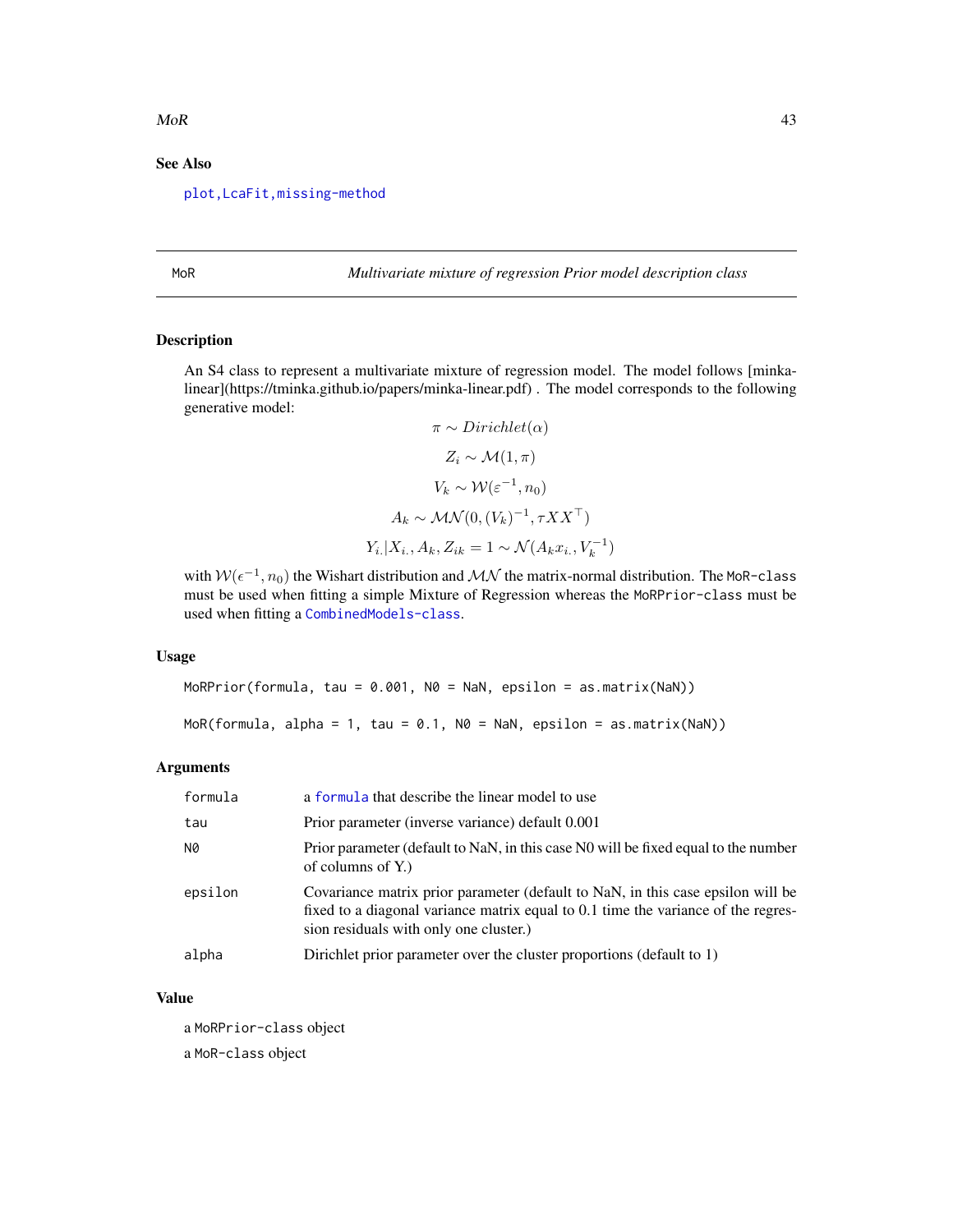### See Also

[MoRFit-class](#page-43-0), [MoRPath-class](#page-44-0)

Other DlvmModels: [CombinedModels](#page-11-1), [DcLbm](#page-14-0), [DcSbm](#page-17-0), [DiagGmm](#page-21-0), [DlvmPrior-class](#page-24-0), [Gmm](#page-28-0), [Lca](#page-36-1), [MoM](#page-39-0), [MultSbm](#page-45-0), [Sbm](#page-64-0), [greed\(](#page-31-0))

#### Examples

```
MoRPrior(y \sim x1 + x2)
MoRPrior(y \approx x1 + x2, N0 = 100)
MoRPrior(cbind(y1, y2) \sim x1 + x2, N0 = 100)
MoR(y \sim x1 + x2)
MoR(y \sim x1 + x2, N0 = 100)MoR(cbind(y1, y2) ~ x1 + x2, N0 = 100)
```
<span id="page-43-0"></span>

|  | MoRFit-class |  |
|--|--------------|--|
|--|--------------|--|

Clustering with a multivariate mixture of regression model fit results *class*

#### Description

An S4 class to represent a fit of a multivariate mixture of regression model, extend [IclFit-class](#page-34-0).

#### **Slots**

model a [MoR-class](#page-42-1) object to store the model fitted

name generative model name

icl icl value of the fitted model

K number of extracted clusters over row and columns

cl a numeric vector with row and columns cluster indexes

obs\_stats a list with the following elements:

- counts: numeric vector of size K with number of elements in each clusters
- mvmregs: list of size \$K\$ with statistics for each clusters

move\_mat binary matrix which store move constraints

train\_hist data.frame with training history information (details depends on the training procedure)

#### See Also

[coef,MoRFit-method](#page-0-0)

<span id="page-43-1"></span>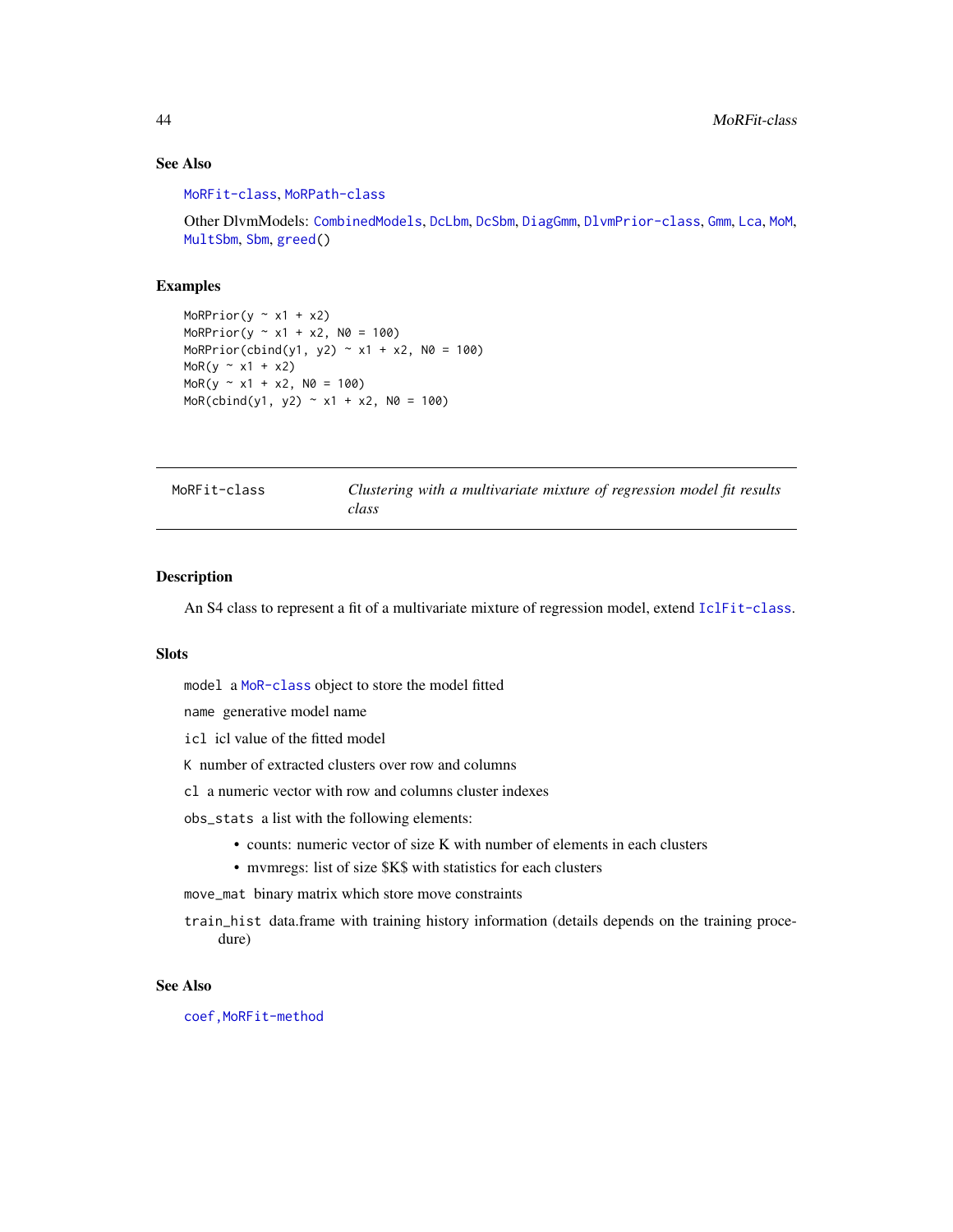<span id="page-44-0"></span>

#### Description

An S4 class to represent a hierarchical fit of a multivariate mixture of regression model, extend [IclPath-class](#page-35-0).

#### **Slots**

model a [MoR-class](#page-42-1) object to store the model fitted

name generative model name

icl icl value of the fitted model

K number of extracted clusters over row and columns

- cl a numeric vector with row and columns cluster indexes
- obs\_stats a list with the following elements:
	- counts: numeric vector of size K with number of elements in each clusters
	- mvmregs: list of size \$K\$ with statistics for each clusters

path a list of size K-1 with each part of the path described by:

- icl1: icl value reach with this solution for alpha=1
- logalpha: log(alpha) value were this solution is better than its parent
- K: number of clusters
- k,l: index of the cluster that were merged at this step
- merge\_mat: lower triangular matrix of delta icl values
- obs\_stats: a list with the following elements:
	- counts: numeric vector of size K with number of elements in each clusters
	- mvregs: list of size \$K\$ with statistics for each clusters

logalpha value of log(alpha)

ggtree data.frame with complete merge tree for easy plotting with ggplot2

tree numeric vector with merge tree tree[i] contains the index of i father

train\_hist data.frame with training history information (details depends on the training procedure)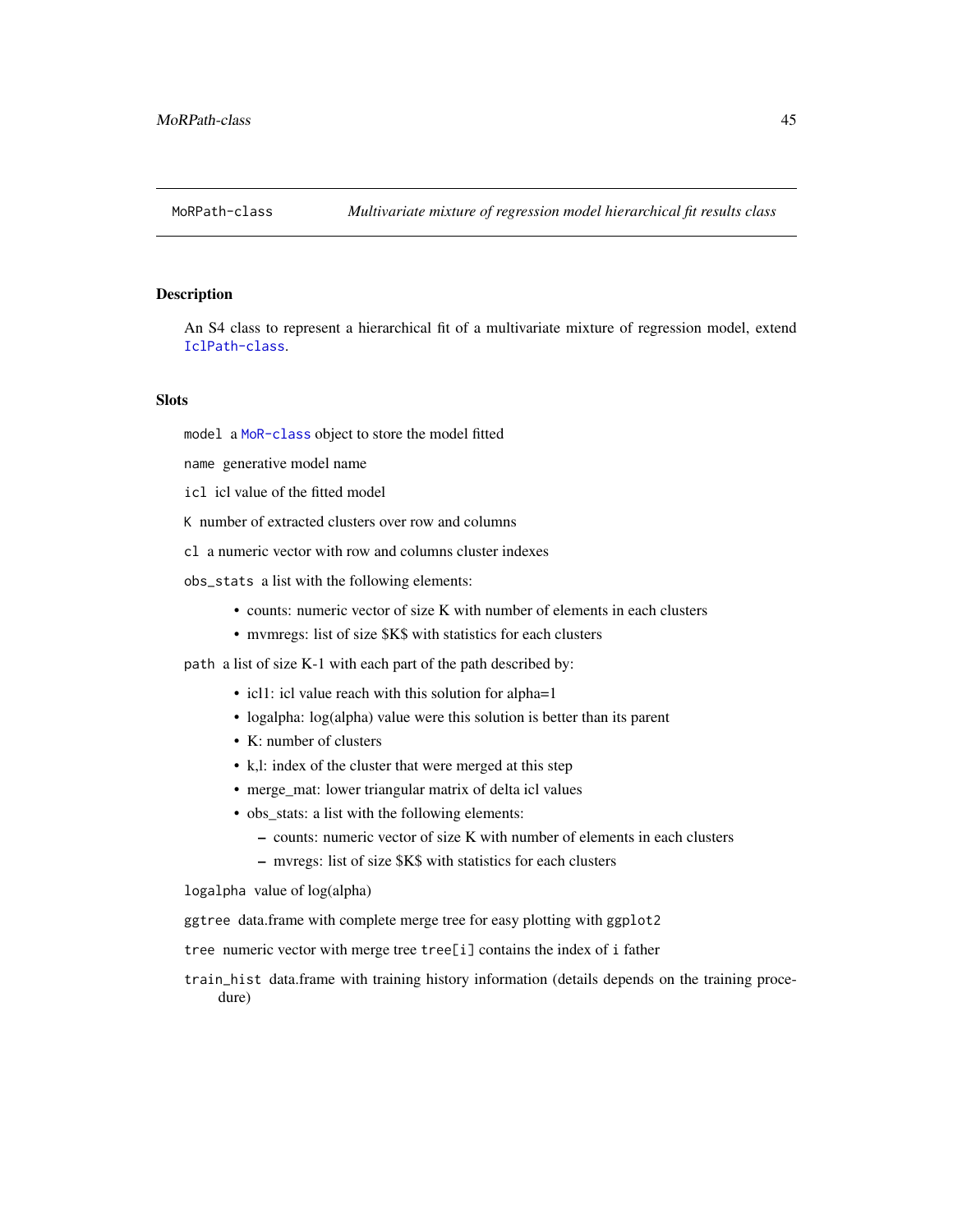<span id="page-45-2"></span>Multistarts-class *Greedy algorithm with multiple start class*

#### Description

An S4 class to represent a greedy algorithm with multiple start (extends [Alg-class](#page-3-0) class).

#### Usage

```
Multistarts(nb_start = 10)
```
#### Arguments

nb\_start number of random starts (default to 10)

#### Value

a Multistarts-class object

#### Functions

• Multistarts: Multistarts algorithm class constructor

#### Slots

nb\_start number of random starts (default to 10)

#### Examples

```
Multistarts()
Multistarts(15)
```
<span id="page-45-0"></span>MultSbm *Multinomial Stochastic Block Model Prior class*

#### <span id="page-45-1"></span>Description

An S4 class to represent a Multinomial Stochastic Block Model. Such model can be used to cluster multi-layer graph vertex, and model a square adjacency cube  $X$  of size NxNxM with the following generative model :  $\mathbf{D}$ :  $\mathbf{D}$   $\mathbf{D}$ 

$$
\pi \sim Dirichlet(\alpha)
$$
  
\n
$$
Z_i \sim \mathcal{M}(1, \pi)
$$
  
\n
$$
\theta_{kl} \sim Dirichlet(\beta)
$$
  
\n
$$
X_{ij.}|Z_{ik}Z_{jl} = 1 \sim \mathcal{M}(L_{ij}, \theta_{kl})
$$

With  $L_{ij} = \sum_{m=1}^{M} X_{ijm}$ . These classes mainly store the prior parameters value  $\alpha, \beta$  of this generative model. The MultSbm-class must be used when fitting a simple MultSbm whereas the MultSbmPrior-class must be sued when fitting a [CombinedModels-class](#page-11-0).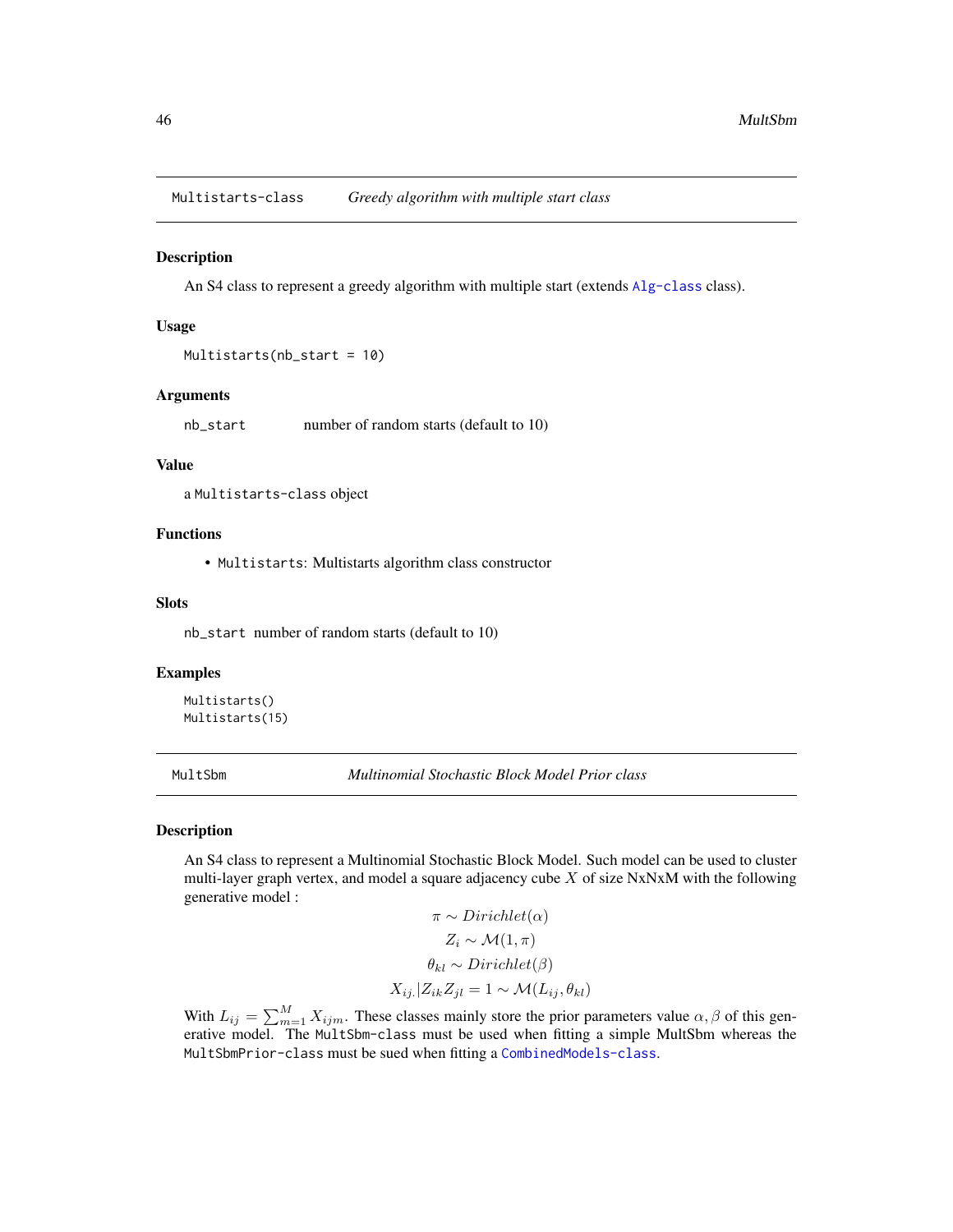### <span id="page-46-1"></span>MultSbmFit-class 47

### Usage

MultSbmPrior(beta = 1, type = "guess")

MultSbm(alpha = 1, beta = 1, type = "guess")

#### Arguments

| beta  | Dirichlet prior parameter over Multinomial links                                                                                                                              |
|-------|-------------------------------------------------------------------------------------------------------------------------------------------------------------------------------|
| type  | define the type of networks (either "directed", "undirected" or "guess", default<br>to "guess"), for undirected graphs the adjacency matrix is supposed to be sym-<br>metric. |
| alpha | Dirichlet prior parameter over the cluster proportions (default to 1)                                                                                                         |

### Value

a MultSbmPrior-class object a MultSbm-class object

#### See Also

```
MultSbmFit-class, MultSbmPath-class
```
Other DlvmModels: [CombinedModels](#page-11-1), [DcLbm](#page-14-0), [DcSbm](#page-17-0), [DiagGmm](#page-21-0), [DlvmPrior-class](#page-24-0), [Gmm](#page-28-0), [Lca](#page-36-1), [MoM](#page-39-0), [MoR](#page-42-0), [Sbm](#page-64-0), [greed\(](#page-31-0))

#### Examples

MultSbmPrior() MultSbmPrior(type = "undirected") MultSbm() MultSbm(type = "undirected")

<span id="page-46-0"></span>MultSbmFit-class *Multinomial Stochastic Block Model fit results class*

### Description

An S4 class to represent a fit of a Multinomial Stochastic Block Model, extend [IclFit-class](#page-34-0).

#### Slots

model a [MultSbm-class](#page-45-1) object to store the model fitted

name generative model name

icl icl value of the fitted model

K number of extracted clusters over row and columns

cl a numeric vector with row and columns cluster indexes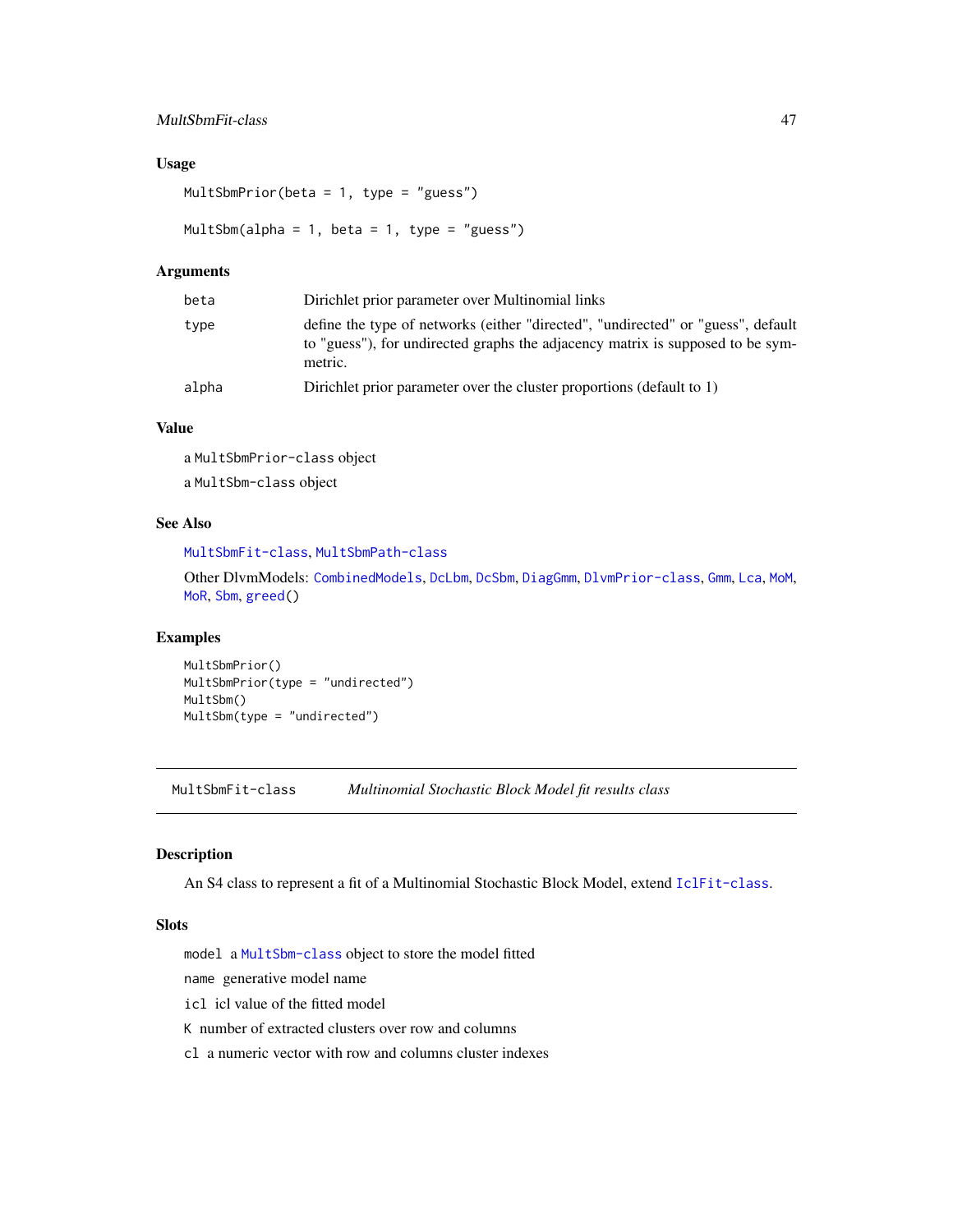obs\_stats a list with the following elements:

- counts: numeric vector of size K with number of elements in each clusters
- x\_counts: cube of size KxKxM with the number of links between each pair of clusters move\_mat binary matrix which store move constraints
- train\_hist data.frame with training history information (details depends on the training procedure)

#### See Also

[coef,MultSbmFit-method](#page-0-0)

<span id="page-47-0"></span>MultSbmPath-class *Multinomial Stochastic Block Model hierarchical fit results class*

#### **Description**

An S4 class to represent a hierarchical fit of a Multinomial Stochastic Block Model, extend [IclPath-class](#page-35-0).

#### **Slots**

model a [MultSbm-class](#page-45-1) object to store the model fitted

name generative model name

icl icl value of the fitted model

K number of extracted clusters over row and columns

cl a numeric vector with row and columns cluster indexes

obs\_stats a list with the following elements:

- counts: numeric vector of size K with number of elements in each clusters
- x counts: matrix of size KxKxM with the number of links between each pair of clusters

path a list of size K-1 with each part of the path described by:

- icl1: icl value reach with this solution for alpha=1
- logalpha: log(alpha) value were this solution is better than its parent
- K: number of clusters
- cl: vector of cluster indexes
- k,l: index of the cluster that were merged at this step
- merge\_mat: lower triangular matrix of delta icl values
- obs stats: a list with the elements:
	- counts: numeric vector of size K with number of elements in each clusters
	- x\_counts: matrix of size KxKxM with the number of links between each pair of clusters

logalpha value of log(alpha)

ggtree data.frame with complete merge tree for easy plotting with ggplot2

tree numeric vector with merge tree tree[i] contains the index of i father

train\_hist data.frame with training history information (details depends on the training procedure)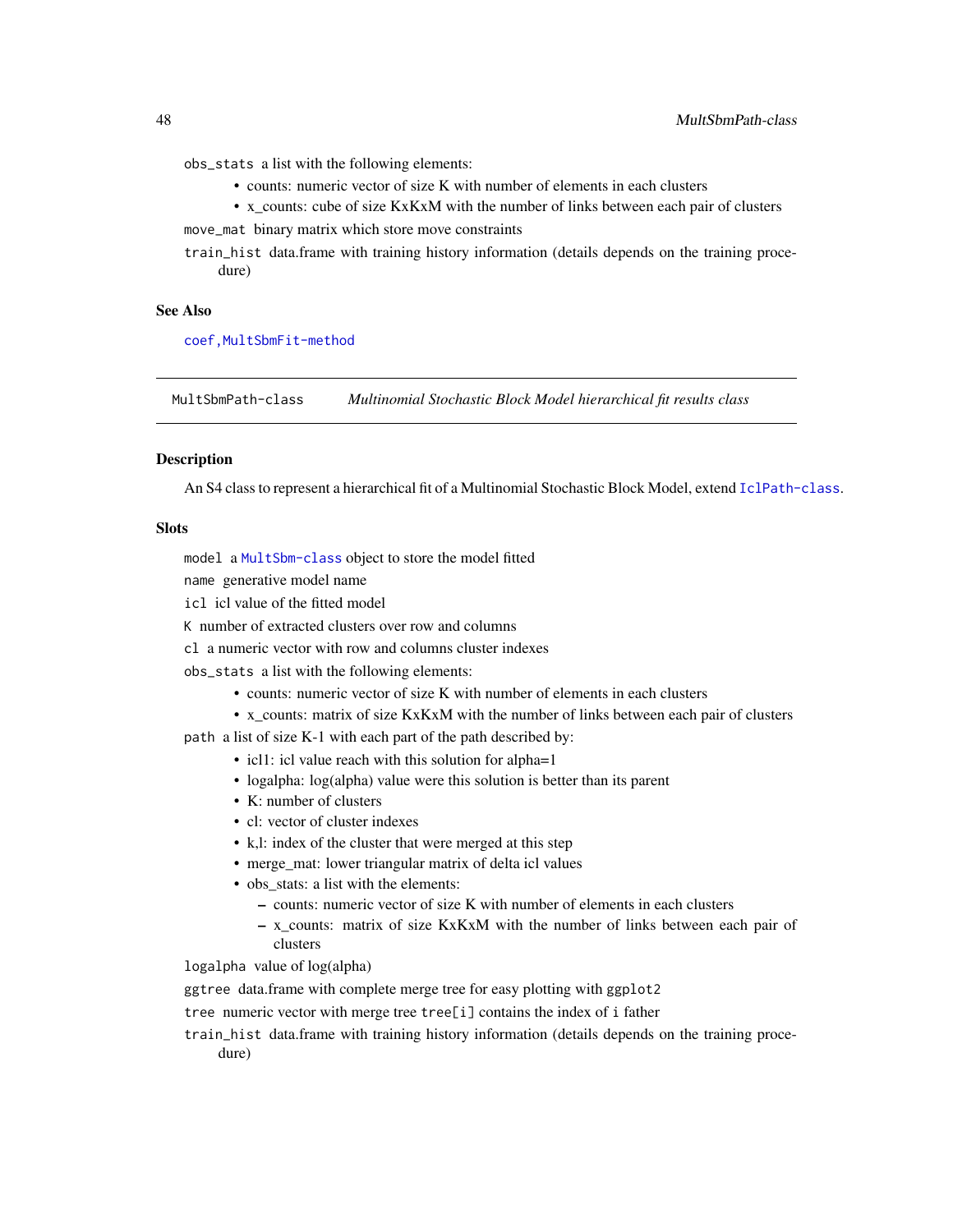#### <span id="page-48-0"></span>mushroom 49

### See Also

[plot,MultSbmFit,missing-method](#page-0-0)

mushroom *Mushroom data*

#### Description

Categorical data from UCI Machine Learning Repository describing 8124 mushrooms with 22 phenotype variables. Each mushroom is classified as "edible" or "poisonous" and the goal is to recover the mushroom class from its phenotype.

### Usage

data(mushroom)

### Format

An R data.frame with a variable edibility used as label and 22 categorical variables with no names. More detail on the UCI webpage describing the data.

#### Source

<https://archive.ics.uci.edu/ml/datasets/Mushroom>

#### Examples

data(mushroom)

Ndrangheta *Ndrangheta mafia covert network dataset*

#### Description

Network of co-attendance occurrence attendance of suspected members of the Ndrangheta criminal organization at summits (meetings whose purpose is to make important decisions and/or affiliations, but also to solve internal problems and to establish roles and powers) taking place between 2007 and 2009.

#### Usage

data(Ndrangheta)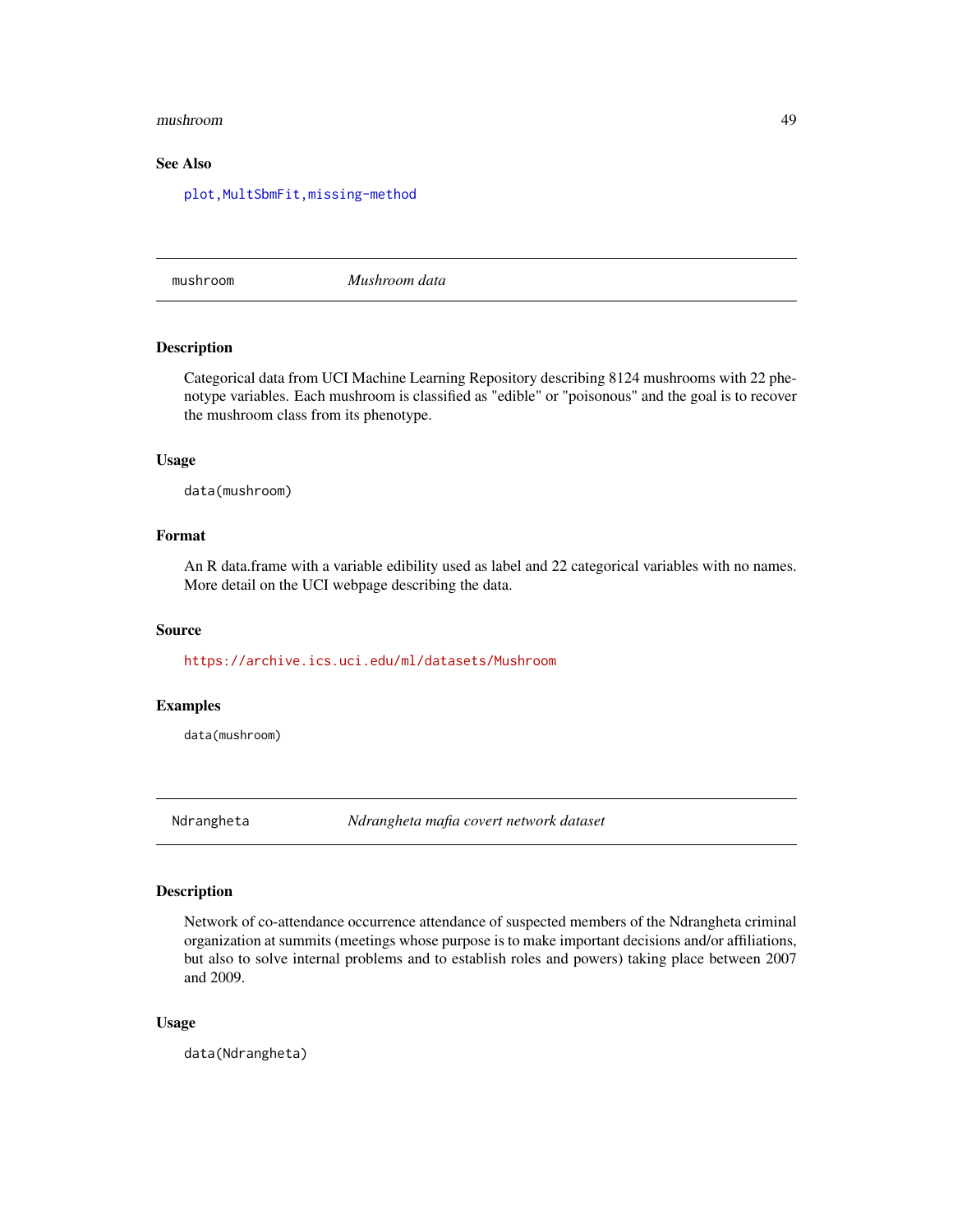#### <span id="page-49-1"></span>Format

An object of class list with two fields;

X network adjacency matrix as a matrix of size 146x146

node\_meta data frame of nodes meta information with features :

Id id of the node, rownames of network adjacency matrix

- Locale factor with the locali affiliation of the node , "OUT": Suspects not belonging to La Lombardia, "MISS": Information not available, other Locali Id.
- Role factor with the type of hierarchical position of the node "MISS": Information not available,"boss": high hierarchical position, "aff": affiliate

#### Source

[ucinetsoftware/datasets/covert-networks](https://sites.google.com/site/ucinetsoftware/datasets/covert-networks)

#### References

Extended Stochastic Block Models with Application to Criminal Networks, Sirio Legramanti and Tommaso Rigon and Daniele Durante and David B. Dunson, 2021, [\(arXiv:2007.08569\)](https://arxiv.org/abs/2007.08569v2).

#### Examples

data(Ndrangheta)

<span id="page-49-0"></span>NewGuinea *NewGuinea data*

#### Description

[NewGuinea](#page-49-0) a social network of 16 tribes, where two types of interactions were recorded, amounting to either friendship or enmity [read-cultures-1954].

#### Usage

```
data(NewGuinea)
```
#### Format

A binary array of size (16,16,3) the first layer encodes enmity, the second, the friendship relations. The third, no relations between the two tribes.

#### Source

[https://networks.skewed.de/net/new\\_guinea\\_tribes](https://networks.skewed.de/net/new_guinea_tribes)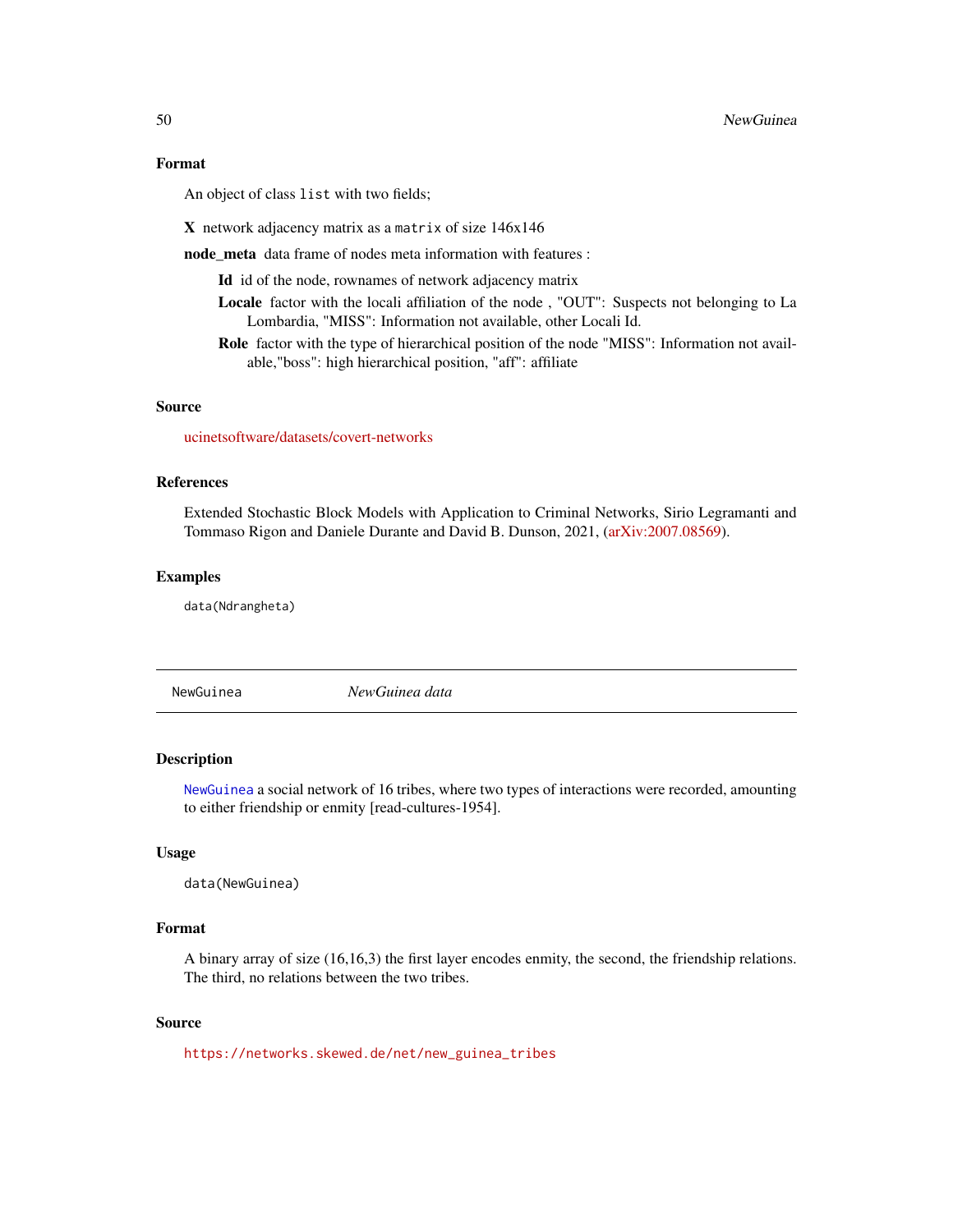#### <span id="page-50-0"></span> $NMI$  51

### References

Kenneth E. Read, "Cultures of the Central Highlands, New Guinea", Southwestern J. of Anthropology, 10(1):1-43 (1954). DOI: 10.1086/soutjanth.10.1.3629074

#### Examples

data(NewGuinea)

NMI *Compute the normalized mutual information of two discrete samples*

#### Description

Compute the normalized mutual information of two discrete samples

### Usage

NMI(cl1, cl2)

### Arguments

| c11 | vector of discrete labels |
|-----|---------------------------|
| c12 | vector of discrete labels |

### Value

the normalized mutual information between the two discrete samples

#### Examples

```
cl1 <- sample(2, 500, replace = TRUE)
cl2 \leq - sample(2, 500, replace = TRUE)
NMI(cl1, cl2)
```
plot,DcLbmFit,missing-method *Plot a* [DcLbmFit-class](#page-15-0)

### Description

Plot a [DcLbmFit-class](#page-15-0)

#### Usage

```
## S4 method for signature 'DcLbmFit,missing'
plot(x, type = "blocks")
```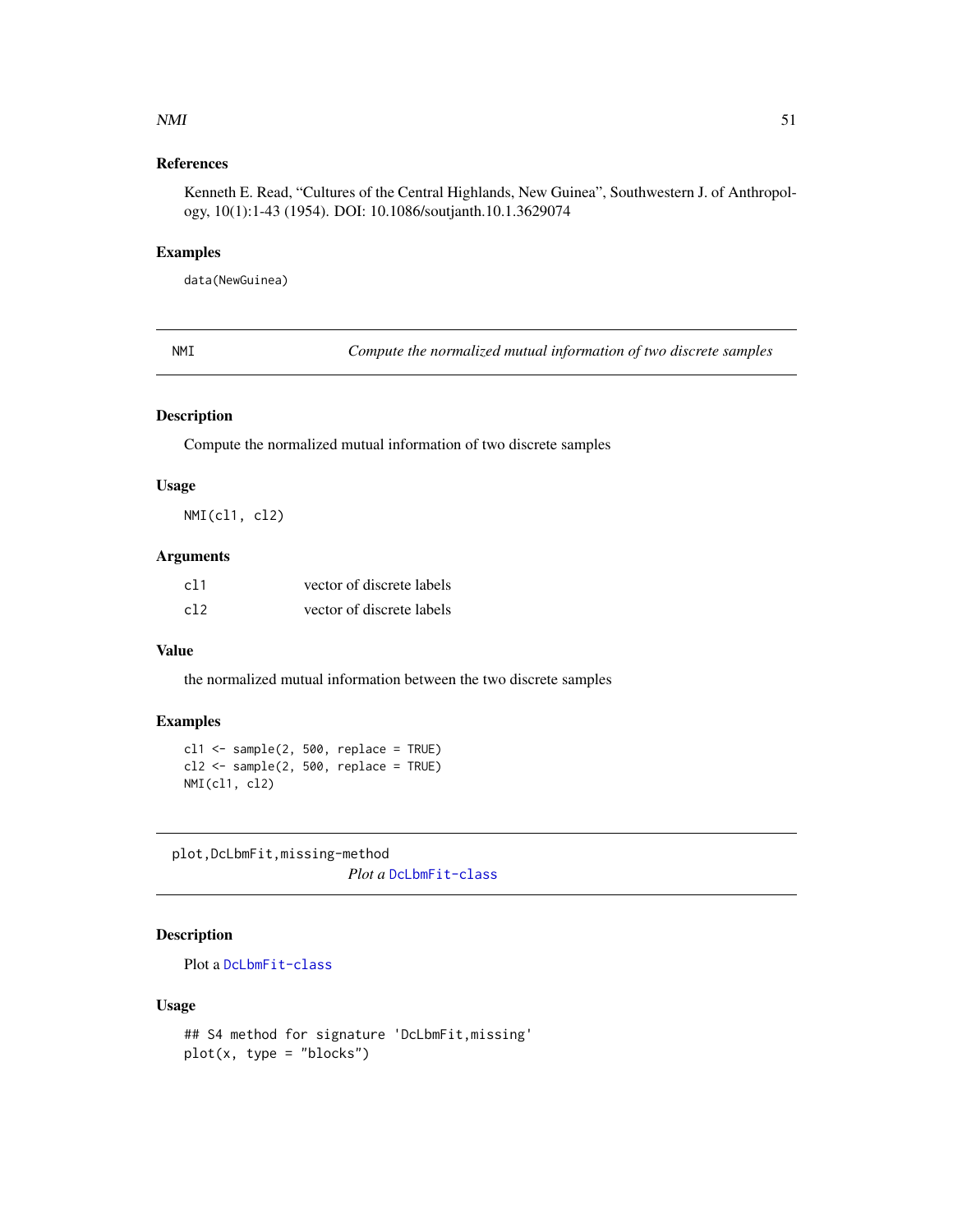### <span id="page-51-0"></span>Arguments

| $\mathsf{x}$ | a DcLbmFit-class                                                                                                        |
|--------------|-------------------------------------------------------------------------------------------------------------------------|
| type         | a string which specify plot type:                                                                                       |
|              | • 'blocks': plot a block matrix with summarizing connections between row<br>and column clusters                         |
|              | • 'nodelink': plot a nodelink diagram of the bipartite graph summarizing<br>connections between row and column clusters |

#### Value

a [ggplot2](#page-0-0) graphic

plot,DcLbmPath,missing-method *Plot a* [DcLbmPath-class](#page-16-0)

### Description

Plot a [DcLbmPath-class](#page-16-0)

### Usage

## S4 method for signature 'DcLbmPath,missing' plot(x, type = "tree")

### Arguments

| X    | a DcLbmPath-class                                                                                                                         |
|------|-------------------------------------------------------------------------------------------------------------------------------------------|
| type | a string which specify plot type:                                                                                                         |
|      | • 'tree': plot a co-dendogram of rows and columns clusters                                                                                |
|      | • 'blocks': plot a block matrix with summarizing connections between row<br>and column clusters                                           |
|      | • 'biplot': plot a block matrix with summarizing connections between row<br>and column clusters aligned with row and clusters drendograms |
|      | • 'nodelink': plot a nodelink diagram of the bipartite graph summarizing<br>connections between row and column clusters                   |

### Value

a [ggplot2](#page-0-0) graphic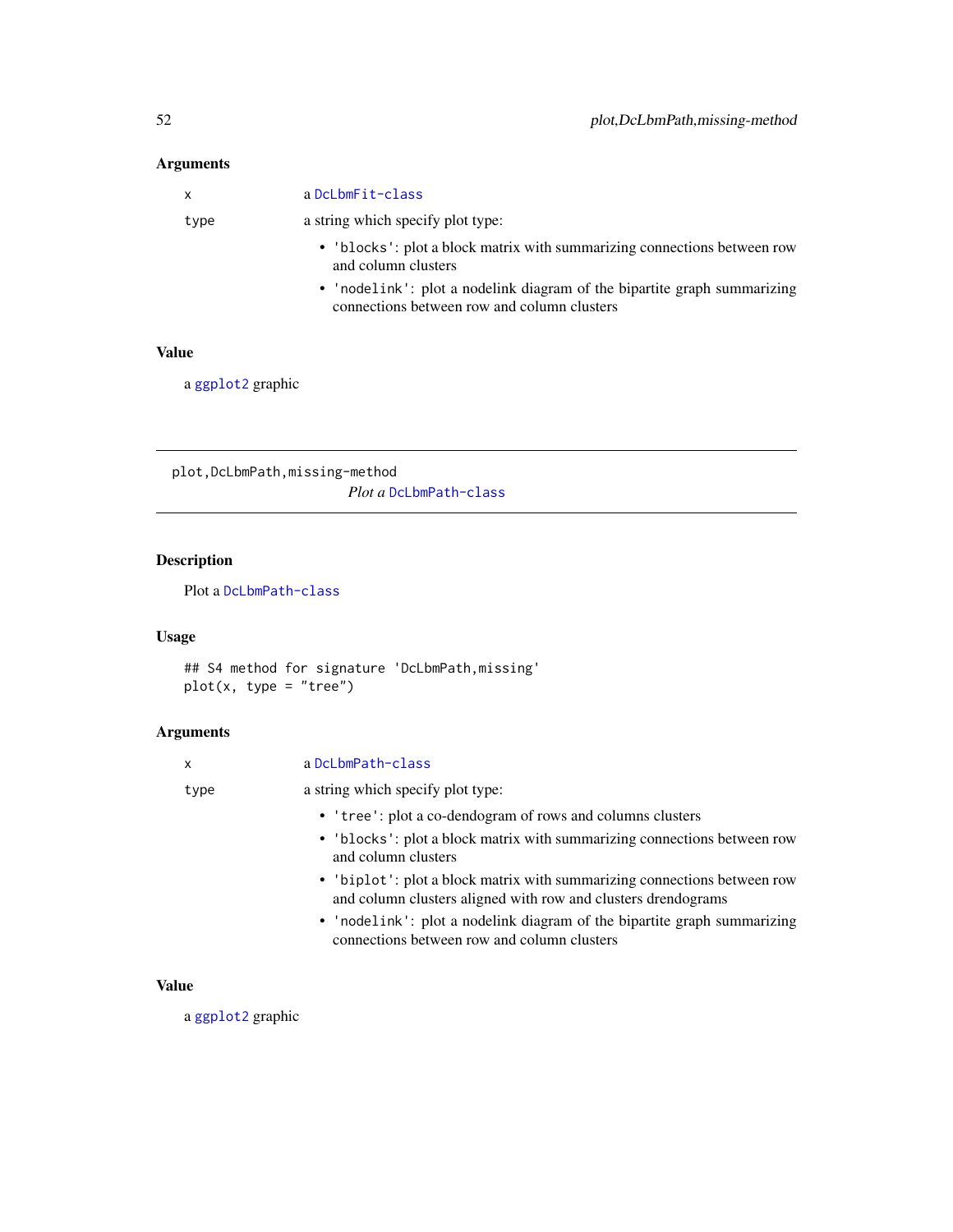<span id="page-52-0"></span>plot,DcSbmFit,missing-method

*Plot a* [DcSbmFit-class](#page-19-0) *object*

### Description

Plot a [DcSbmFit-class](#page-19-0) object

### Usage

```
## S4 method for signature 'DcSbmFit,missing'
plot(x, type = "blocks")
```
### Arguments

| $\mathsf{X}$ | a DcSbmFit-class                                                                                 |
|--------------|--------------------------------------------------------------------------------------------------|
| type         | a string which specify plot type:                                                                |
|              | • 'blocks': plot a block matrix with summarizing connections between<br>clusters                 |
|              | • 'nodelink': plot a nodelink diagram of the graph summarizing connec-<br>tions between clusters |

### Value

a [ggplot2](#page-0-0) graphic

### See Also

[plot,IclPath,missing-method](#page-0-0)

plot,DiagGmmFit,missing-method

*Plot a* [DiagGmmFit-class](#page-22-0) *object*

### Description

Plot a [DiagGmmFit-class](#page-22-0) object

### Usage

```
## S4 method for signature 'DiagGmmFit,missing'
plot(x, type = "marginals")
```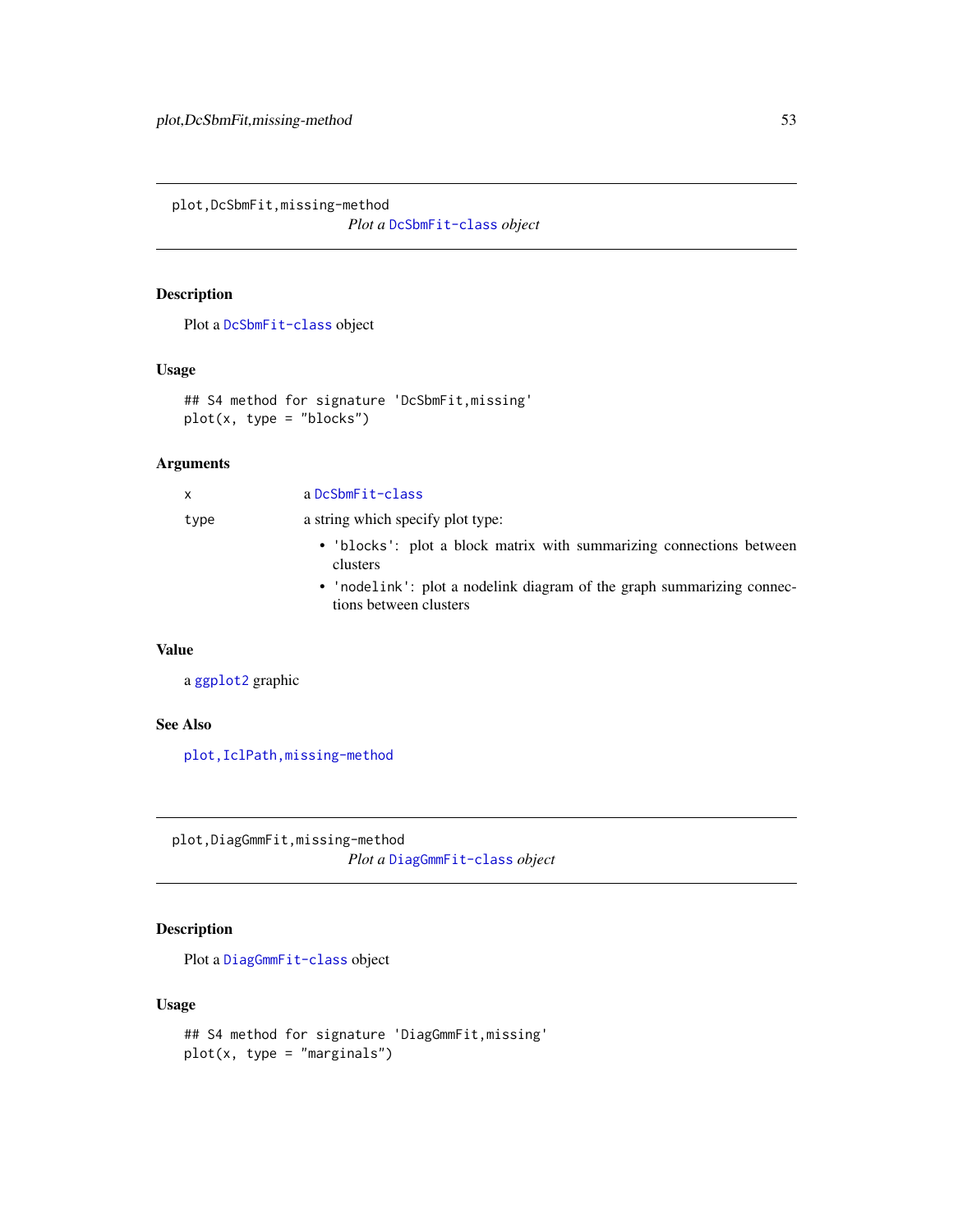### Arguments

| $\mathsf{X}$ | a DiagGmmFit-class                                             |
|--------------|----------------------------------------------------------------|
| type         | a string which specify plot type:                              |
|              | • 'marginals': plot the marginal densities                     |
|              | • 'violins': make a violin plot for each clusters and features |

### Value

a [ggplot2](#page-0-0) graphic

plot,GmmFit,missing-method *Plot a* [GmmFit-class](#page-29-0) *object*

### Description

Plot a [GmmFit-class](#page-29-0) object

### Usage

## S4 method for signature 'GmmFit,missing' plot(x, type = "marginals")

### Arguments

|      | a GmmFit-class                                                 |
|------|----------------------------------------------------------------|
| type | a string which specify plot type:                              |
|      | • 'marginals': plot the marginal densities                     |
|      | • 'violins': make a violin plot for each clusters and features |

### Value

a [ggplot2](#page-0-0) graphic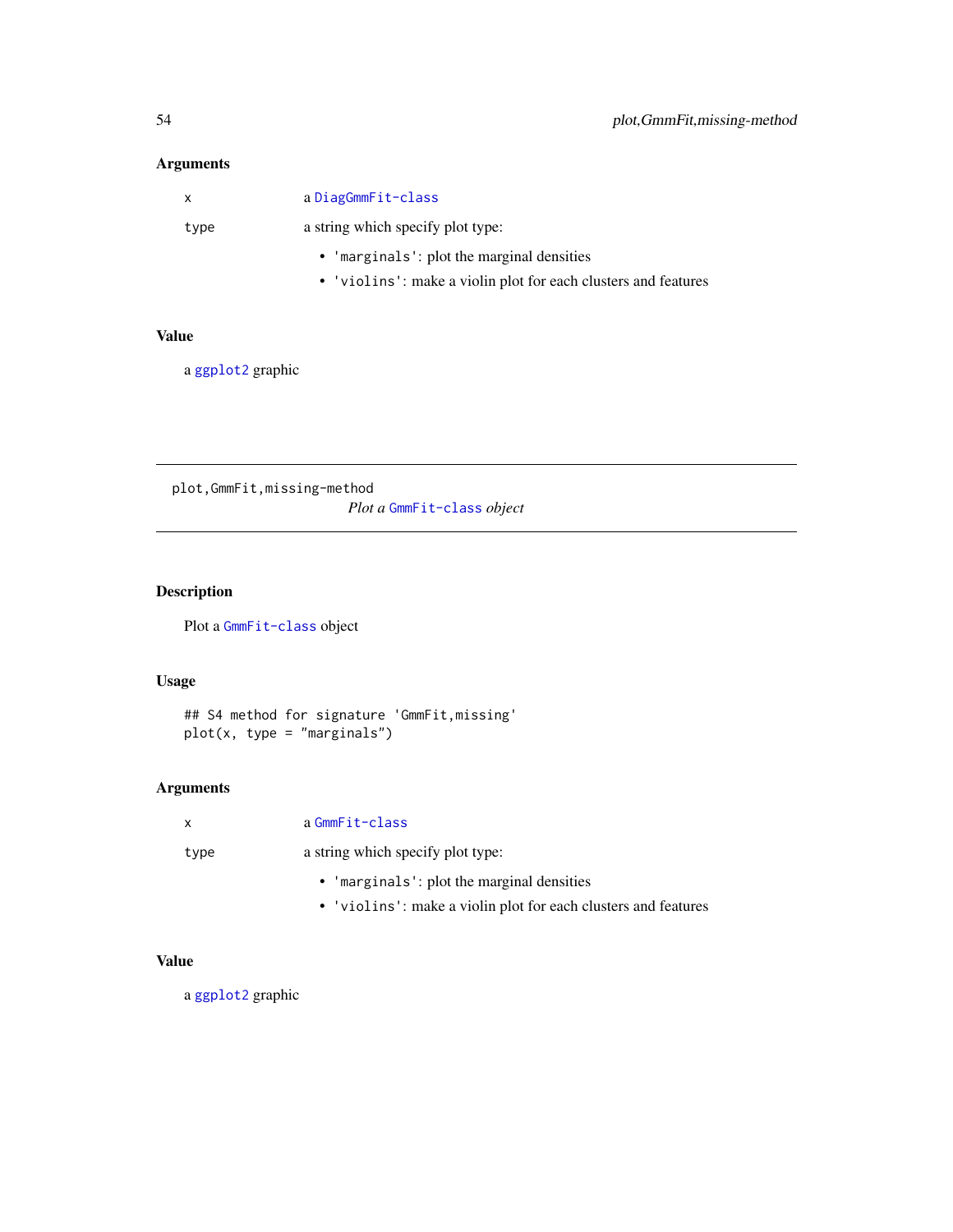plot,IclPath,missing-method

*Plot an* [IclPath-class](#page-35-0) *object*

### Description

Plot an [IclPath-class](#page-35-0) object

### Usage

## S4 method for signature 'IclPath,missing' plot(x, type = "tree")

### Arguments

| x    | a IclPath-class                                       |
|------|-------------------------------------------------------|
| type | a string which specify plot type:                     |
|      | • 'front': plot the extracted front ICL, $log(alpha)$ |
|      | • 'path': plot the evolution of ICL with respect to K |
|      | • 'tree': plot the associated dendrogram              |

### Value

a [ggplot2](#page-0-0) graphic

plot,LcaFit,missing-method

*Plot a* [LcaFit-class](#page-37-0) *object*

### Description

Plot a [LcaFit-class](#page-37-0) object

### Usage

```
## S4 method for signature 'LcaFit,missing'
plot(x, type = "marginals")
```
### Arguments

| X    | a LcaFit-class                                                                   |
|------|----------------------------------------------------------------------------------|
| type | a string which specify plot type:                                                |
|      | • 'blocks': plot a block matrix with summarizing connections between<br>clusters |
|      |                                                                                  |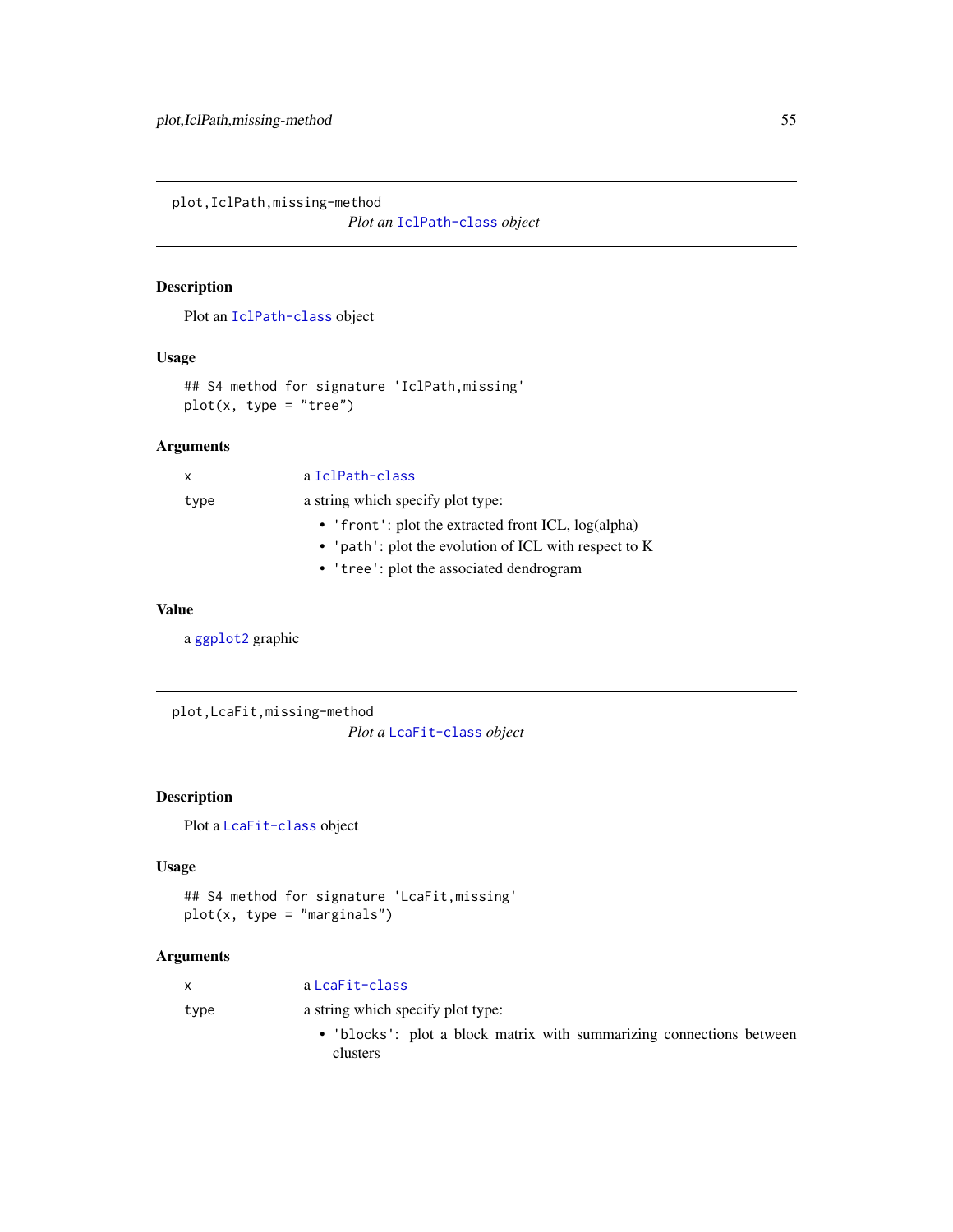### Value

a [ggplot2](#page-0-0) graphic

plot, MoMFit, missing-method *Plot a* [MoMFit-class](#page-40-0) *object*

### Description

Plot a [MoMFit-class](#page-40-0) object

#### Usage

## S4 method for signature 'MoMFit,missing' plot(x, type = "blocks")

### Arguments

| X.   | a MoMFit-class                                                                   |
|------|----------------------------------------------------------------------------------|
| type | a string which specify plot type:                                                |
|      | • 'blocks': plot a block matrix with summarizing connections between<br>clusters |

### Value

a [ggplot2](#page-0-0) graphic

plot,MultSbmFit,missing-method *Plot a* [MultSbmFit-class](#page-46-0) *object*

### Description

Plot a [MultSbmFit-class](#page-46-0) object

### Usage

```
## S4 method for signature 'MultSbmFit,missing'
plot(x, type = "blocks")
```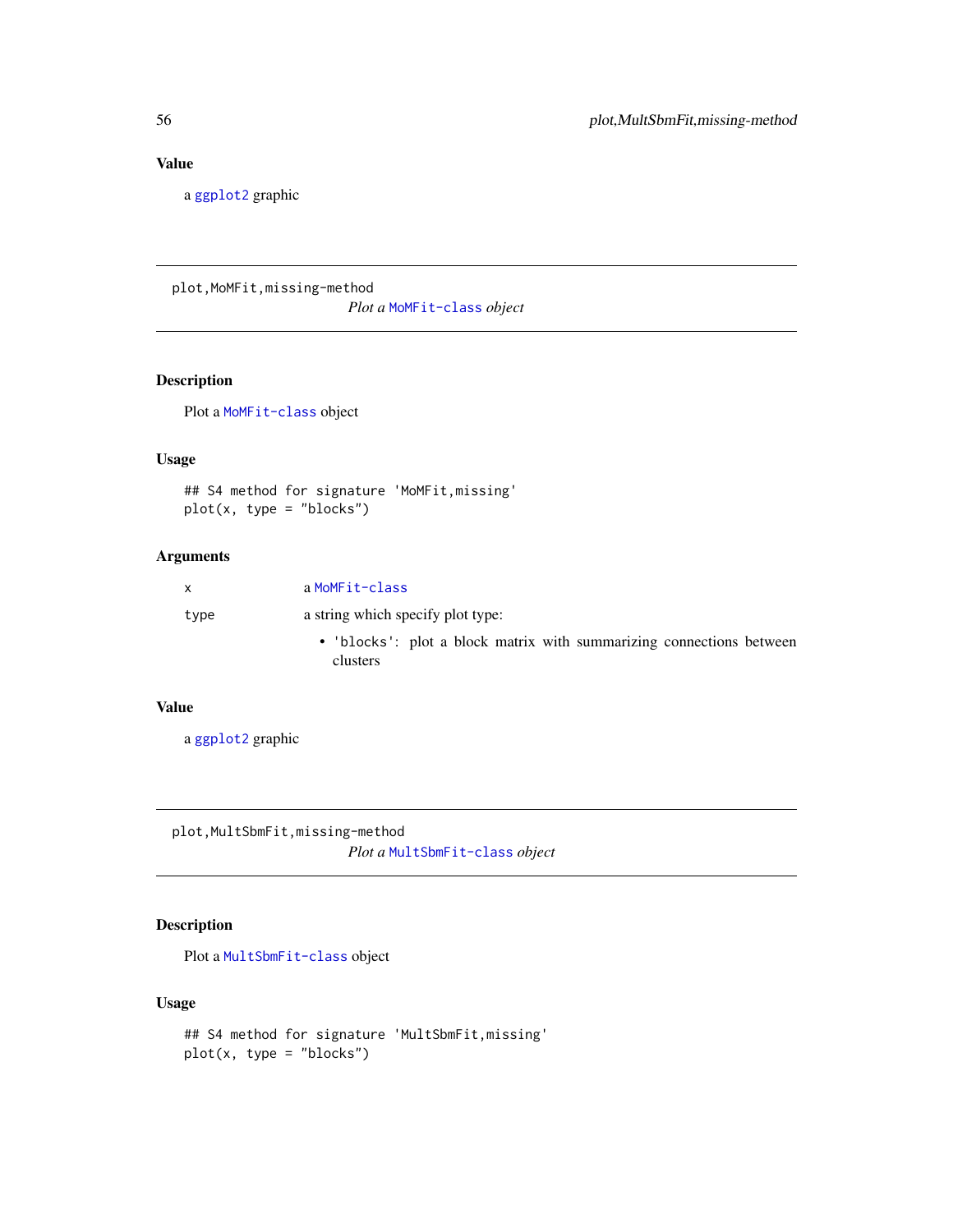### Arguments

| $\mathsf{x}$ | a MultSbmFit-class                                                                               |
|--------------|--------------------------------------------------------------------------------------------------|
| type         | a string which specify plot type:                                                                |
|              | • 'blocks': plot a block matrix with summarizing connections between<br>clusters                 |
|              | • 'nodelink': plot a nodelink diagram of the graph summarizing connec-<br>tions between clusters |

### Value

a [ggplot2](#page-0-0) graphic

plot,SbmFit,missing-method *Plot a* [SbmFit-class](#page-65-0) *object*

### Description

Plot a [SbmFit-class](#page-65-0) object

### Usage

## S4 method for signature 'SbmFit,missing' plot(x, type = "blocks")

### Arguments

| $\mathbf{x}$ | a SbmFit-class                                                                   |
|--------------|----------------------------------------------------------------------------------|
| type         | a string which specify plot type:                                                |
|              | • 'blocks': plot a block matrix with summarizing connections between<br>clusters |
|              | • 'nodelink': plot a nodelink diagram of the graph summarizing connec-           |

• 'nodelink': plot a nodelink diagram of the graph summarizing connections between clusters

#### Value

a [ggplot2](#page-0-0) graphic

### See Also

[plot,IclPath,missing-method](#page-0-0)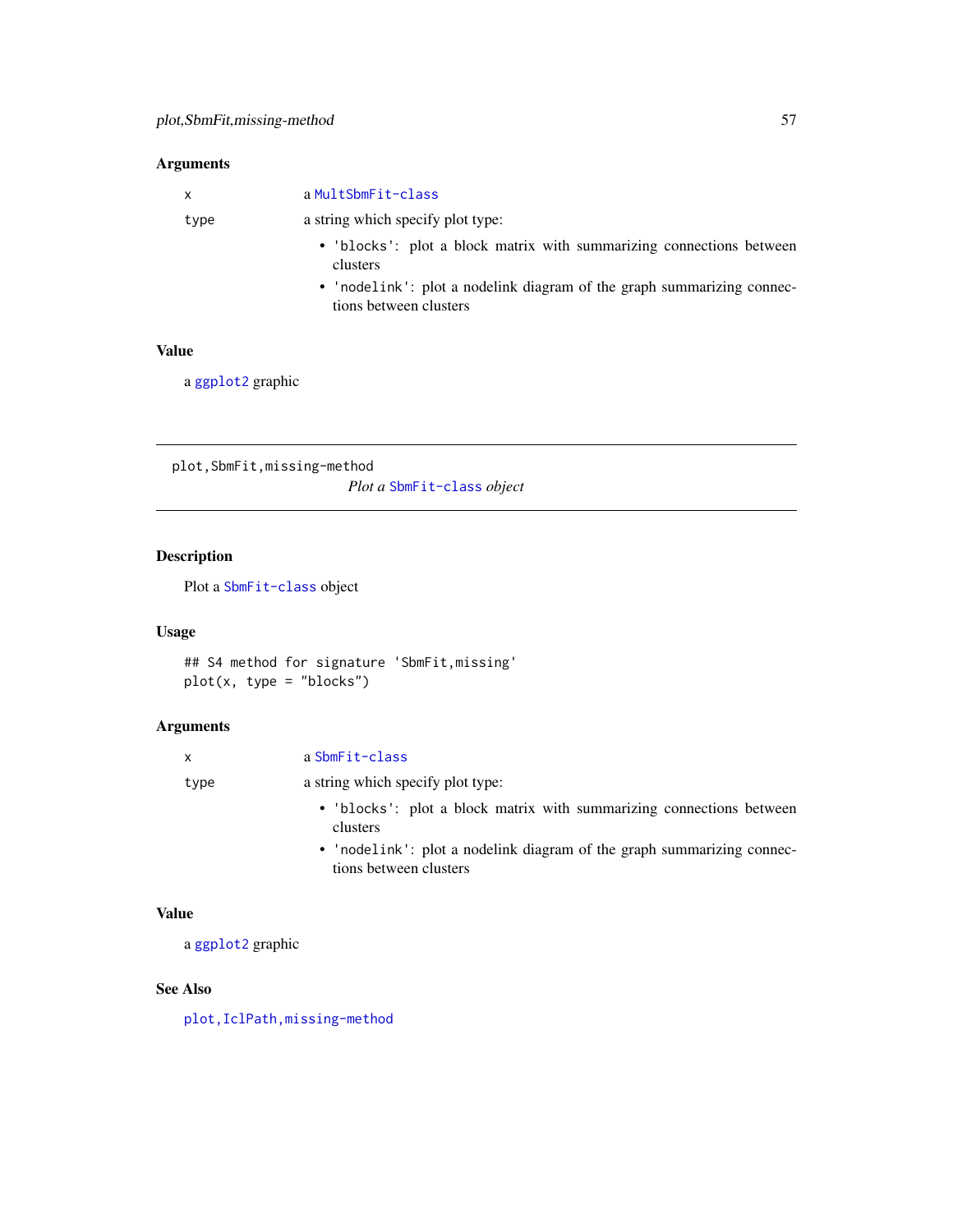#### Description

This method take a [IclFit-class](#page-34-0) object and return the prior used.

#### Usage

```
prior(fit)
```

```
## S4 method for signature 'IclFit'
prior(fit)
```
### Arguments

fit an IclFit solution

#### Value

An S4 object describing the prior parameters

#### Methods (by class)

• IclFit: IclFit method

rdcsbm *Generates graph adjacency matrix using a degree corrected SBM*

### Description

rdcsbm returns an adjacency matrix and the cluster labels generated randomly using a Degree Corrected Stochastic Block Model.

### Usage

```
rdcsbm(N, pi, mu, betain, betaout)
```
### Arguments

| Ν       | A numeric value the size of the graph to generate                                                                             |
|---------|-------------------------------------------------------------------------------------------------------------------------------|
| рi      | A numeric vector of length K with clusters proportions. Must sum up to 1.                                                     |
| mu      | A numeric matrix of dim K x K with the connectivity pattern to generate, ele-<br>ments in $[0,1]$ .                           |
| betain  | A numeric vector of length N which specify the in-degree correction will be<br>normalized per cluster during the generation.  |
| betaout | A numeric vector of length N which specify the out-degree correction will be<br>normalized per cluster during the generation. |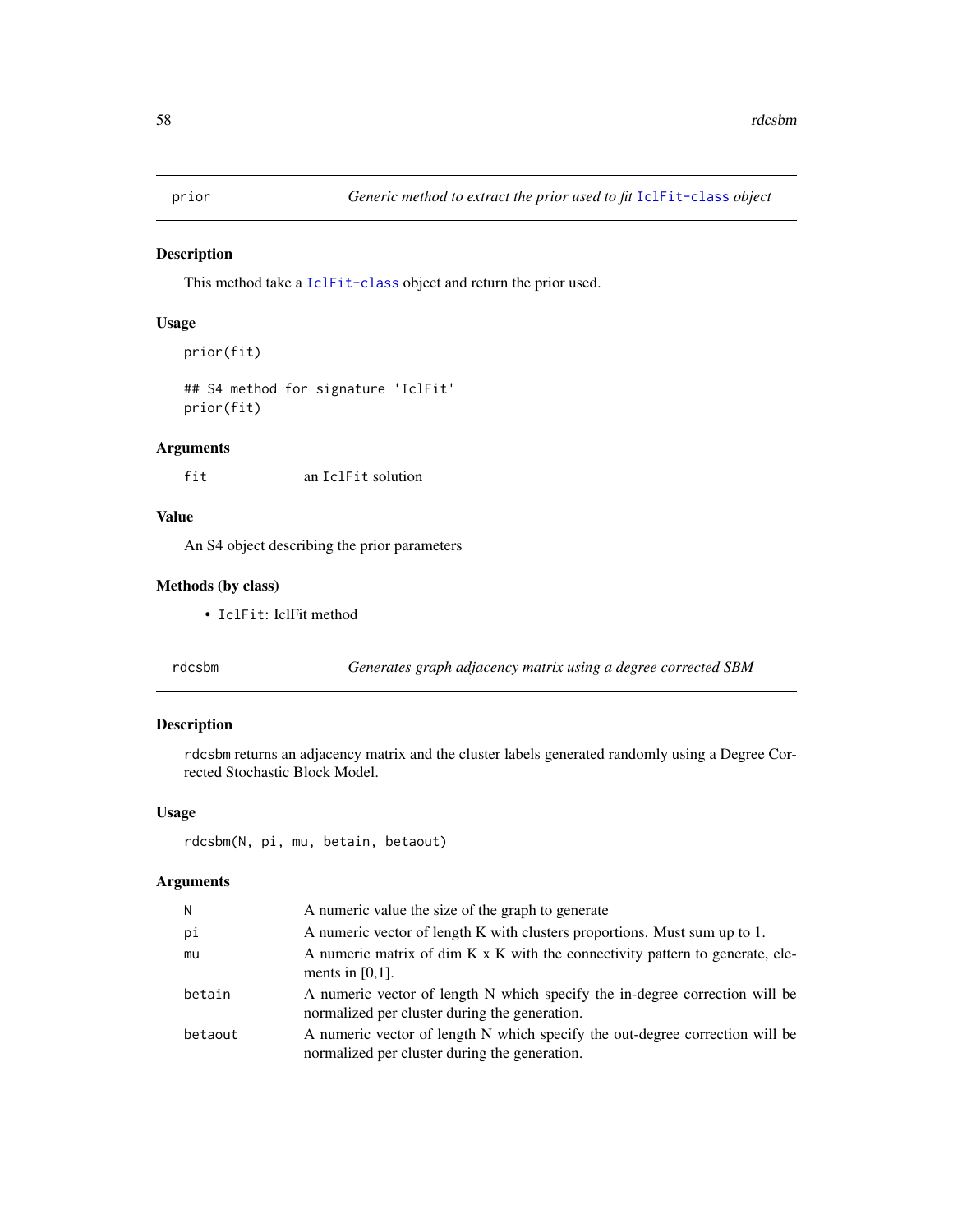#### rlbm 59

### Details

It takes the sample size, cluster proportions and emission matrix, and as input and sample a graph accordingly together with the clusters labels.

### Value

A list with fields:

- x: the count matrix as a dgCMatrix
- K: number of generated clusters
- N: number of vertex
- cl: vector of clusters labels
- pi: clusters proportions
- mu: connectivity matrix
- betain: normalized in-degree parameters
- betaout: normalized out-degree parameters

rlbm *Generate a data matrix using a Latent Block Model*

#### Description

rlbm returns the adjacency matrix and the cluster labels generated randomly with a Latent Block Model.

#### Usage

rlbm(Nr, Nc, pir, pic, mu)

### Arguments

| Nr        | desired Number of rows                                                                                    |
|-----------|-----------------------------------------------------------------------------------------------------------|
| <b>Nc</b> | desired Number of column                                                                                  |
| pir       | A numeric vector of length Kr with rows clusters proportions (will be normal-<br>ized to sum up to 1).    |
| pic       | A numeric vector of length Kc with columns clusters proportions (will be nor-<br>malized to sum up to 1). |
| mu        | A numeric matrix of dim Kr x Kc with the connectivity pattern to generate.<br>elements in $[0,1]$ .       |

#### Details

This function takes the desired graph size, cluster proportions and connectivity matrix as input and sample a graph accordingly together with the clusters labels.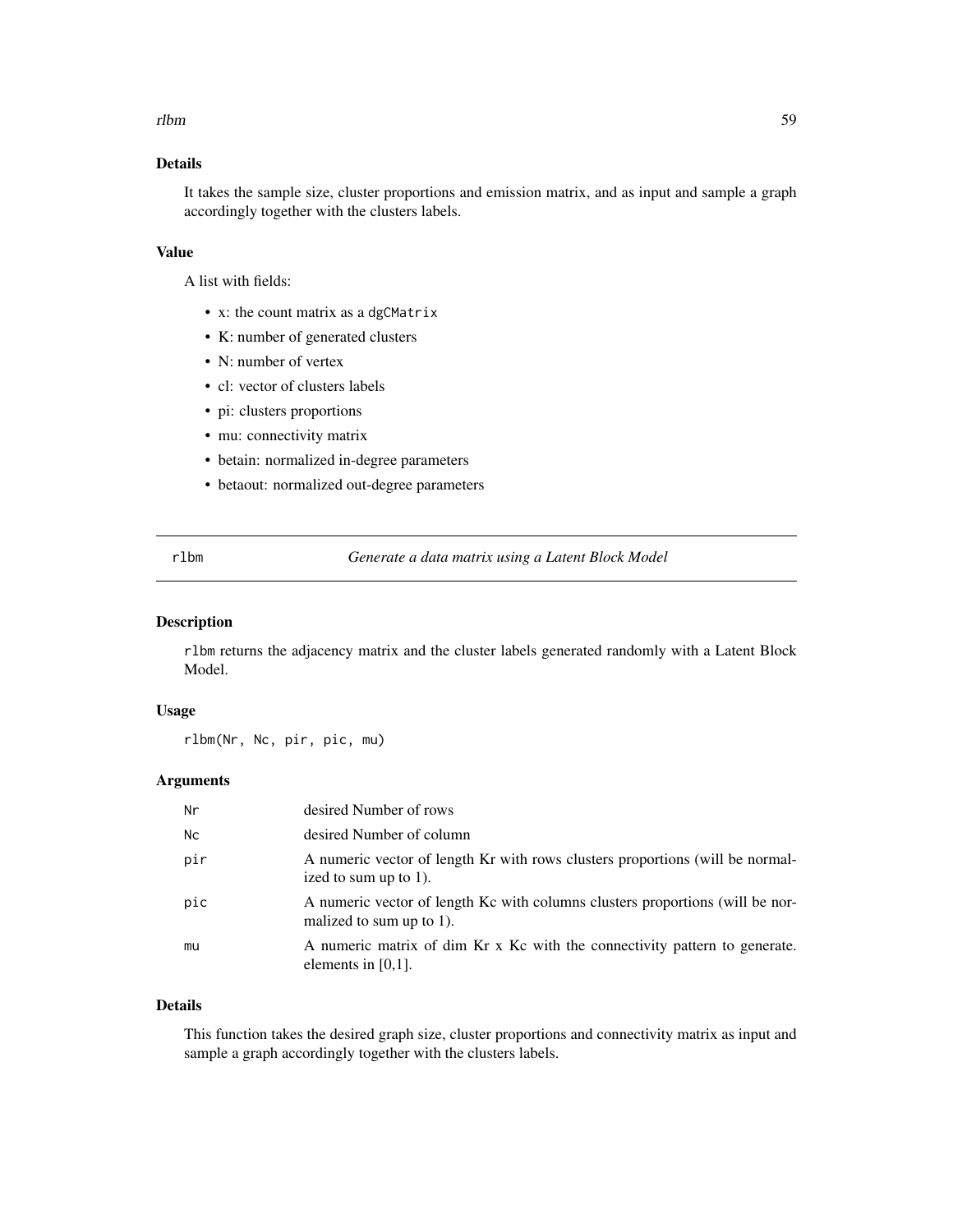### Value

A list with fields:

- x: the generated data matrix as a dgCMatrix
- clr: vector of row clusters labels
- clc: vector of column clusters labels
- Kr: number of generated row clusters
- Kc: number of generated column clusters
- Nr: number of rows
- Nc: number of column
- pir: row clusters proportions
- pic: column clusters proportions
- mu: connectivity matrix

### Examples

```
simu <- rlbm(500, 1000, rep(1 / 5, 5), rep(1 / 10, 10), matrix(runif(50), 5, 10))
```
rlca *Generate data from lca model*

#### Description

rlca returns a data.frame with factor sampled from an lca model

#### Usage

rlca(N, pi, theta)

### Arguments

| N     | The size of the graph to generate                                                                 |
|-------|---------------------------------------------------------------------------------------------------|
| рi    | A numeric vector of length K with clusters proportions (will be normalized to<br>sum up to $1$ ). |
| theta | A list of size V                                                                                  |

### Details

This function takes the desired graph size, cluster proportions and connectivity matrix as input and sample a graph accordingly together with the clusters labels.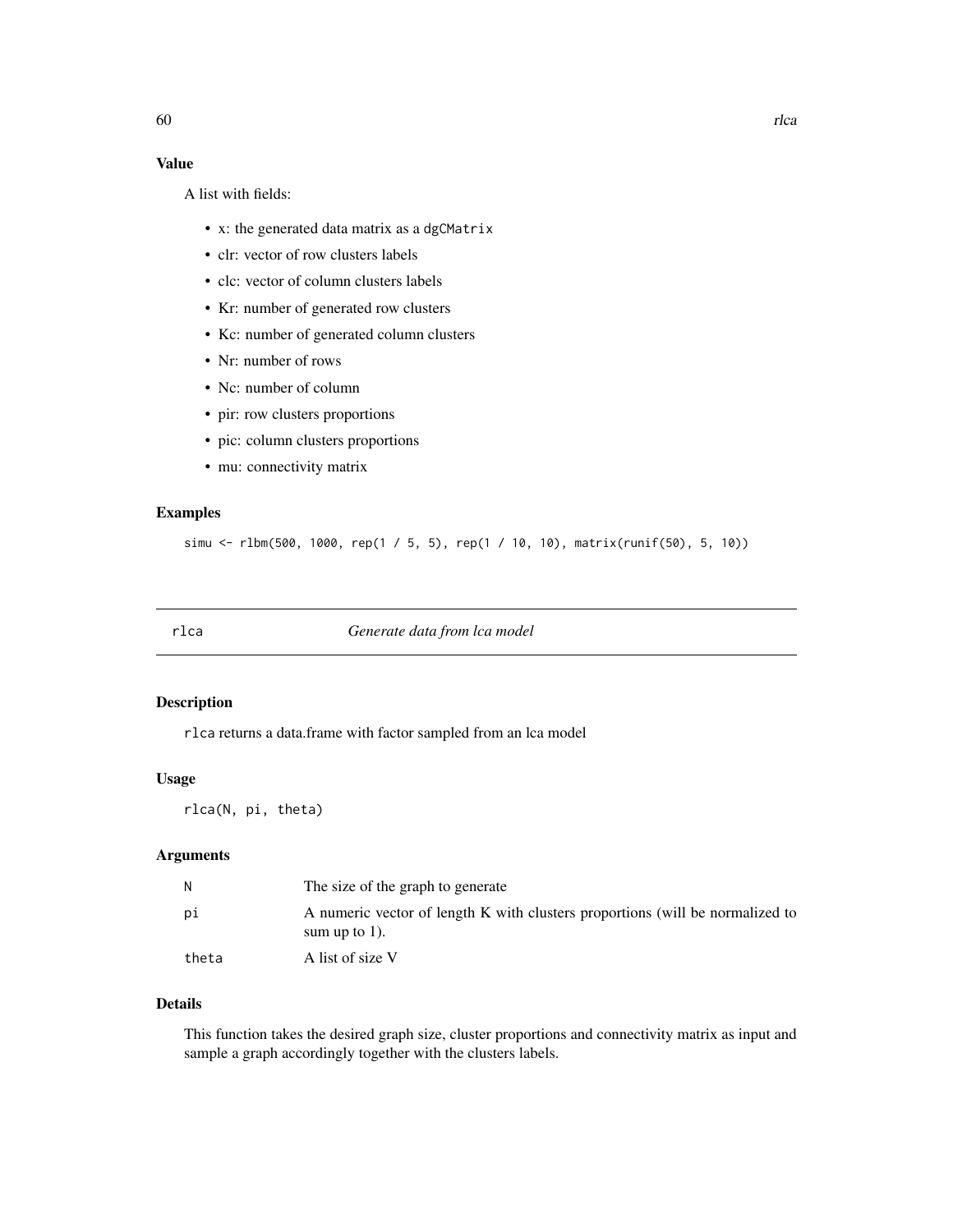$r_{\rm mm}$  61

### Value

A list with fields:

- x: the multi-graph adjacency matrix as an array
- K: number of generated clusters
- N: number of vertex
- cl: vector of clusters labels
- pi: clusters proportions
- theta:

### Examples

```
theta <- list(
  matrix(c(0.1, 0.9, 0.9, 0.1, 0.5, 0.5, 0.3, 0.7), ncol = 2, byrow = TRUE),matrix(c(0.5, 0.5, 0.3, 0.7, 0.05, 0.95, 0.3, 0.7), ncol = 2, byrow = TRUE),
  matrix(c(0.5, 0.5, 0.9, 0.1, 0.5, 0.5, 0.1, 0.9), ncol = 2, byrow = TRUE))
lca.data <- rlca(100, rep(1 / 4, 4), theta)
```
rmm *Generate data using a Multinomial Mixture*

### Description

rmm returns a count matrix and the cluster labels generated randomly with a Mixture of Multinomial model.

### Usage

rmm(N, pi, mu, lambda)

#### Arguments

| N.     | A numeric value the size of the graph to generate                                                  |
|--------|----------------------------------------------------------------------------------------------------|
| рi     | A numeric vector of length K with clusters proportions. Must sum up to 1.                          |
| mu     | A numeric matrix of dim k x D with the clusters patterns to generate, all elements<br>in $[0,1]$ . |
| lambda | A numeric value which specify the expectation for the row sums.                                    |

### Details

It takes the sample size, cluster proportions and emission matrix, and as input and sample a graph accordingly together with the clusters labels.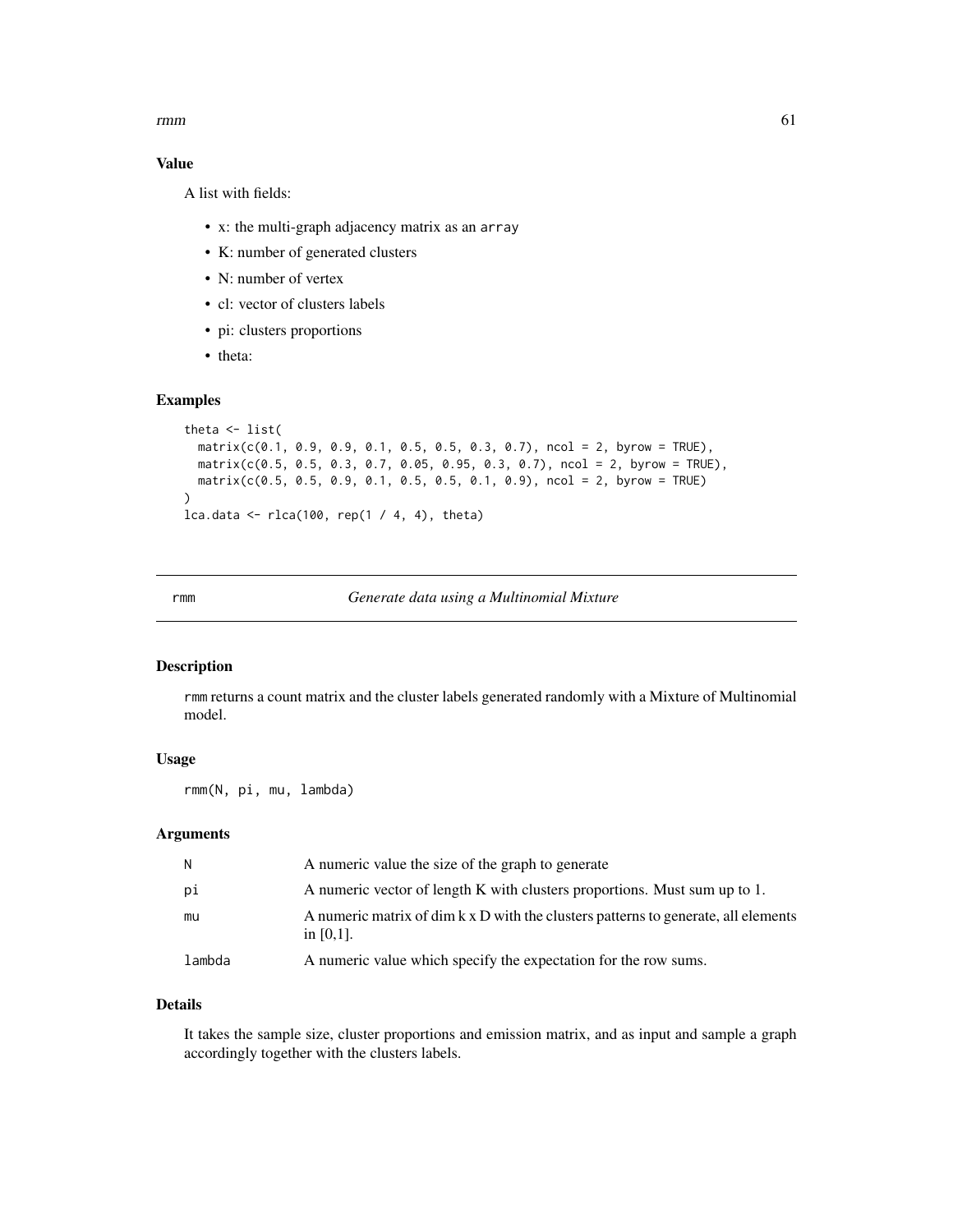62 rmreg

### Value

A list with fields:

- x: the count matrix as a dgCMatrix
- K: number of generated clusters
- N: number of vertex
- cl: vector of clusters labels
- pi: clusters proportions
- mu: connectivity matrix
- lambda: expectation of row sums

#### rmreg *Generate data from a mixture of regression model*

#### Description

rmreg returns an X matrix, a y vector and the cluster labels generated randomly with a Mixture of regression model.

#### Usage

```
rmreg(
  N,
  pi,
  A,
   sigma,
  X = \text{cbind}(\text{rep}(1, N), \text{ matrix}(\text{stats::rnorm}(N * (\text{ncol}(A) - 1)), N, \text{ncol}(A) - 1))\mathcal{L}
```
### Arguments

| N.    | A numeric value the size of the graph to generate                         |
|-------|---------------------------------------------------------------------------|
| рi    | A numeric vector of length K with clusters proportions (must sum up to 1) |
| A     | A numeric matrix of dim K x d with the regression coefficient             |
| sigma | A numeric of length 1 with the target conditional variance                |
| X     | A matrix of covariate                                                     |

### Details

It takes the sample size, cluster proportions and regression parameters matrix and variance as input accordingly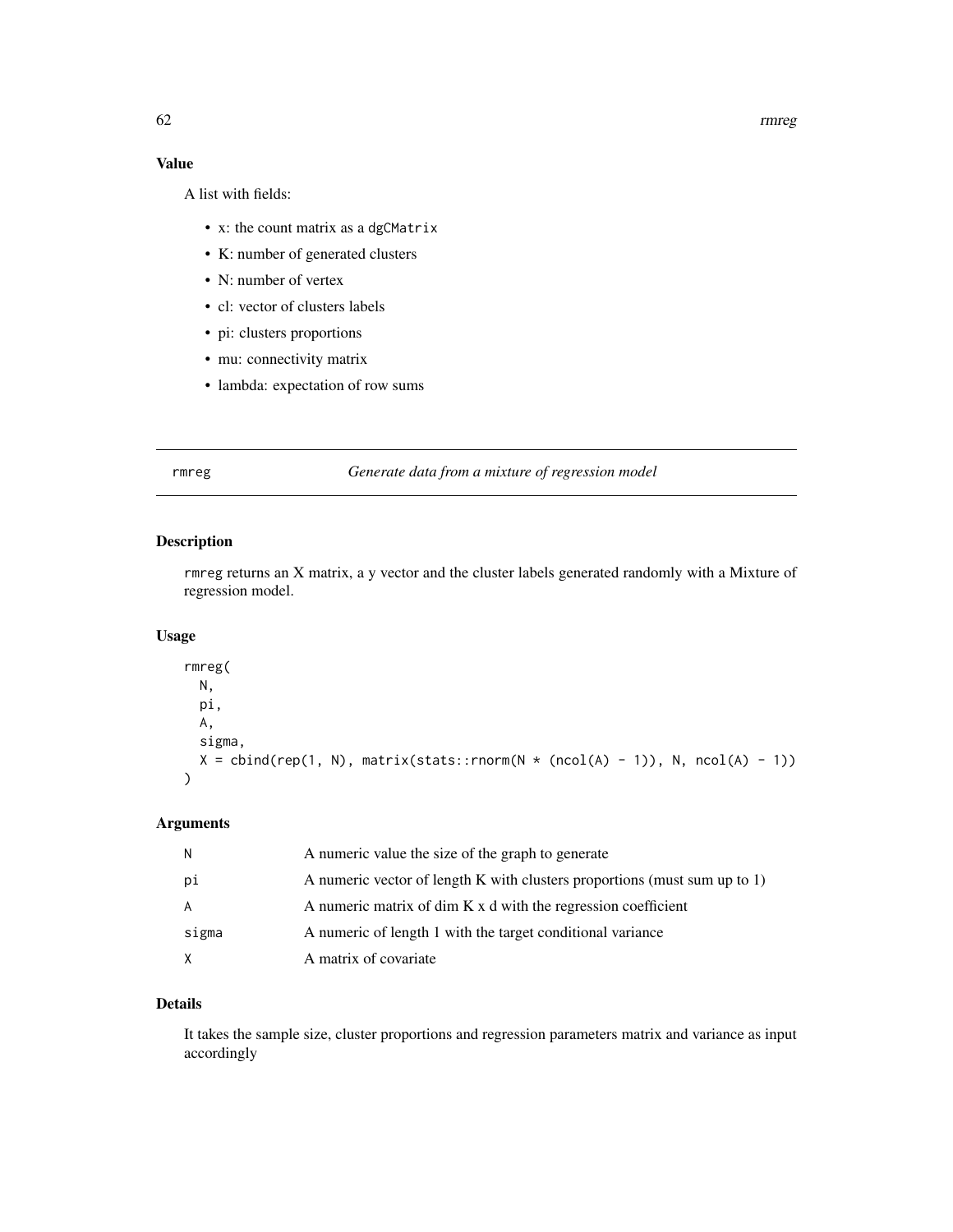#### rmultsbm 63

### Value

A list with fields:

- X: the covariate matrix
- y: the target feature
- K: number of generated clusters
- N: sample size
- cl: vector of clusters labels
- pi: clusters proportions
- A: regression coefficients used in the simulation
- sigma: conditional variance

rmultsbm *Generate a graph adjacency matrix using a Stochastic Block Model*

### Description

rmultsbm returns the multi-graph adjacency matrix and the cluster labels generated randomly with a Multinomial Stochastic Block Model.

#### Usage

rmultsbm(N, pi, mu, lambda)

#### Arguments

| N      | The size of the graph to generate                                                                                |
|--------|------------------------------------------------------------------------------------------------------------------|
| pi     | A numeric vector of length K with clusters proportions (will be normalized to<br>sum up to $1$ ).                |
| mu     | A numeric array of dim $K \times K \times M$ with the connectivity pattern to generate.<br>elements in $[0,1]$ . |
| lambda | A double with the Poisson intensity to generate the total counts                                                 |

### Details

This function takes the desired graph size, cluster proportions and connectivity matrix as input and sample a graph accordingly together with the clusters labels.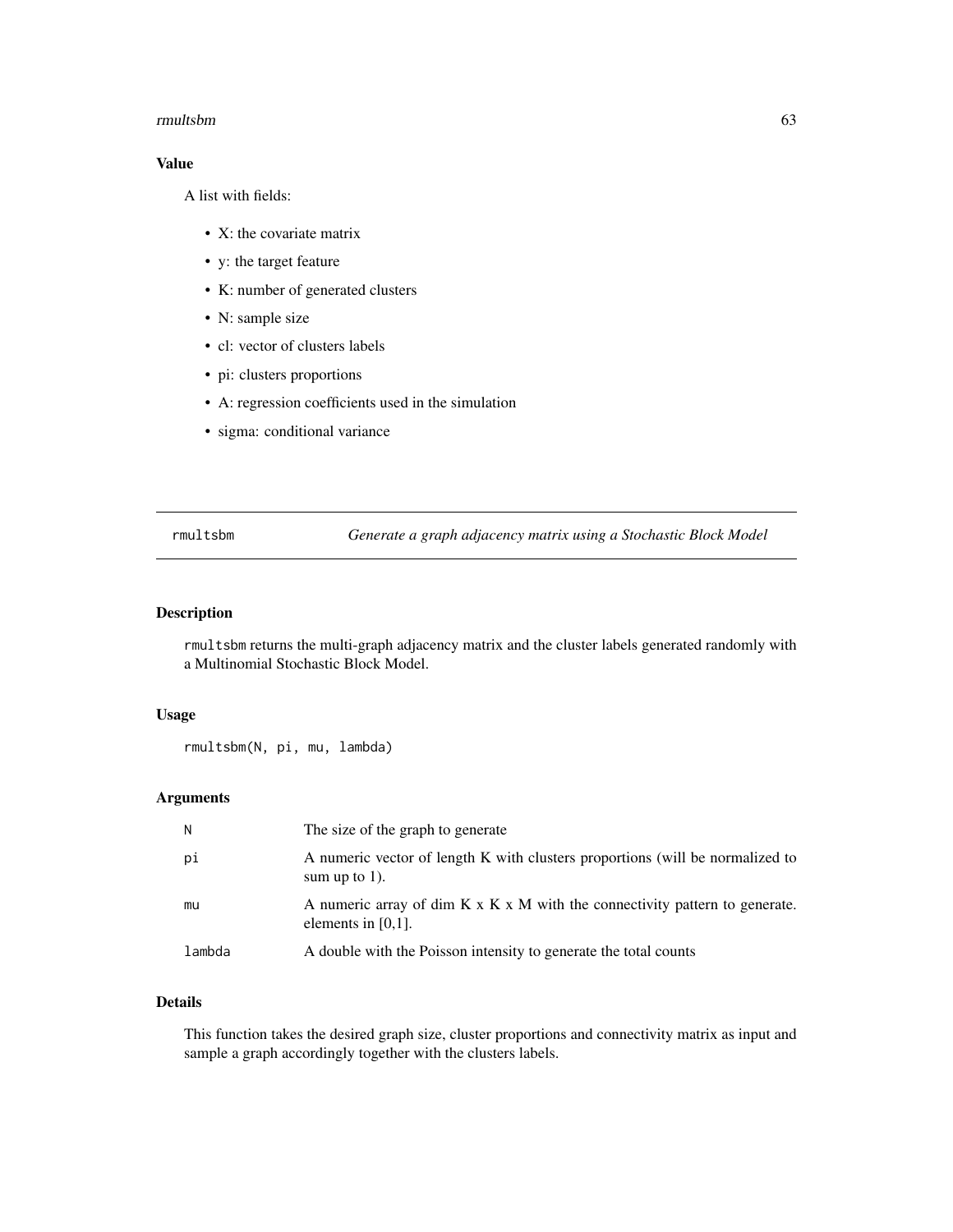### Value

A list with fields:

- x: the multi-graph adjacency matrix as an array
- K: number of generated clusters
- N: number of vertex
- cl: vector of clusters labels
- pi: clusters proportions
- mu: connectivity matrix
- lambda:

### Examples

simu <- rsbm(100, rep(1 / 5, 5), diag(rep(0.1, 5)) + 0.001)

rsbm *Generate a graph adjacency matrix using a Stochastic Block Model*

### Description

rsbm returns the adjacency matrix and the cluster labels generated randomly with a Stochastic Block Model.

#### Usage

rsbm(N, pi, mu)

### Arguments

| N  | The size of the graph to generate                                                                   |
|----|-----------------------------------------------------------------------------------------------------|
| рi | A numeric vector of length K with clusters proportions (will be normalized to<br>sum up to $1$ ).   |
| mu | A numeric matrix of dim K x K with the connectivity pattern to generate. ele-<br>ments in $[0,1]$ . |

### Details

This function takes the desired graph size, cluster proportions and connectivity matrix as input and sample a graph accordingly together with the clusters labels.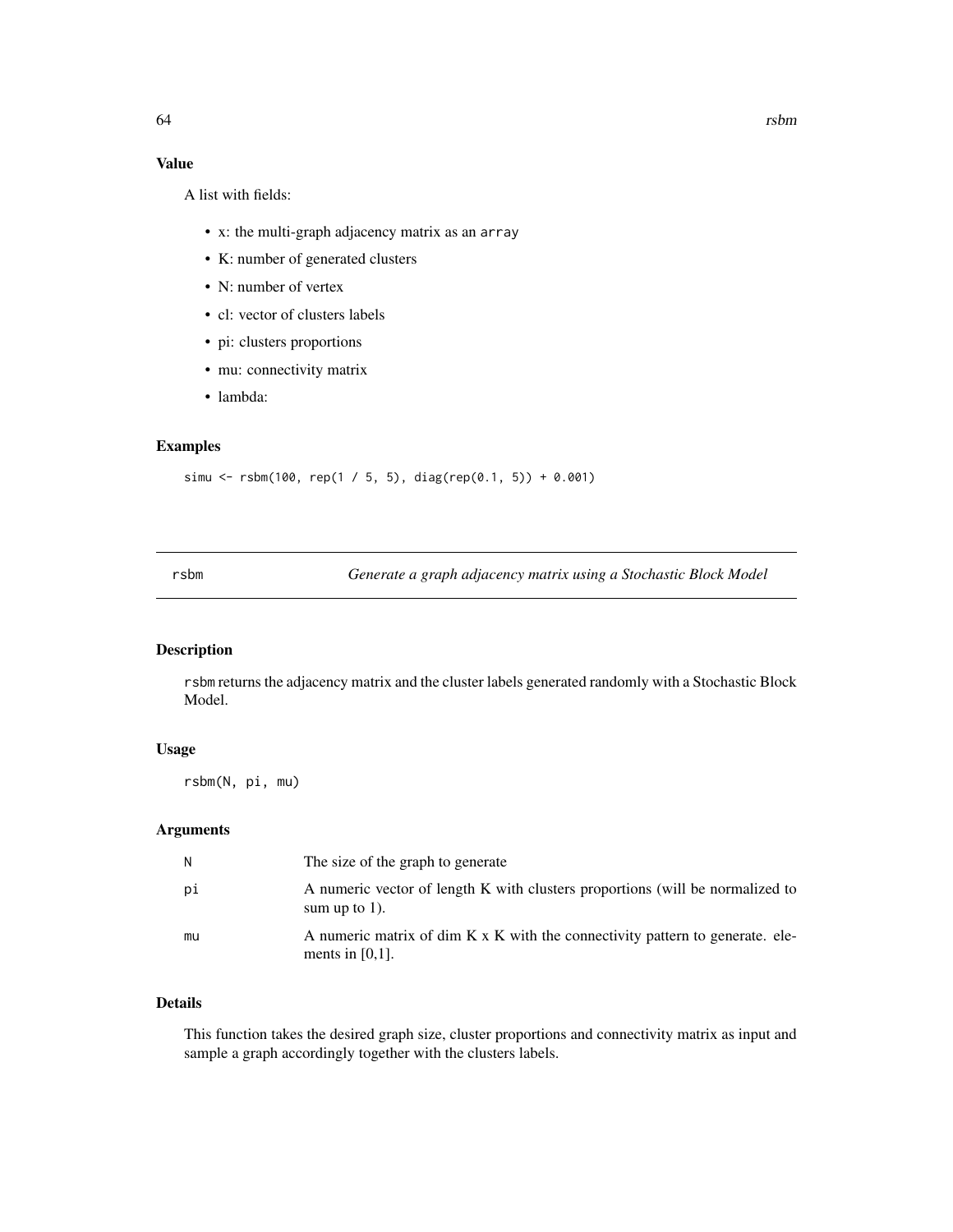#### <span id="page-64-2"></span> $S$ bm 65

### Value

A list with fields:

- x: the graph adjacency matrix as a dgCMatrix
- K: number of generated clusters
- N: number of vertex
- cl: vector of clusters labels
- pi: clusters proportions
- mu: connectivity matrix

### Examples

```
simu <- rsbm(100, rep(1 / 5, 5), diag(rep(0.1, 5)) + 0.001)
```
#### <span id="page-64-0"></span>Sbm *Stochastic Block Model Prior class*

### <span id="page-64-1"></span>Description

An S4 class to represent a Stochastic Block Model. Such model can be used to cluster graph vertex, and model a square adjacency matrix  $X$  with the following generative model :

$$
\pi \sim Dirichlet(\alpha)
$$

$$
Z_i \sim \mathcal{M}(1, \pi)
$$

$$
\theta_{kl} \sim Beta(a_0, b_0)
$$

$$
X_{ij}|Z_{ik}Z_{jl} = 1 \sim \mathcal{B}(\theta_{kl})
$$

These classes mainly store the prior parameters value  $\alpha$ ,  $a_0$ ,  $b_0$  of this generative model. The Sbm-class must be used when fitting a simple Sbm whereas the SbmPrior-class must be used when fitting a [CombinedModels-class](#page-11-0).

#### Usage

SbmPrior( $a0 = 1$ ,  $b0 = 1$ , type = "guess")

Sbm(alpha = 1, a0 = 1, b0 = 1, type = "guess")

### Arguments

| a0    | Beta prior parameter over links (default to 1)                                                                                                                                |
|-------|-------------------------------------------------------------------------------------------------------------------------------------------------------------------------------|
| b0    | Beta prior parameter over no-links (default to 1)                                                                                                                             |
| type  | define the type of networks (either "directed", "undirected" or "guess", default<br>to "guess"), for undirected graphs the adjacency matrix is supposed to be sym-<br>metric. |
| alpha | Dirichlet prior parameter over the cluster proportions (default to 1)                                                                                                         |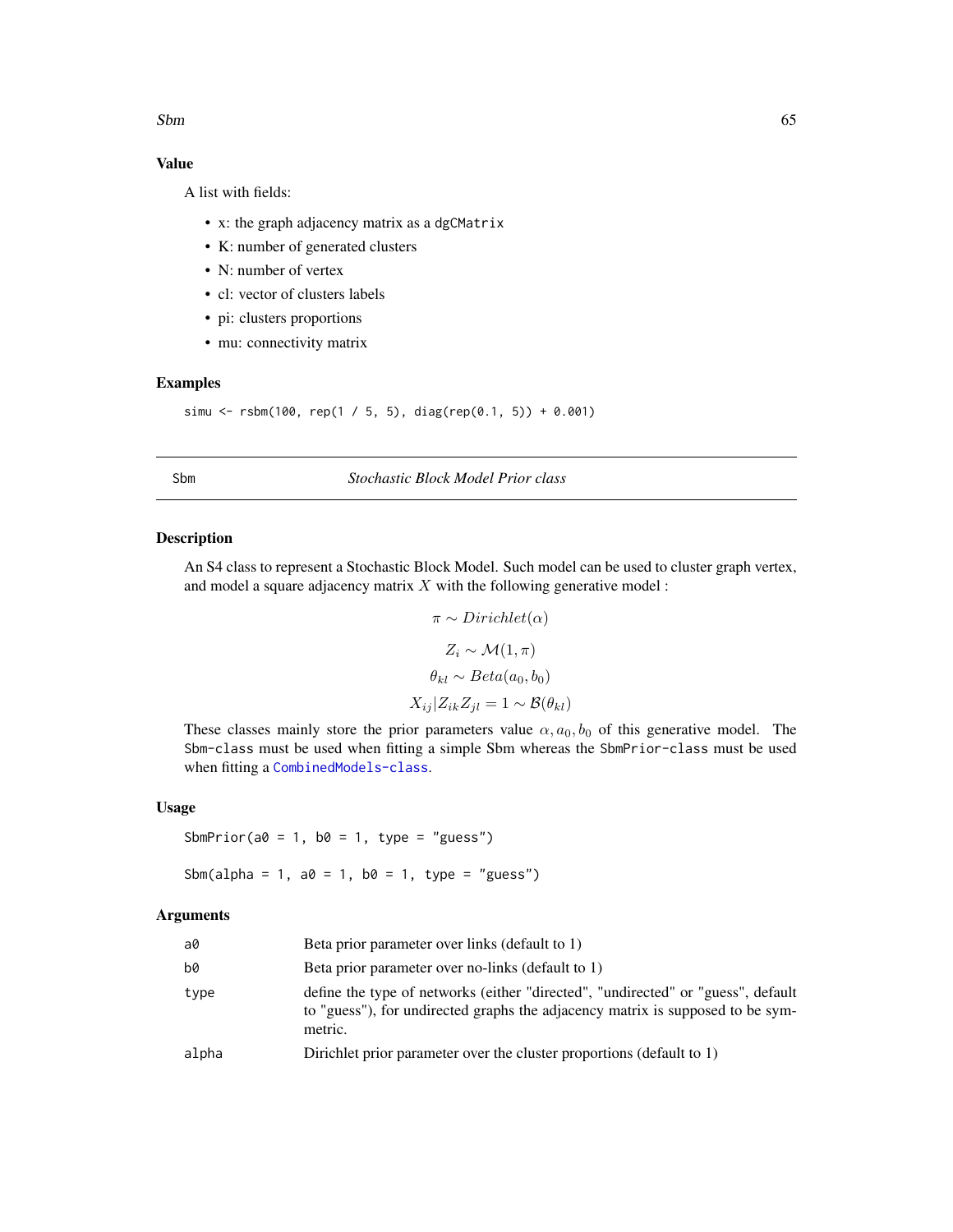#### Value

a SbmPrior-class object a Sbm-class object

#### References

Nowicki, Krzysztof and Tom A B Snijders (2001). "Estimation and prediction for stochastic block structures". In:Journal of the American statistical association 96.455, pp. 1077–1087

#### See Also

#### [greed](#page-31-0)

[SbmFit-class](#page-65-0),[SbmPath-class](#page-66-0)

Other DlvmModels: [CombinedModels](#page-11-1), [DcLbm](#page-14-0), [DcSbm](#page-17-0), [DiagGmm](#page-21-0), [DlvmPrior-class](#page-24-0), [Gmm](#page-28-0), [Lca](#page-36-1), [MoM](#page-39-0), [MoR](#page-42-0), [MultSbm](#page-45-0), [greed\(](#page-31-0))

#### Examples

```
Sbm()
SbmPrior()
SbmPrior(type = "undirected")
Sbm()
Sbm(type = "undirected")
```
<span id="page-65-0"></span>SbmFit-class *Stochastic Block Model fit results class*

### **Description**

An S4 class to represent a fit of a Stochastic Block Model, extend [IclFit-class](#page-34-0).

#### Slots

model a [Sbm-class](#page-64-1) object to store the model fitted

name generative model name

icl icl value of the fitted model

K number of extracted clusters over rows and columns

cl a numeric vector with row and columns cluster indexes

obs\_stats a list with the following elements:

- counts: numeric vector of size K with number of elements in each clusters
- x\_counts: matrix of size K\*K with the number of links between each pair of clusters

move\_mat binary matrix which store move constraints

train\_hist data.frame with training history information (details depends on the training procedure)

<span id="page-65-1"></span>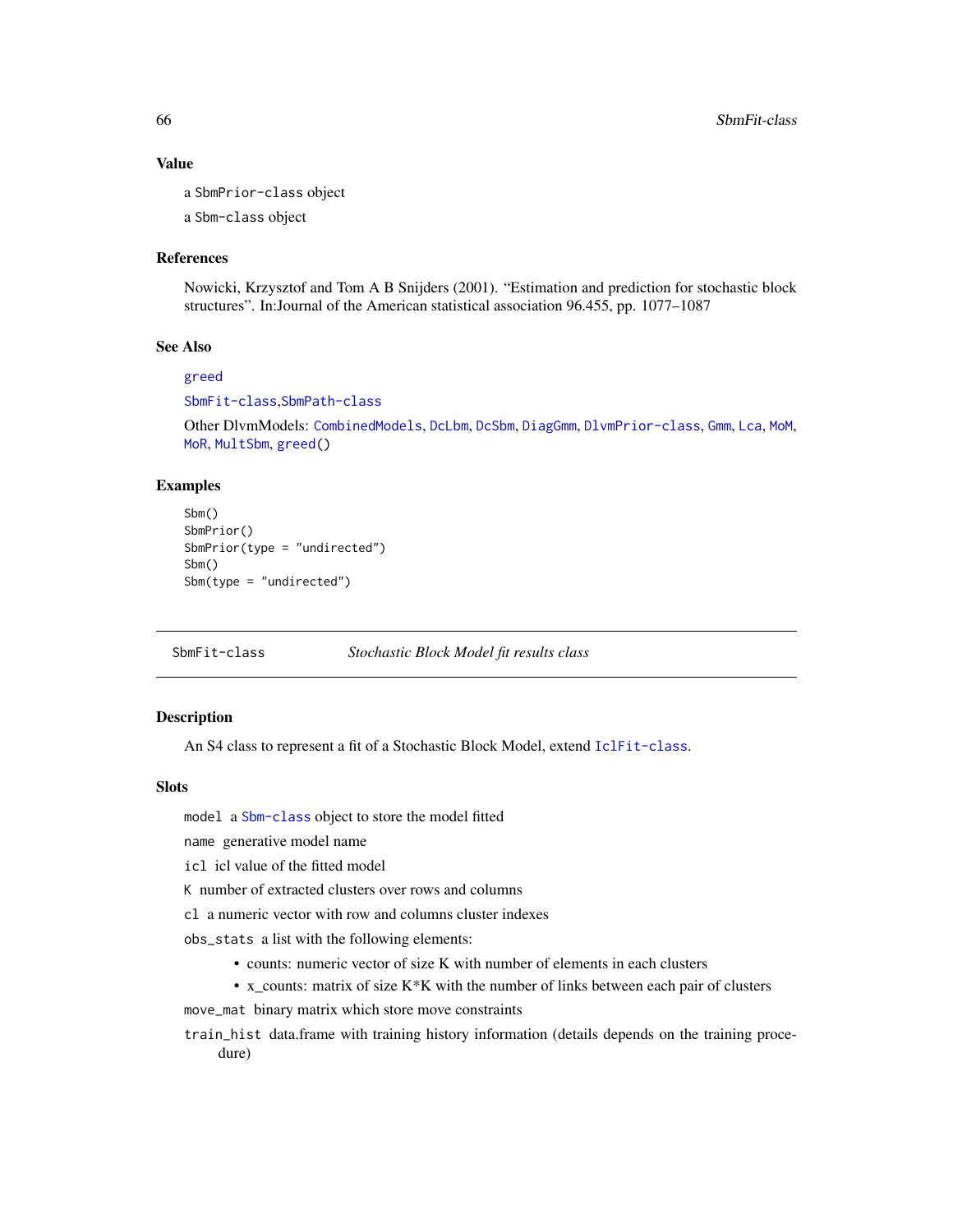### SbmPath-class 67

### See Also

[coef,SbmFit-method](#page-0-0)

<span id="page-66-0"></span>SbmPath-class *Stochastic Block Model hierarchical fit results class*

#### Description

An S4 class to represent a hierarchical fit of a stochastic block model, extend [IclPath-class](#page-35-0).

#### **Slots**

model a [Sbm-class](#page-64-1) object to store the model fitted

name generative model name

icl icl value of the fitted model

K number of extracted clusters over row and columns

cl a numeric vector with row and columns cluster indexes

obs\_stats a list with the following elements:

- counts: numeric vector of size K with number of elements in each clusters
- x\_counts: matrix of size K\*K with the number of links between each pair of clusters
- path a list of size K-1 with that store all the solutions along the path. Each element is a list with the following fields:
	- icl1: icl value reach with this solution for alpha=1
	- logalpha: log(alpha) value were this solution is better than its parent
	- K: number of clusters
	- cl: vector of cluster indexes
	- k,l: index of the cluster that were merged at this step
	- merge\_mat: lower triangular matrix of delta icl values
	- obs\_stats: a list with the following elements:
		- counts: numeric vector of size K with number of elements in each clusters
		- $x$  counts: matrix of size K<sup>\*</sup>K with the number of links between each pair of clusters

logalpha value of log(alpha)

ggtree data.frame with complete merge tree for easy plotting with ggplot2

tree numeric vector with merge tree tree[i] contains the index of i father

train\_hist data.frame with training history information (details depends on the training procedure)

### See Also

[plot,SbmFit,missing-method](#page-0-0)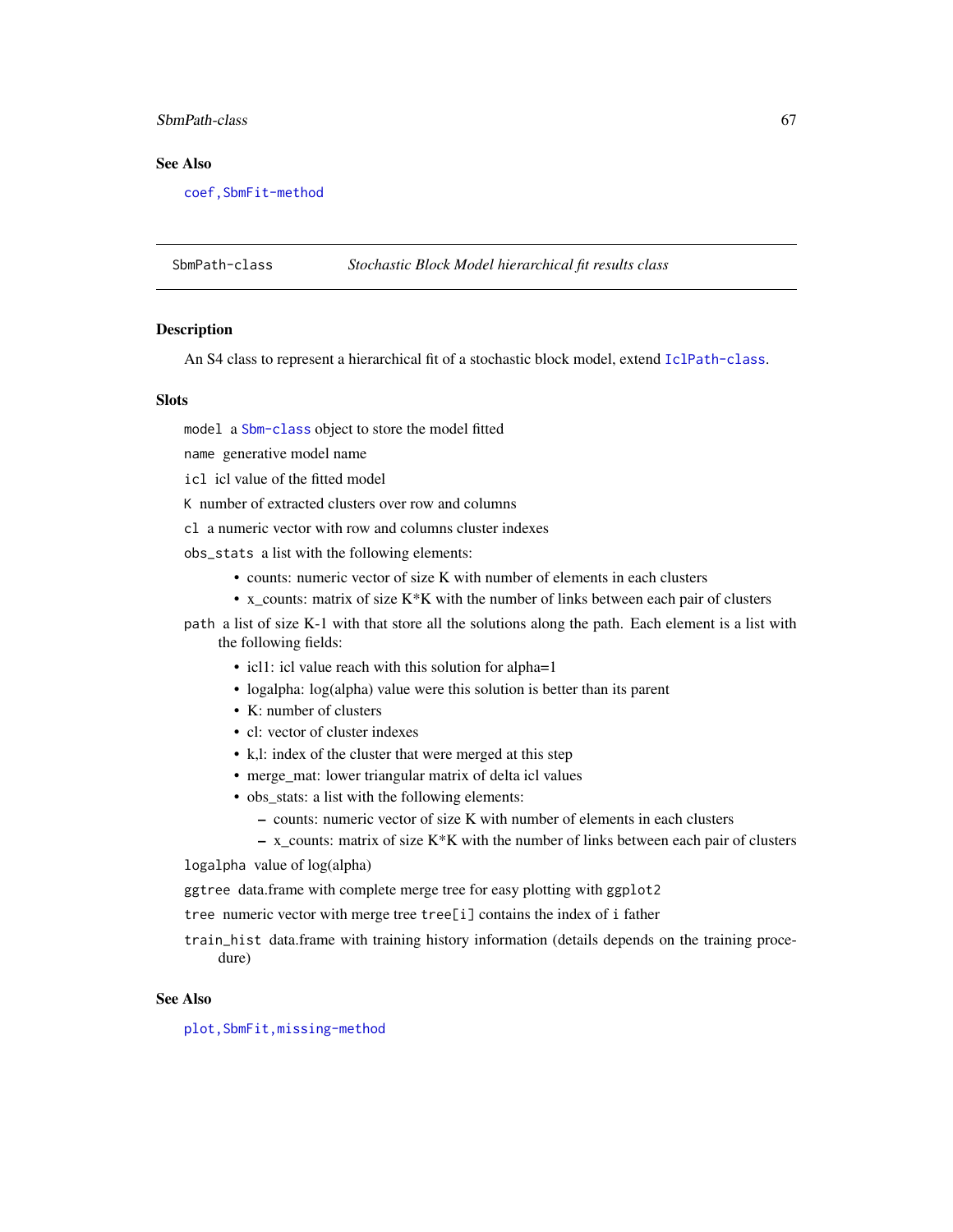<span id="page-67-1"></span>

#### Description

An S4 class to represent a greedy algorithm with initialization from spectral clustering and or kmeans (extends [Alg-class](#page-3-0) class ).

#### Usage

Seed()

#### Value

a Seed-class object

### Functions

• Seed: Seed algorithm class constructor

#### Examples

Seed()

<span id="page-67-0"></span>SevenGraders *SevenGraders data*

#### Description

[SevenGraders](#page-67-0) A small multiplex network of friendships among 29 seventh grade students in Victoria, Australia. Students nominated classmates for three different activities (who do you get on with in the class, who are your best friends, and who would you prefer to work with). Edge direction for each of these three types of edges indicates if node i nominated node j, and the edge weight gives the frequency of this nomination. Students 1-12 are boys and 13-29 are girls. The KONECT version of this network is the collapse of de Domenico's multiplex version.

#### Usage

data(SevenGraders)

#### Format

A binary array of size (29,29,3) containing directed graphs. The first layer encodes "getting along in class" while the second encodes the best-friendship (can be one-way). The third encodes the preferred work relation.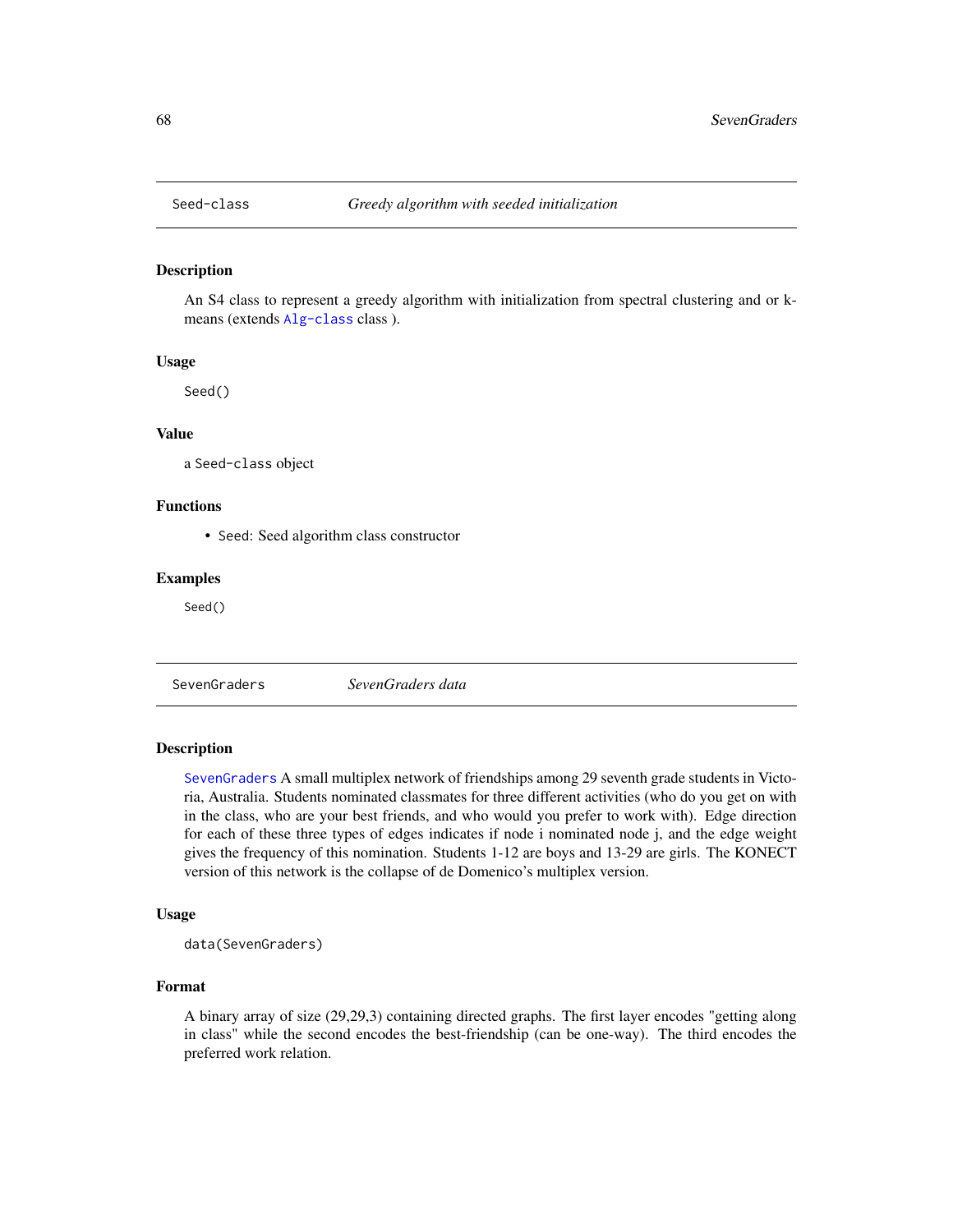#### show,IclFit-method 69

### Source

[https://networks.skewed.de/net/7th\\_graders](https://networks.skewed.de/net/7th_graders)

#### References

M. Vickers and S. Chan, "Representing Classroom Social Structure." Melbourne: Victoria Institute of Secondary Education, (1981).

### Examples

data(SevenGraders)

show,IclFit-method *Show an IclPath object*

#### Description

Print an [IclPath-class](#page-35-0) object, model type and number of found clusters are provided.

### Usage

```
## S4 method for signature 'IclFit'
show(object)
```
### Arguments

object [IclPath-class](#page-35-0) object to print

### Value

None (invisible NULL). No return value, called for side effects.

spectral *Regularized spectral clustering*

### Description

performs regularized spectral clustering of a sparse adjacency matrix

#### Usage

```
spectral(X, K)
```
### Arguments

| An adjacency matrix in sparse format (see the Matrix package) |
|---------------------------------------------------------------|
| Desired number of cluster                                     |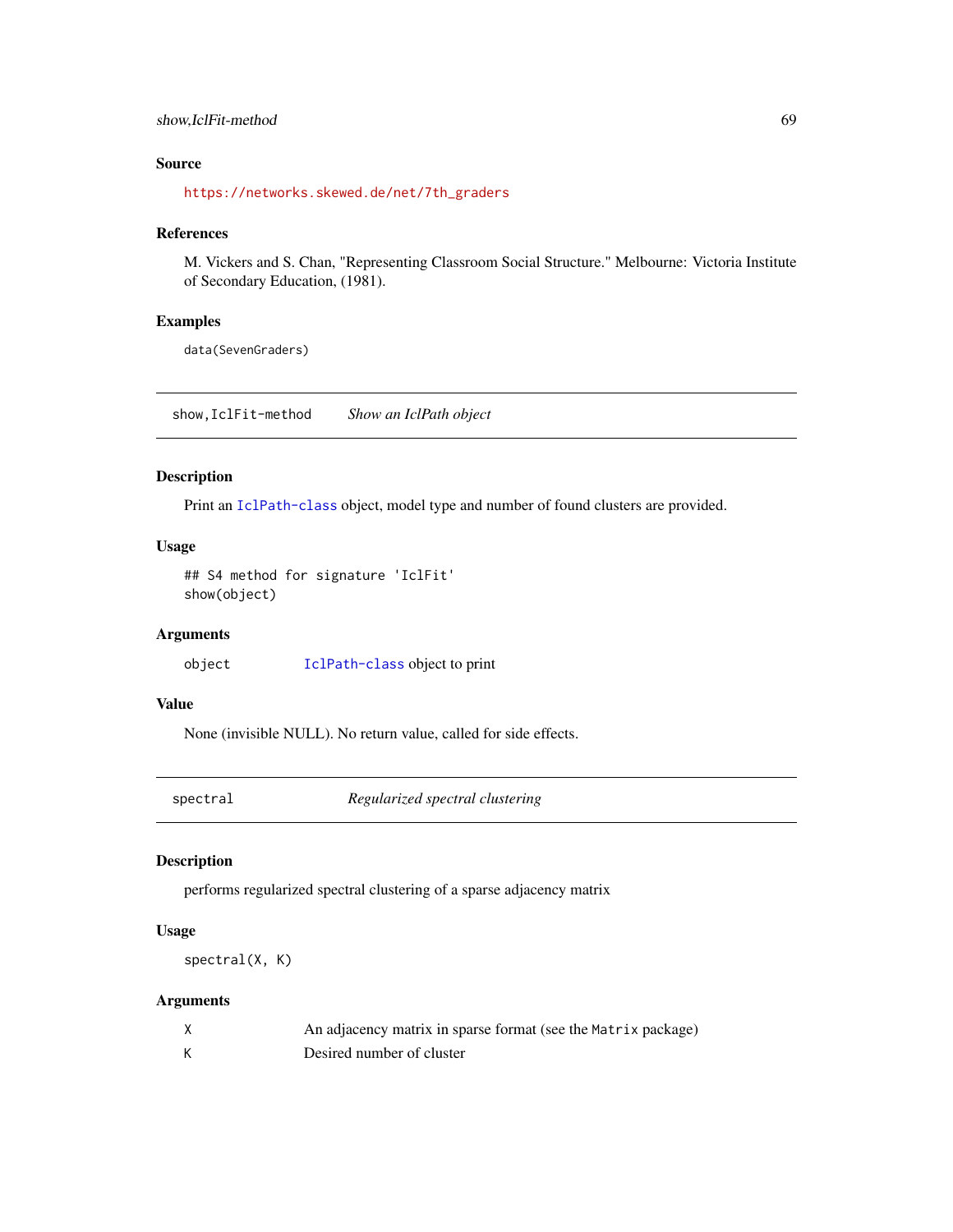### <span id="page-69-0"></span>Value

cl Vector of cluster labels

#### References

Tai Qin, Karl Rohe. Regularized Spectral Clustering under the Degree-Corrected Stochastic Block Model. Nips 2013.

to\_multinomial *Convert a binary adjacency matrix with missing value to a cube*

### Description

Convert a binary adjacency matrix with missing value to a cube

#### Usage

to\_multinomial(X)

#### **Arguments**

X A binary adjacency matrix with NA

#### Value

a cube

Youngpeoplesurvey *Young People survey data*

#### Description

Young people survey data from Miroslav Sabo and available on the Kaggle platform. This is an authentic example of questionnaire data where Slovakian young people (15-30 years old) were asked musical preferences according to different genres (rock, hip-hop, classical, etc.).

#### Usage

data(Youngpeoplesurvey)

### Format

An R data.frame with columns containing each of the 150 original variables of the study.

#### Source

<https://www.kaggle.com/miroslavsabo/young-people-survey>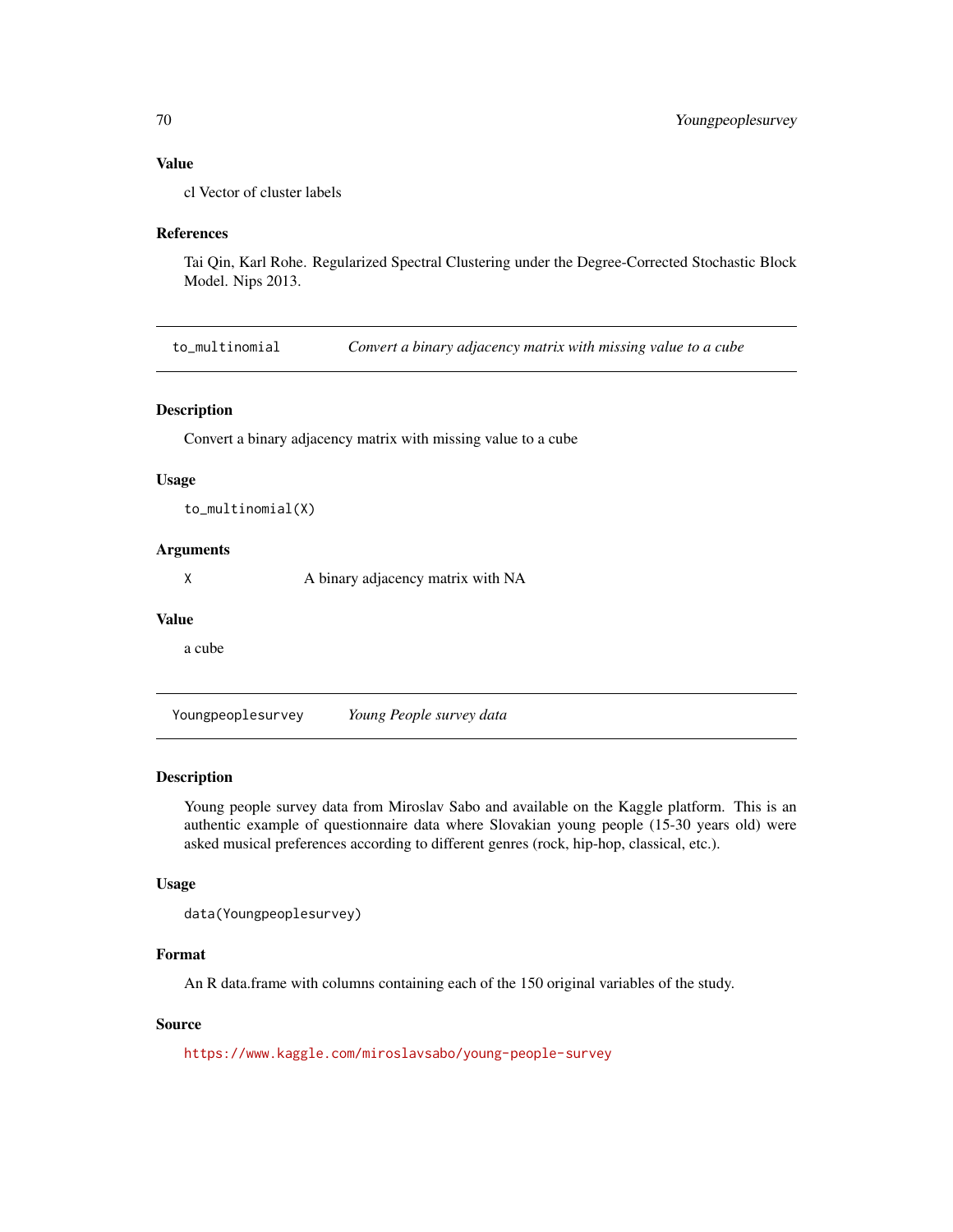Youngpeoplesurvey 71

## Examples

data(Youngpeoplesurvey)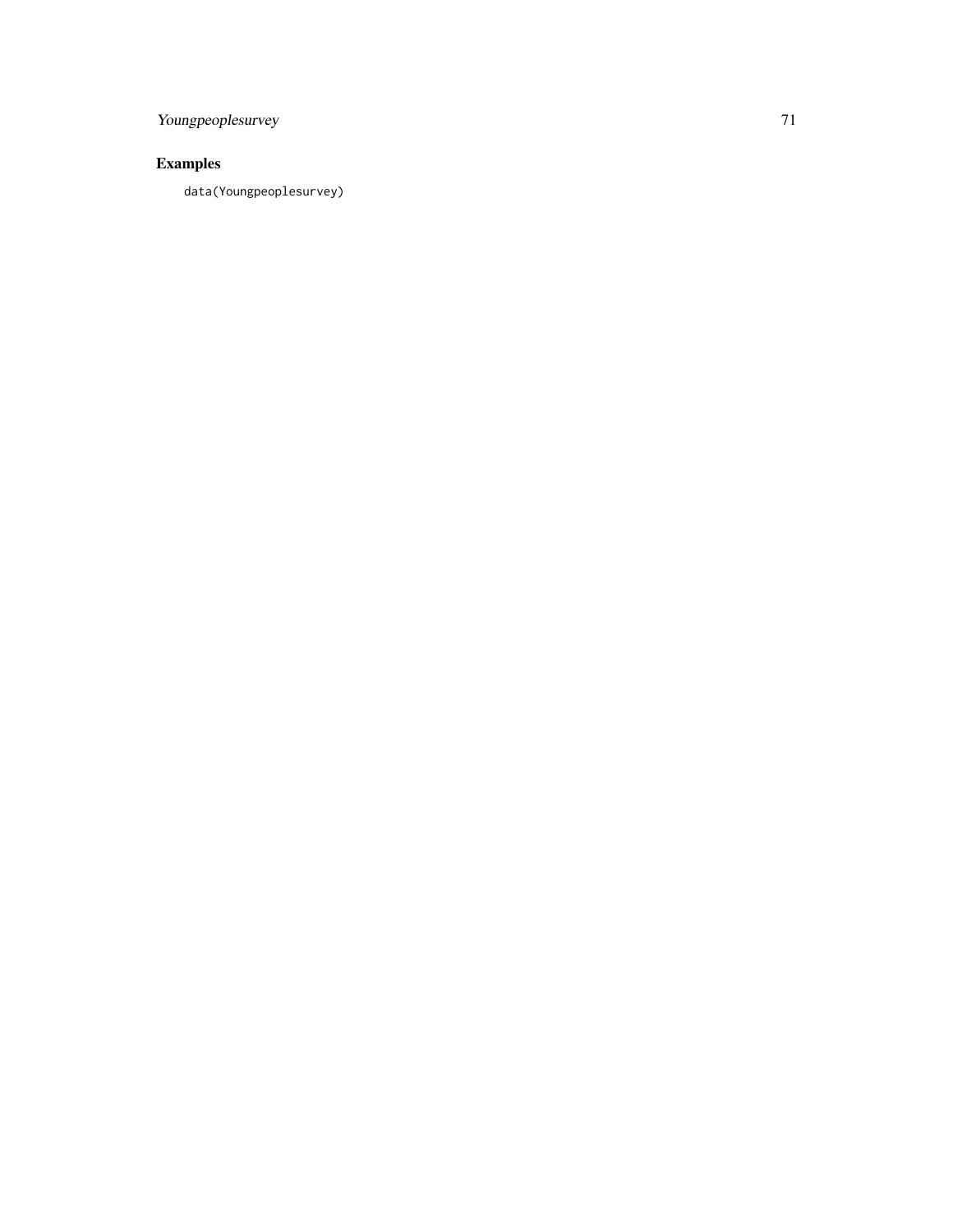# Index

∗ DlvmCoModels DlvmCoPrior-class, [25](#page-24-1) ∗ DlvmModels CombinedModels, [12](#page-11-2) DcLbm, [15](#page-14-1) DcSbm, [18](#page-17-1) DiagGmm, [22](#page-21-1) DlvmPrior-class, [25](#page-24-1) Gmm, [29](#page-28-1) greed, [32](#page-31-1) Lca, [37](#page-36-2) MoM, [40](#page-39-2) MoR, [43](#page-42-2) MultSbm, [46](#page-45-2) Sbm, [65](#page-64-2) ∗ datasets Books, [5](#page-4-0) fashion, [26](#page-25-0) Fifa, [27](#page-26-0) Football, [27](#page-26-0) Jazz, [36](#page-35-1) mushroom, [49](#page-48-0) Ndrangheta, [49](#page-48-0) NewGuinea, [50](#page-49-1) SevenGraders, [68](#page-67-1) Youngpeoplesurvey, [70](#page-69-0) Alg-class, [4](#page-3-1)

available\_algorithms, [4](#page-3-1) available\_models, [4](#page-3-1)

Books, [5](#page-4-0)

clustering, [5](#page-4-0) clustering,IclFit-method *(*clustering*)*, [5](#page-4-0) coef,DcLbmFit-method, [6](#page-5-0) coef,DcSbmFit-method, [7](#page-6-0) coef,DiagGmmFit-method, [8](#page-7-0) coef,GmmFit-method, [8](#page-7-0) coef,IclFit-method, [9](#page-8-0)

coef,LcaFit-method, [9](#page-8-0) coef,MoMFit-method, [10](#page-9-0) coef,MoRFit-method, [10](#page-9-0) coef,MultSbmFit-method, [11](#page-10-0) coef,SbmFit-method, [11](#page-10-0) CombinedModels, [12,](#page-11-2) *[16](#page-15-1)*, *[19](#page-18-0)*, *[23](#page-22-1)*, *[25](#page-24-1)*, *[30](#page-29-1)*, *[33](#page-32-0)*, *[38](#page-37-1)*, *[41](#page-40-1)*, *[44](#page-43-1)*, *[47](#page-46-1)*, *[66](#page-65-1)* CombinedModels-class *(*CombinedModels*)*, [12](#page-11-2) CombinedModelsFit-class, [13](#page-12-0) CombinedModelsPath-class, [13,](#page-12-0) *[25](#page-24-1)* cut,DcLbmPath-method, [14](#page-13-0) cut,IclPath-method, [15](#page-14-1) DcLbm, *[12](#page-11-2)*, [15,](#page-14-1) *[19](#page-18-0)*, *[23](#page-22-1)*, *[25](#page-24-1)*, *[30](#page-29-1)*, *[33](#page-32-0)*, *[38](#page-37-1)*, *[41](#page-40-1)*, *[44](#page-43-1)*, *[47](#page-46-1)*, *[66](#page-65-1)* DcLbm-class *(*DcLbm*)*, [15](#page-14-1) DcLbmFit-class, *[6](#page-5-0)*, [16,](#page-15-1) *[51](#page-50-0)* DcLbmPath-class, [17,](#page-16-1) *[52](#page-51-0)* DcLbmPrior *(*DcLbm*)*, [15](#page-14-1) DcLbmPrior-class *(*DcLbm*)*, [15](#page-14-1) DcSbm, *[12](#page-11-2)*, *[16](#page-15-1)*, [18,](#page-17-1) *[23](#page-22-1)*, *[25](#page-24-1)*, *[30](#page-29-1)*, *[33](#page-32-0)*, *[38](#page-37-1)*, *[41](#page-40-1)*, *[44](#page-43-1)*, *[47](#page-46-1)*, *[66](#page-65-1)* DcSbm-class *(*DcSbm*)*, [18](#page-17-1) DcSbmFit-class, *[7](#page-6-0)*, [20,](#page-19-1) *[53](#page-52-0)* DcSbmPath-class, [20](#page-19-1) DcSbmPrior *(*DcSbm*)*, [18](#page-17-1) DcSbmPrior-class *(*DcSbm*)*, [18](#page-17-1) DiagGmm, *[12](#page-11-2)*, *[16](#page-15-1)*, *[19](#page-18-0)*, [22,](#page-21-1) *[25](#page-24-1)*, *[30](#page-29-1)*, *[33](#page-32-0)*, *[38](#page-37-1)*, *[41](#page-40-1)*, *[44](#page-43-1)*, *[47](#page-46-1)*, *[66](#page-65-1)* DiagGmm-class *(*DiagGmm*)*, [22](#page-21-1) DiagGmmFit-class, *[8](#page-7-0)*, [23,](#page-22-1) *[53](#page-52-0)* DiagGmmPath-class, [24](#page-23-0) DiagGmmPrior *(*DiagGmm*)*, [22](#page-21-1) DiagGmmPrior-class *(*DiagGmm*)*, [22](#page-21-1) DlvmCoPrior-class, [25](#page-24-1) DlvmPrior-class, [25](#page-24-1)

extractSubModel, [25](#page-24-1)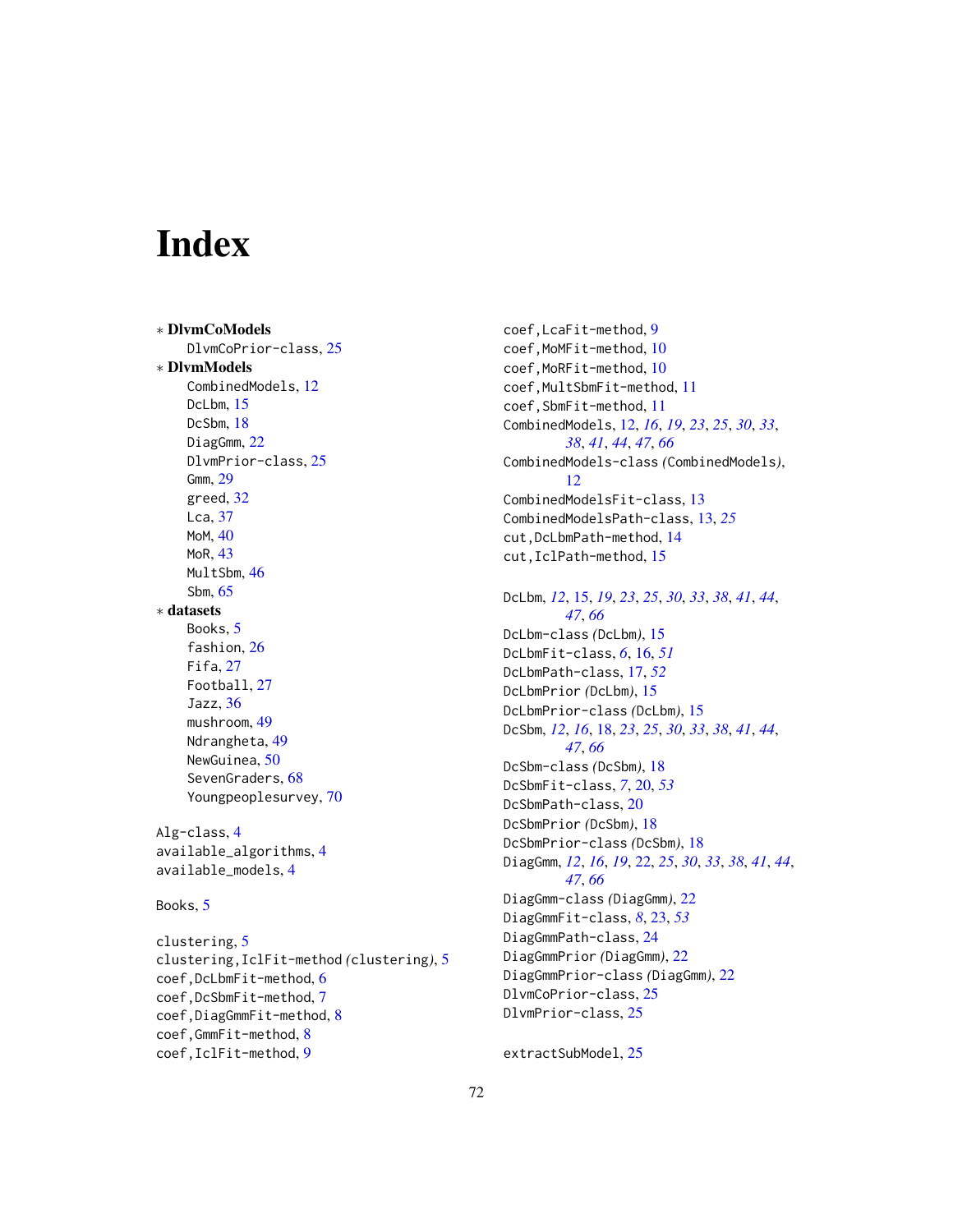extractSubModel, CombinedModelsPath, character-**MeMTAod**or (MoM), [40](#page-39-0)

```
(extractSubModel), 25
```
fashion, [26](#page-25-0) Fifa, [27](#page-26-0) Football, [27](#page-26-0) formula, *[43](#page-42-0)* Genetic *(*Genetic-class*)*, [28](#page-27-0) Genetic-class, [28](#page-27-0) ggplot2, *[31](#page-30-0)*, *[52](#page-51-0)[–57](#page-56-0)* Gmm, *[12](#page-11-0)*, *[16](#page-15-0)*, *[19](#page-18-0)*, *[23](#page-22-0)*, *[25](#page-24-0)*, [29,](#page-28-0) *[32,](#page-31-0) [33](#page-32-0)*, *[38](#page-37-0)*, *[41](#page-40-0)*, *[44](#page-43-0)*, *[47](#page-46-0)*, *[66](#page-65-0)* Gmm-class *(*Gmm*)*, [29](#page-28-0) GmmFit-class, *[8](#page-7-0)*, [30,](#page-29-0) *[54](#page-53-0)* gmmpairs, [31](#page-30-0) GmmPath-class, [31](#page-30-0) GmmPrior *(*Gmm*)*, [29](#page-28-0) GmmPrior-class *(*Gmm*)*, [29](#page-28-0) greed, *[12](#page-11-0)*, *[16](#page-15-0)*, *[19](#page-18-0)*, *[23](#page-22-0)*, *[25,](#page-24-0) [26](#page-25-0)*, *[30](#page-29-0)*, *[32](#page-31-0)*, [32,](#page-31-0) *[38](#page-37-0)*, *[41](#page-40-0)*, *[44](#page-43-0)*, *[47](#page-46-0)*, *[66](#page-65-0)*

## H, [33](#page-32-0)

Hybrid *(*Hybrid-class*)*, [34](#page-33-0) Hybrid-class, [34](#page-33-0)

ICL, [35](#page-34-0) ICL,IclFit-method *(*ICL*)*, [35](#page-34-0) IclFit-class, *[5](#page-4-0)*, *[9](#page-8-0)*, *[35](#page-34-0)*, [35,](#page-34-0) *[37](#page-36-0)*, *[58](#page-57-0)* IclPath-class, [36,](#page-35-0) *[55](#page-54-0)*

Jazz, [36](#page-35-0)

K, [37](#page-36-0) K,IclFit-method *(*K*)*, [37](#page-36-0)

Lca, *[12](#page-11-0)*, *[16](#page-15-0)*, *[19](#page-18-0)*, *[23](#page-22-0)*, *[25](#page-24-0)*, *[30](#page-29-0)*, *[33](#page-32-0)*, [37,](#page-36-0) *[41](#page-40-0)*, *[44](#page-43-0)*, *[47](#page-46-0)*, *[66](#page-65-0)* Lca-class *(*Lca*)*, [37](#page-36-0) LcaFit-class, *[9](#page-8-0)*, [38,](#page-37-0) *[55](#page-54-0)* LcaPath-class, [39](#page-38-0) LcaPrior *(*Lca*)*, [37](#page-36-0) LcaPrior-class *(*Lca*)*, [37](#page-36-0)

MI, [40](#page-39-0) MoM, *[12](#page-11-0)*, *[16](#page-15-0)*, *[19](#page-18-0)*, *[23](#page-22-0)*, *[25](#page-24-0)*, *[30](#page-29-0)*, *[33](#page-32-0)*, *[38](#page-37-0)*, [40,](#page-39-0) *[44](#page-43-0)*, *[47](#page-46-0)*, *[66](#page-65-0)* MoM-class *(*MoM*)*, [40](#page-39-0) MoMFit-class, *[10](#page-9-0)*, [41,](#page-40-0) *[56](#page-55-0)* MoMPath-class, [42](#page-41-0)

MoMPrior-class *(*MoM*)*, [40](#page-39-0) MoR, *[12](#page-11-0)*, *[16](#page-15-0)*, *[19](#page-18-0)*, *[23](#page-22-0)*, *[25](#page-24-0)*, *[30](#page-29-0)*, *[33](#page-32-0)*, *[38](#page-37-0)*, *[41](#page-40-0)*, [43,](#page-42-0) *[47](#page-46-0)*, *[66](#page-65-0)* MoR-class *(*MoR*)*, [43](#page-42-0) MoRFit-class, *[10](#page-9-0)*, [44](#page-43-0) MoRPath-class, [45](#page-44-0) MoRPrior *(*MoR*)*, [43](#page-42-0) MoRPrior-class *(*MoR*)*, [43](#page-42-0) Multistarts *(*Multistarts-class*)*, [46](#page-45-0) Multistarts-class, [46](#page-45-0) MultSbm, *[12](#page-11-0)*, *[16](#page-15-0)*, *[19](#page-18-0)*, *[23](#page-22-0)*, *[25](#page-24-0)*, *[30](#page-29-0)*, *[33](#page-32-0)*, *[38](#page-37-0)*, *[41](#page-40-0)*, *[44](#page-43-0)*, [46,](#page-45-0) *[66](#page-65-0)* MultSbm-class *(*MultSbm*)*, [46](#page-45-0) MultSbmFit-class, *[11](#page-10-0)*, [47,](#page-46-0) *[56](#page-55-0)* MultSbmPath-class, [48](#page-47-0) MultSbmPrior *(*MultSbm*)*, [46](#page-45-0) MultSbmPrior-class *(*MultSbm*)*, [46](#page-45-0) mushroom, [49](#page-48-0)

Ndrangheta, [49](#page-48-0) NewGuinea, *[50](#page-49-0)*, [50](#page-49-0) NMI, [51](#page-50-0)

```
plot,DcLbmFit,missing-method, 51
plot,DcLbmPath,missing-method, 52
plot,DcSbmFit,missing-method, 53
plot,DiagGmmFit,missing-method, 53
plot,GmmFit,missing-method, 54
plot,IclPath,missing-method, 55
plot,LcaFit,missing-method, 55
plot,MoMFit,missing-method, 56
plot,MultSbmFit,missing-method, 56
plot,SbmFit,missing-method, 57
prior, 58
prior,IclFit-method (prior), 58
```
rdcsbm, [58](#page-57-0) rlbm, [59](#page-58-0) rlca, [60](#page-59-0) rmm, [61](#page-60-0) rmreg, [62](#page-61-0) rmultsbm, [63](#page-62-0) rsbm, [64](#page-63-0)

Sbm, *[12](#page-11-0)*, *[16](#page-15-0)*, *[19](#page-18-0)*, *[23](#page-22-0)*, *[25](#page-24-0)*, *[30](#page-29-0)*, *[32,](#page-31-0) [33](#page-32-0)*, *[38](#page-37-0)*, *[41](#page-40-0)*, *[44](#page-43-0)*, *[47](#page-46-0)*, [65](#page-64-0) Sbm-class *(*Sbm*)*, [65](#page-64-0) SbmFit-class, *[11](#page-10-0)*, *[57](#page-56-0)*, [66](#page-65-0)